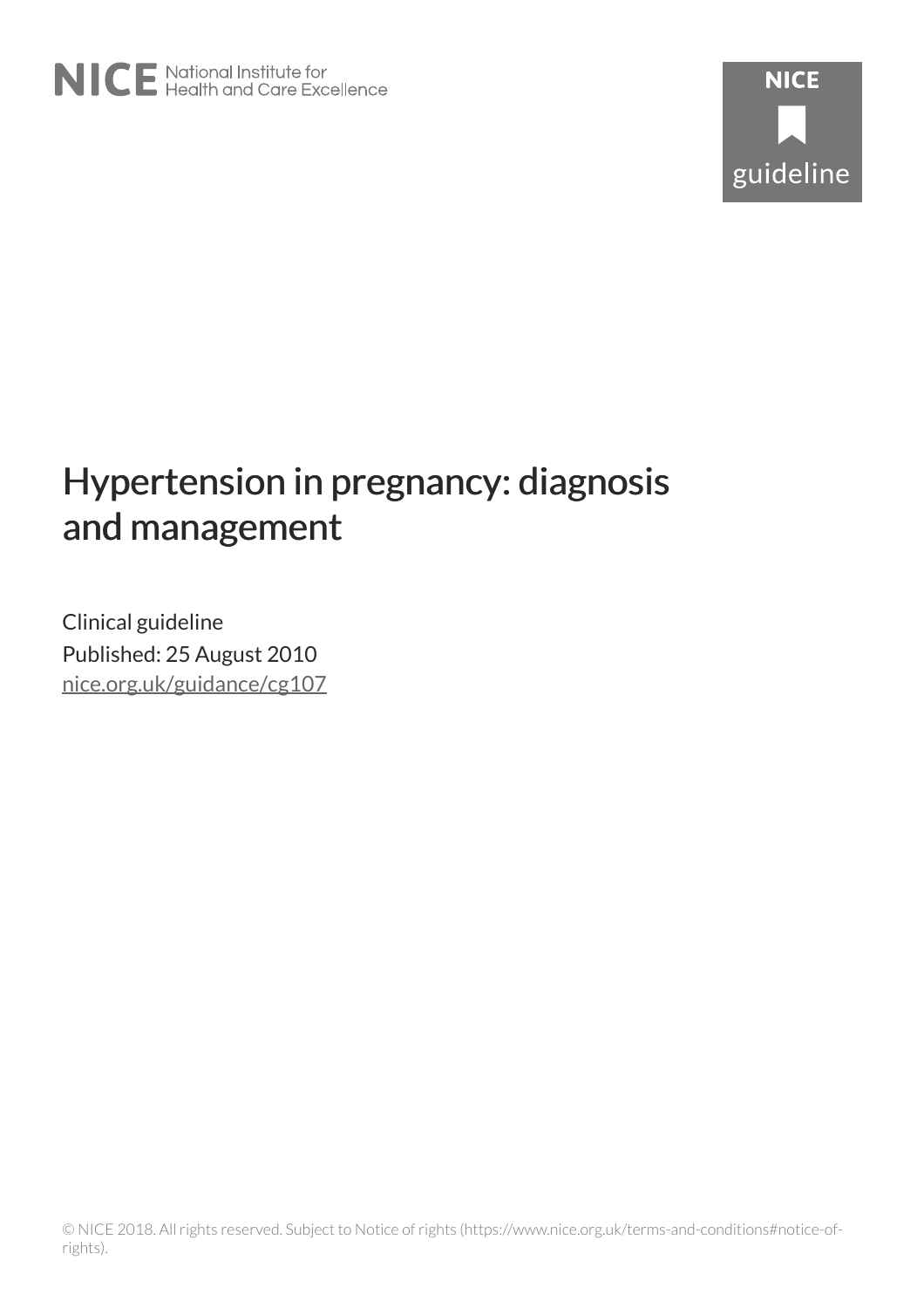# Your responsibility

The recommendations in this guideline represent the view of NICE, arrived at after careful consideration of the evidence available. When exercising their judgement, professionals and practitioners are expected to take this guideline fully into account, alongside the individual needs, preferences and values of their patients or the people using their service. It is not mandatory to apply the recommendations, and the guideline does not override the responsibility to make decisions appropriate to the circumstances of the individual, in consultation with them and their families and carers or guardian.

Local commissioners and providers of healthcare have a responsibility to enable the guideline to be applied when individual professionals and people using services wish to use it. They should do so in the context of local and national priorities for funding and developing services, and in light of their duties to have due regard to the need to eliminate unlawful discrimination, to advance equality of opportunity and to reduce health inequalities. Nothing in this guideline should be interpreted in a way that would be inconsistent with complying with those duties.

Commissioners and providers have a responsibility to promote an environmentally sustainable health and care system and should [assess and reduce the environmental impact of implementing](https://www.nice.org.uk/about/who-we-are/sustainability) [NICE recommendations](https://www.nice.org.uk/about/who-we-are/sustainability) wherever possible.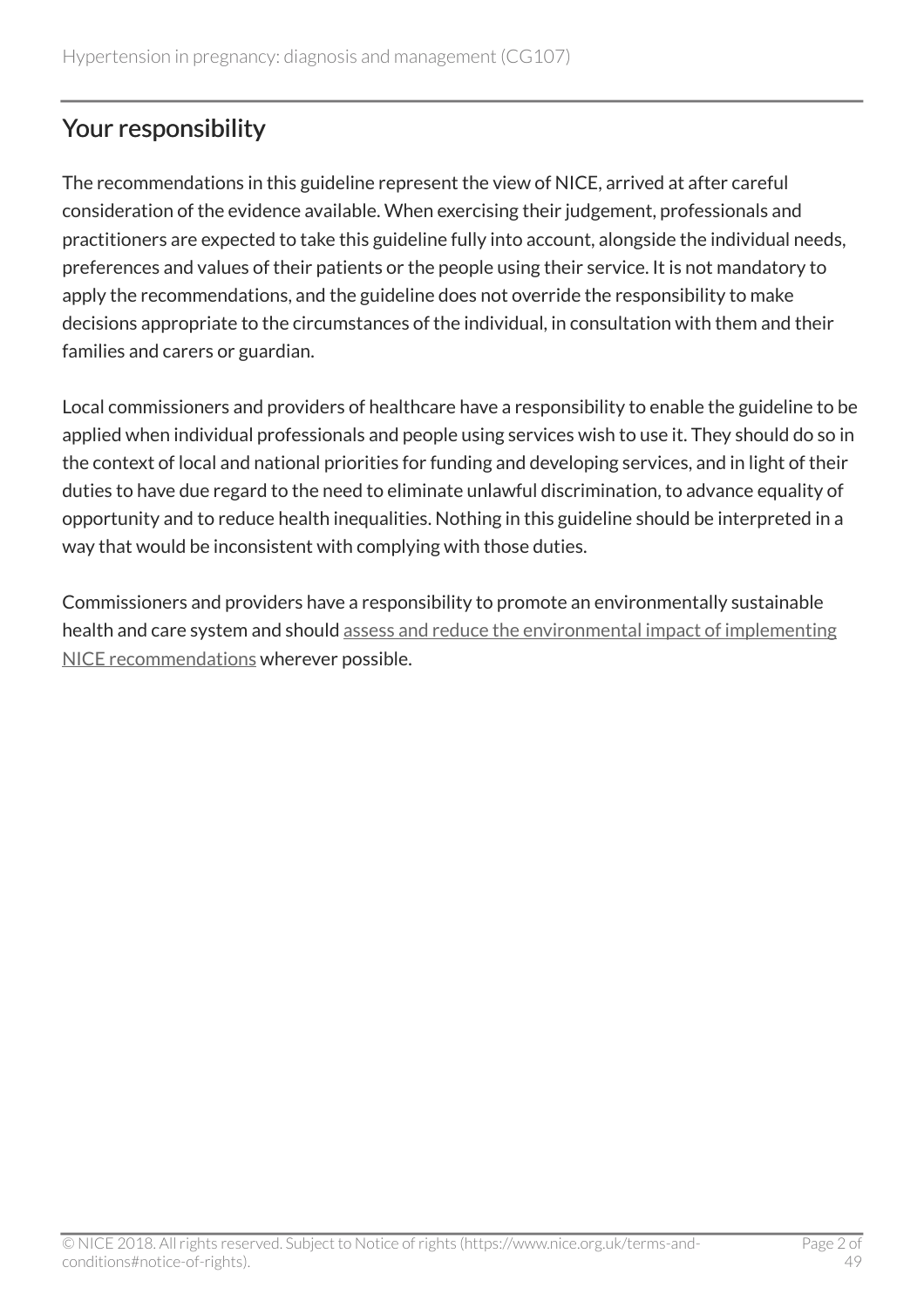# Contents

| 1.8 Medical management of severe hypertension or severe pre-eclampsia in a critical care setting 28 |  |
|-----------------------------------------------------------------------------------------------------|--|
|                                                                                                     |  |
|                                                                                                     |  |
|                                                                                                     |  |
|                                                                                                     |  |
|                                                                                                     |  |
|                                                                                                     |  |
|                                                                                                     |  |
|                                                                                                     |  |
|                                                                                                     |  |
|                                                                                                     |  |
|                                                                                                     |  |
|                                                                                                     |  |
|                                                                                                     |  |
|                                                                                                     |  |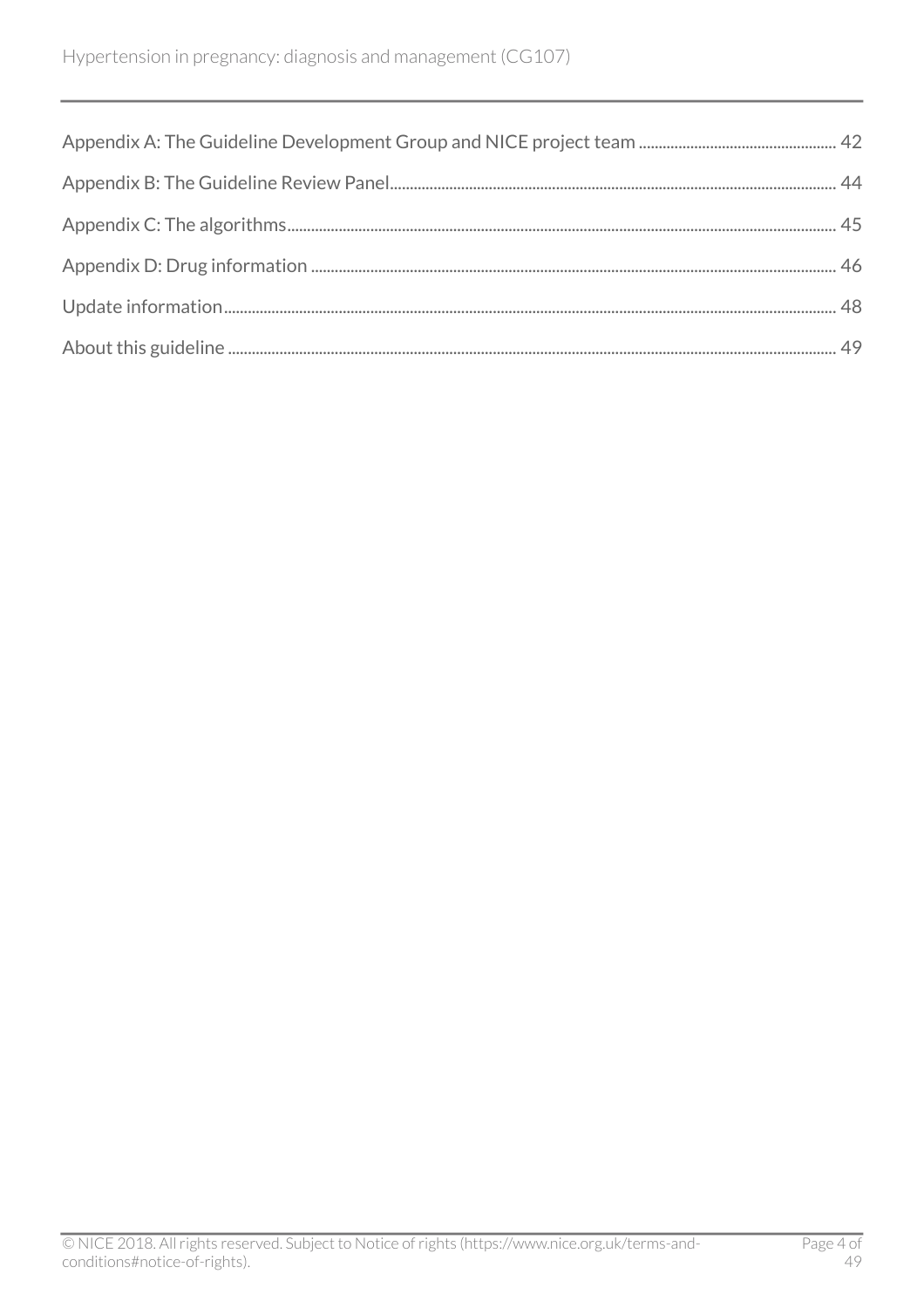This guideline is the basis of QS35.

# <span id="page-4-0"></span>Introduction

Hypertensive disorders during pregnancy occur in women with pre-existing primary or secondary chronic hypertension, and in women who develop new-onset hypertension in the second half of pregnancy.

Hypertensive disorders during pregnancy carry risks for the woman and the baby. Although the rate of eclampsia in the United Kingdom (UK) appears to have fallen, hypertension in pregnancy remains one of the leading causes of maternal death in the UK. Hypertensive disorders during pregnancy may also result in substantial maternal morbidity. A UK study reported that one-third of severe maternal morbidity was a consequence of hypertensive conditions. A study from one region of the UK reported that 1 in 20 (5%) women with severe pre-eclampsia or eclampsia were admitted to intensive care. More recently, the long-term consequences for women with a diagnosis of hypertension during pregnancy have become clear, in particular chronic hypertension and an increase in lifetime cardiovascular risk.

Hypertensive disorders also carry a risk for the baby. In the most recent UK perinatal mortality report, 1 in 20 (5%) stillbirths in infants without congenital abnormality occurred in women with pre-eclampsia. The contribution of pre-eclampsia to the overall preterm birth rate is substantial; 1 in 250 (0.4%) women in their first pregnancy will give birth before 34 weeks as a consequence of pre-eclampsia and 8–10% of all preterm births result from hypertensive disorders. Half of women with severe pre-eclampsia give birth preterm.

Small-for-gestational-age babies (mainly because of fetal growth restriction arising from placental disease) are common, with 20–25% of preterm births and 14–19% of term births in women with pre-eclampsia being less than the tenth centile of birth weight for gestation.

<span id="page-4-1"></span>There is national guidance on the care of women with severe pre-eclampsia or eclampsia and on screening for hypertensive disorders during pregnancy $^{\text{\tiny{[1]}}}$  $^{\text{\tiny{[1]}}}$  $^{\text{\tiny{[1]}}}$ . However, there has been no guidance on the assessment and care of women and their babies after a diagnosis of hypertension (including the use of antihypertensive treatment) or on maternity care for women with chronic hypertension.

This clinical guideline contains recommendations for the diagnosis and management of hypertensive disorders during pregnancy in the antenatal, intrapartum and postnatal periods. It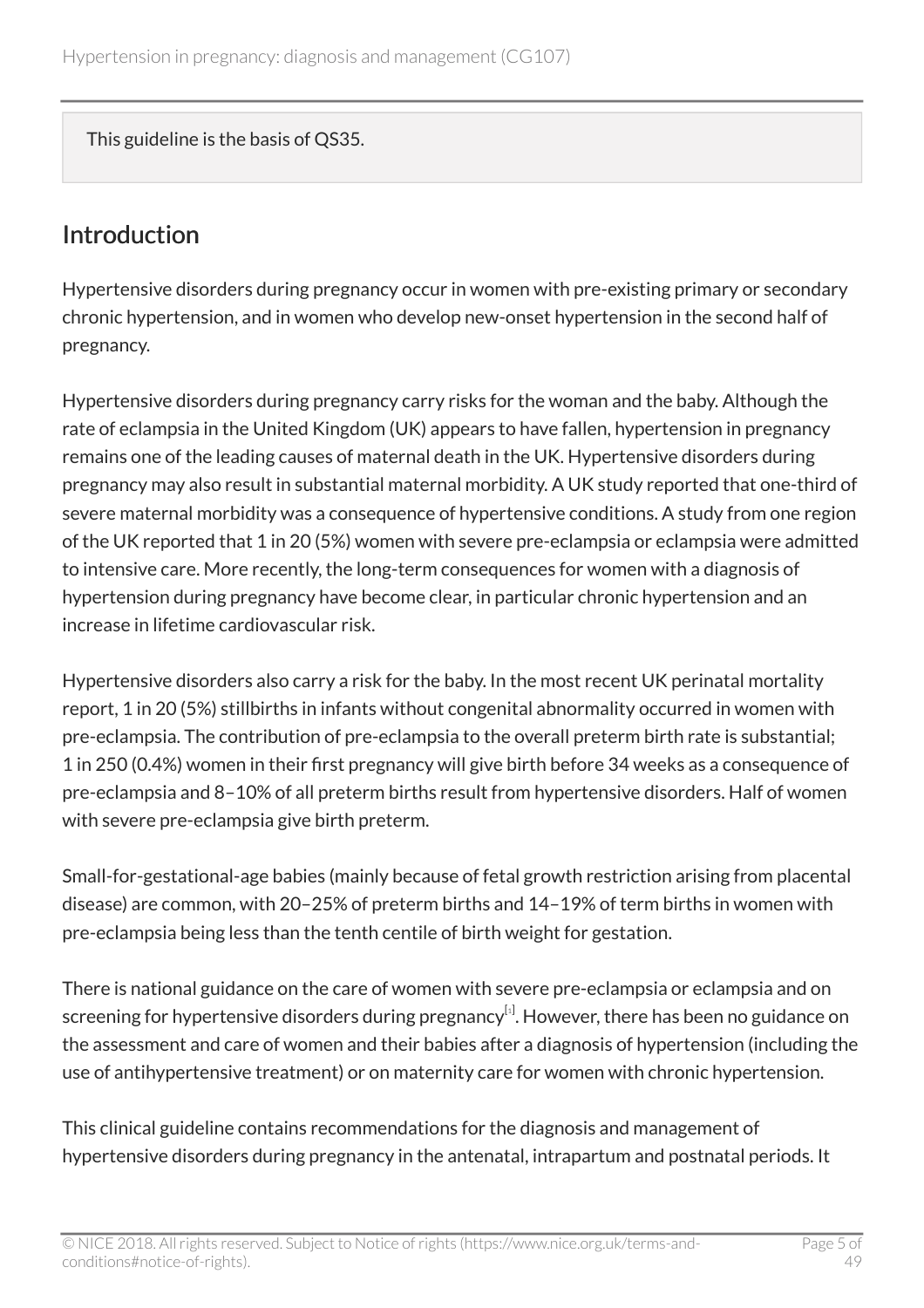includes recommendations for women with chronic hypertension who wish to conceive and recommendations for advice to women after a pregnancy complicated by hypertension.

This clinical guideline contains recommendations for the diagnosis and management of hypertensive disorders during pregnancy in the antenatal, intrapartum and postnatal periods. It includes recommendations for women with chronic hypertension who wish to conceive and recommendations for advice to women after a pregnancy complicated by hypertension.

This guideline assumes that prescribers will use a drug's summary of product characteristics (SPC) to inform decisions made with individual patients*.* Drugs for which particular attention should be paid to the contraindications and special warnings during pregnancy and lactation are marked with  $^\dagger$  and detailed in appendix D.

This guideline recommends some drugs for indications for which they do not have a UK marketing authorisation at the date of publication, if there is good evidence to support that use. Many drugs do not have a license for use specifically in pregnant women, reflecting the fact that this group is often excluded from studies. Unlicensed drugs are marked with an asterisk.

In this guideline, drug names are marked with an asterisk (\*) if they do not have UK marketing authorisation for the indication in question at the time of publication (August 2010). Informed consent should be obtained and documented.

<span id="page-5-0"></span> $^{\left[ 1 \right]}$  $^{\left[ 1 \right]}$  $^{\left[ 1 \right]}$ Royal College of Obstetricians and Gynaecologists (2006) The management of severe pre-eclampsia/eclampsia; National Institute for Health and Clinical Excellence (2008) Antenatal care. [NICE clinical guideline 62.](http://www.nice.org.uk/guidance/cg62) London: National Institute for Health and Clinical Excellence.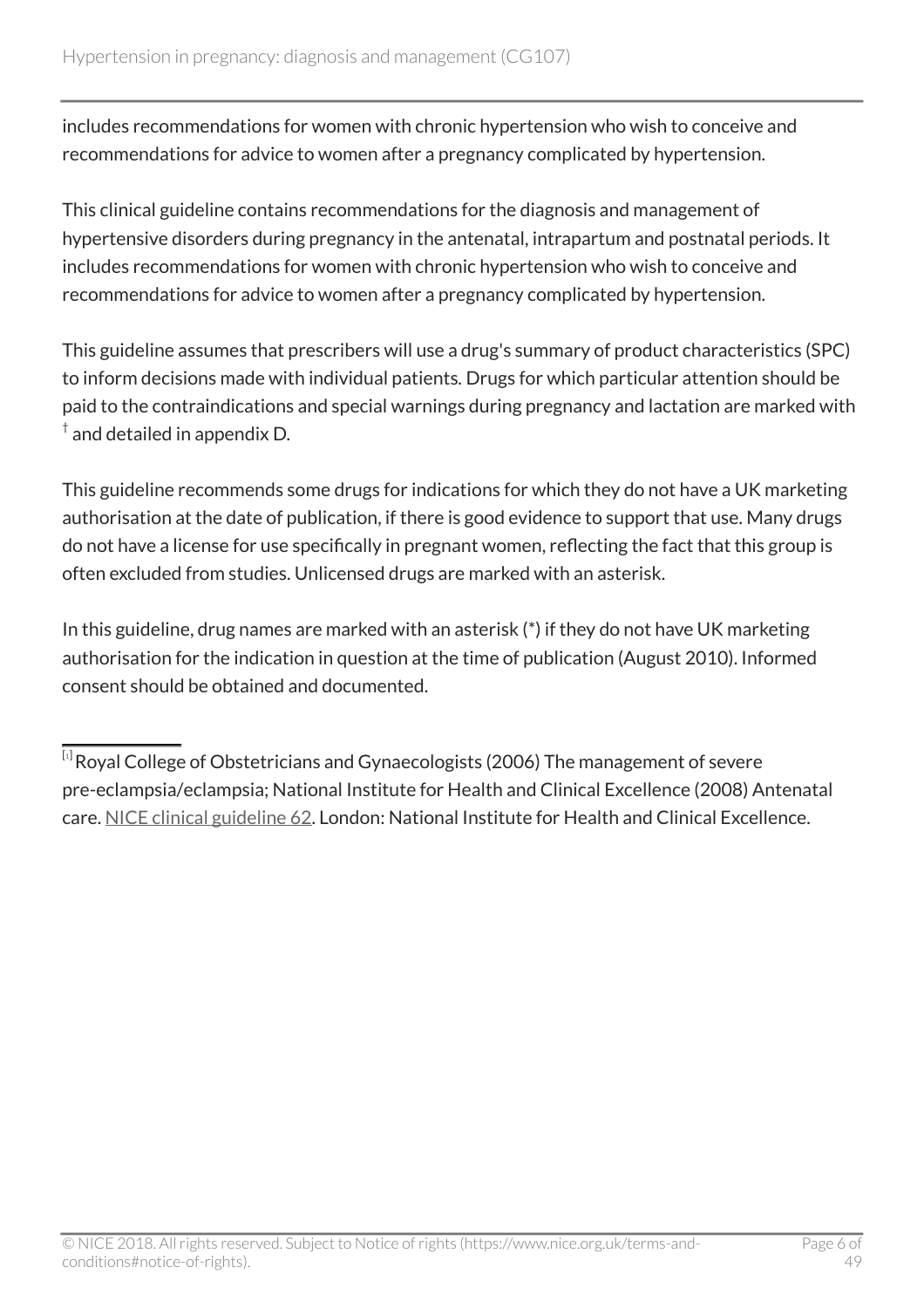# <span id="page-6-0"></span>Woman-centred care

This guideline offers best practice advice on the care of women with hypertensive disorders in pregnancy.

Treatment and care should take into account women's needs and preferences. Women with hypertensive disorders in pregnancy should have the opportunity to make informed decisions about their care and treatment, in partnership with their healthcare professionals. If women do not have the capacity to make decisions, healthcare professionals should follow the [Department of](http://www.dh.gov.uk/en/DH_103643) [Health's advice on consent](http://www.dh.gov.uk/en/DH_103643) and the [code of practice that accompanies the Mental Capacity Act.](http://www.dh.gov.uk/en/SocialCare/Deliveringsocialcare/MentalCapacity)

Good communication between healthcare professionals and women is essential. It should be supported by evidence-based written information tailored to women's needs. Treatment and care, and the information women are given about it, should be culturally appropriate. It should also be accessible to people with additional needs such as physical, sensory or learning disabilities, and to people who do not speak or read English.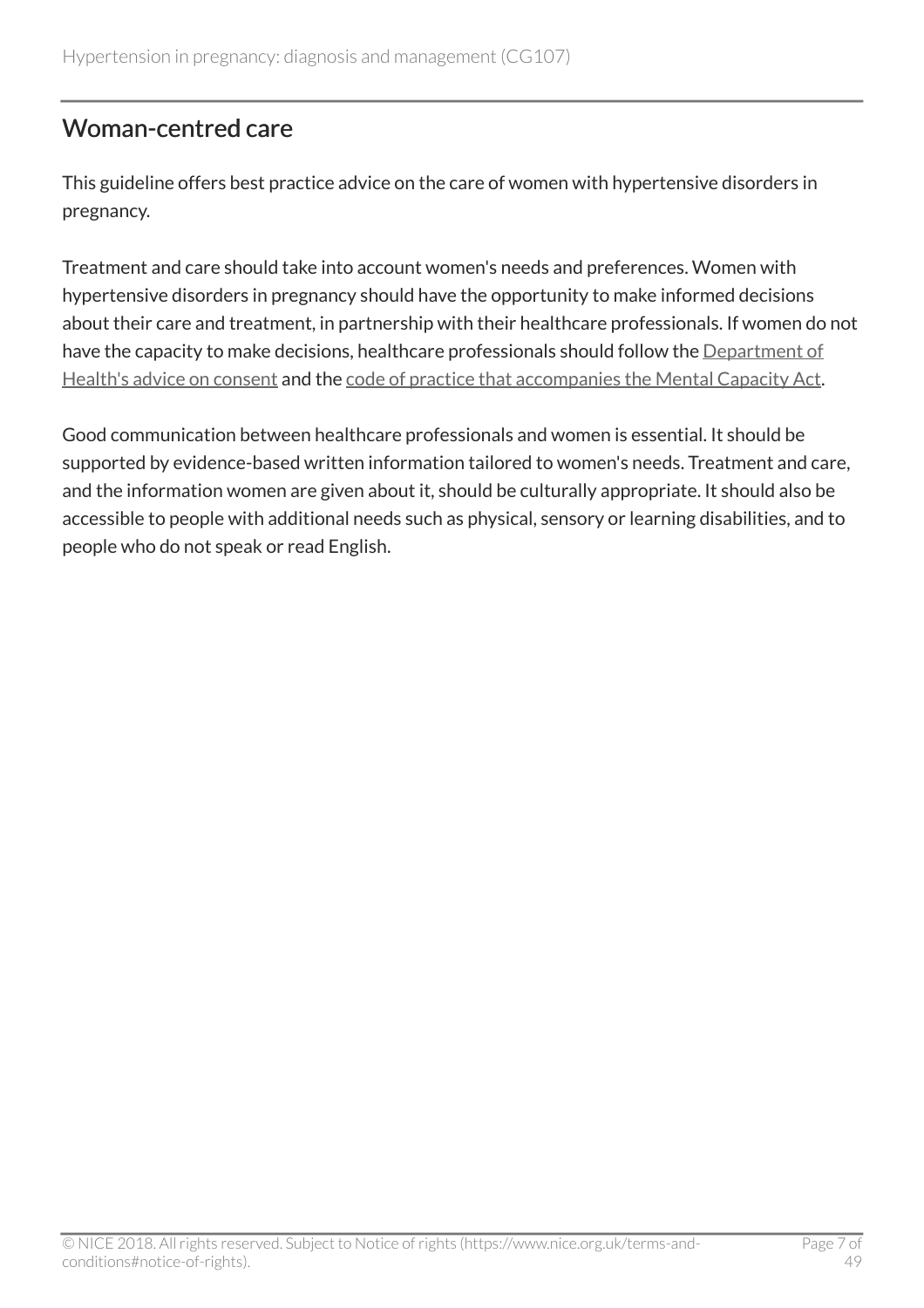# <span id="page-7-0"></span>Key priorities for implementation

#### Reducing the risk of hypertensive disorders in pregnancy

- Advise women at high risk of pre-eclampsia to take 75 mg of aspirin<sup>\*</sup> daily from 12 weeks until the birth of the baby. Women at high risk are those with any of the following:
	- hypertensive disease during a previous pregnancy
	- chronic kidney disease
	- autoimmune disease such as systemic lupus erythematosis or antiphospholipid syndrome
	- type 1 or type 2 diabetes
	- chronic hypertension. [1.1.2.1]

#### Management of pregnancy with chronic hypertension

- Tell women who take angiotensin-converting enzyme (ACE) inhibitors and angiotensin II receptor blockers (ARBs):
	- that there is an increased risk of congenital abnormalities if these drugs are taken during pregnancy
	- to discuss other antihypertensive treatment with the healthcare professional responsible for managing their hypertension, if they are planning pregnancy. [1.2.1.1]
- In pregnant women with uncomplicated chronic hypertension aim to keep blood pressure lower than 150/100 mmHg. [1.2.3.1]

#### Assessment of proteinuria in hypertensive disorders of pregnancy

Use an automated reagent-strip reading device or a spot urinary protein:creatinine ratio for estimating proteinuria in a secondary care setting. [1.3.1.1]

#### Management of pregnancy with gestational hypertension

Offer women with gestational hypertension an integrated package of care covering admission to hospital, treatment, measurement of blood pressure, testing for proteinuria and blood tests as indicated in Table 1. [1.4.1.3]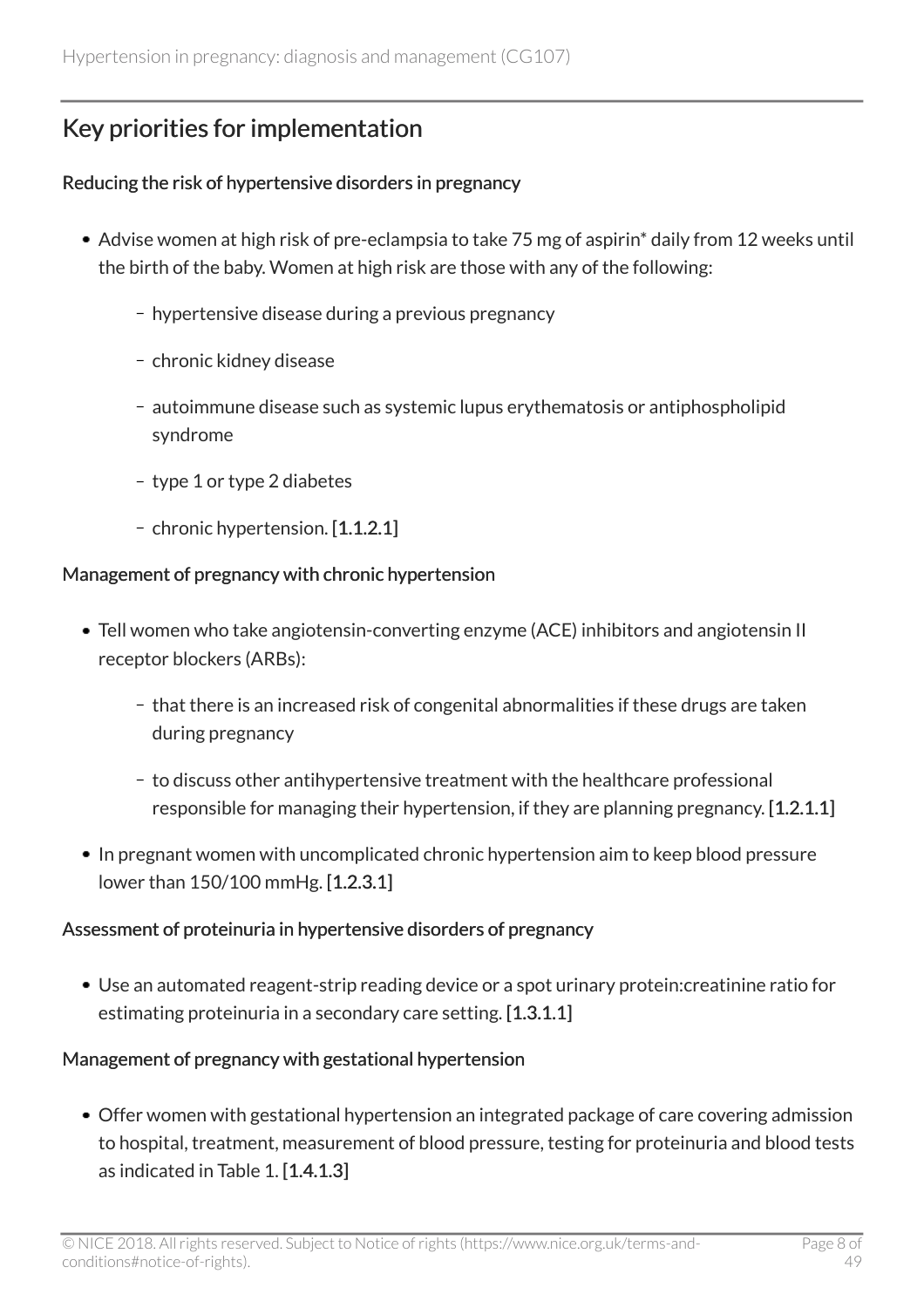#### Management of pregnancy with pre-eclampsia

- Offer women with pre-eclampsia an integrated package of care covering admission to hospital, treatment, measurement of blood pressure, testing for proteinuria and blood tests as indicated in Table 2. [1.5.1.2]
- Consultant obstetric staff should document in the woman's notes the maternal (biochemical, haematological and clinical) and fetal thresholds for elective birth before 34 weeks in women with pre-eclampsia. [1.5.2.2]
- Offer all women who have had pre-eclampsia a medical review at the postnatal review (6–8 weeks after the birth). [1.5.3.10]

#### Advice and follow-up care at transfer to community care

- Tell women who had pre-eclampsia that their risk of developing:
	- gestational hypertension in a future pregnancy ranges from about 1 in 8 (13%) pregnancies to about 1 in 2 (53%) pregnancies
	- pre-eclampsia in a future pregnancy is up to about 1 in 6 (16%) pregnancies
	- pre-eclampsia in a future pregnancy is about 1 in 4 (25%) pregnancies if their preeclampsia was complicated by severe pre-eclampsia, HELLP syndrome or eclampsia and led to birth before 34 weeks, and about 1 in 2 (55%) pregnancies if it led to birth before 28 weeks. [1.10.4.2]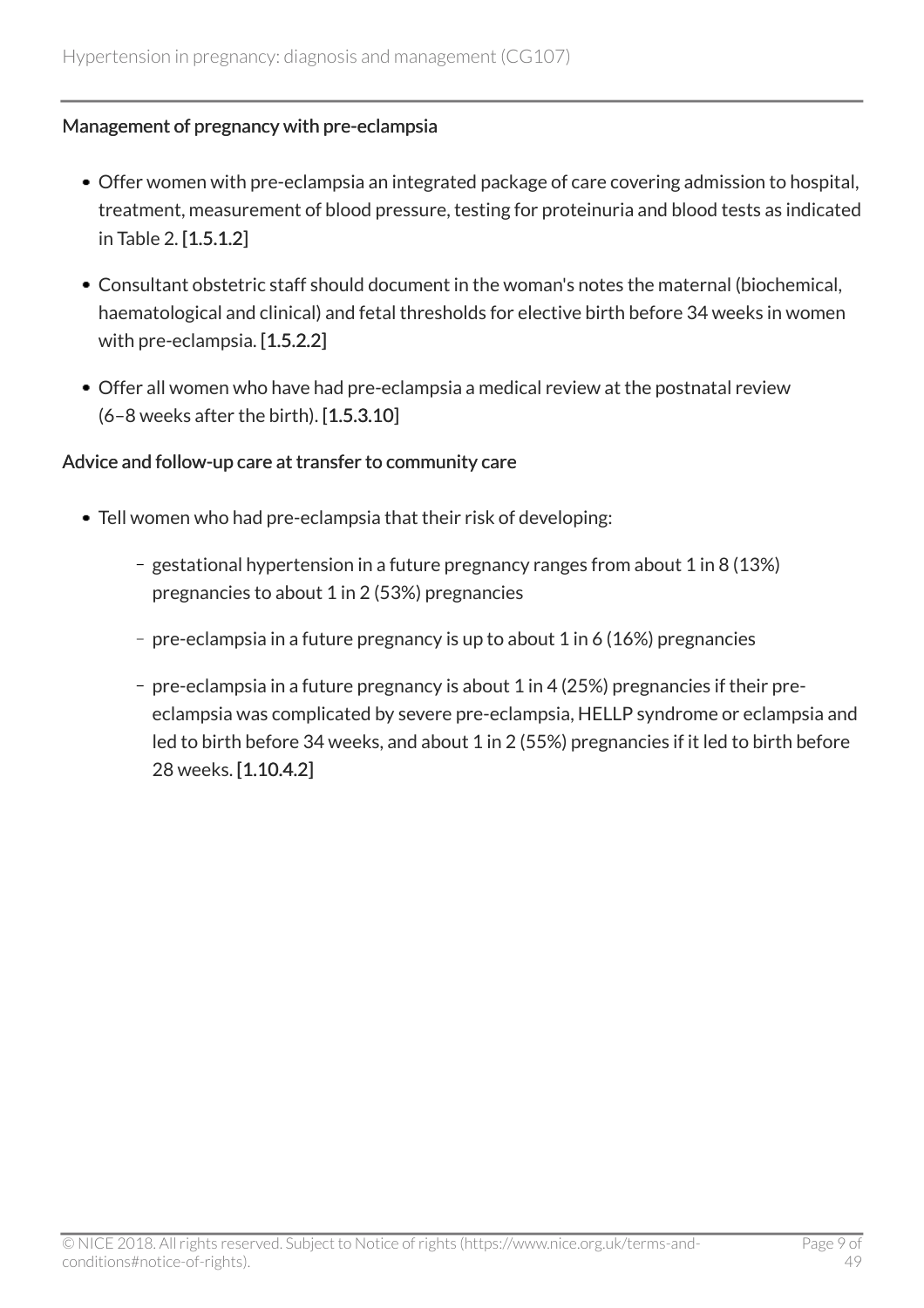# <span id="page-9-0"></span>1 Guidance

The following guidance is based on the best available evidence. The <u>[full guideline](http://www.nice.org.uk/guidance/CG107/evidence)</u> gives details of the methods and the evidence used to develop the guidance.

# <span id="page-9-1"></span>*Definitions*

For the purposes of this guideline, the following definitions apply:

- Chronic hypertension is hypertension that is present at the booking visit or before 20 weeks or if the woman is already taking antihypertensive medication when referred to maternity services. It can be primary or secondary in aetiology.
- Eclampsia is a convulsive condition associated with pre-eclampsia.
- HELLP syndrome is haemolysis, elevated liver enzymes and low platelet count.
- Gestational hypertension is new hypertension presenting after 20 weeks without significant proteinuria.
- Pre-eclampsia is new hypertension presenting after 20 weeks with significant proteinuria.
- Severe pre-eclampsia is pre-eclampsia with severe hypertension and/or with symptoms, and/ or biochemical and/or haematological impairment.
- Significant proteinuria is defined in recommendation 1.3.1.3

In addition, the Guideline Development Group (GDG) has defined mild, moderate and severe hypertension to help with implementation of this guidance as follows:

- Mild hypertension diastolic blood pressure 90-99 mmHg, systolic blood pressure 140–149 mmHg.
- Moderate hypertension diastolic blood pressure 100–109 mmHg, systolic blood pressure 150–159 mmHg.
- Severe hypertension diastolic blood pressure 110 mmHg or greater, systolic blood pressure 160 mmHg or greater.

Techniques for the measurement of blood pressure in pregnancy are described in '[Antenatal](http://www.nice.org.uk/guidance/cg62) [care](http://www.nice.org.uk/guidance/cg62)' (NICE clinical guideline 62).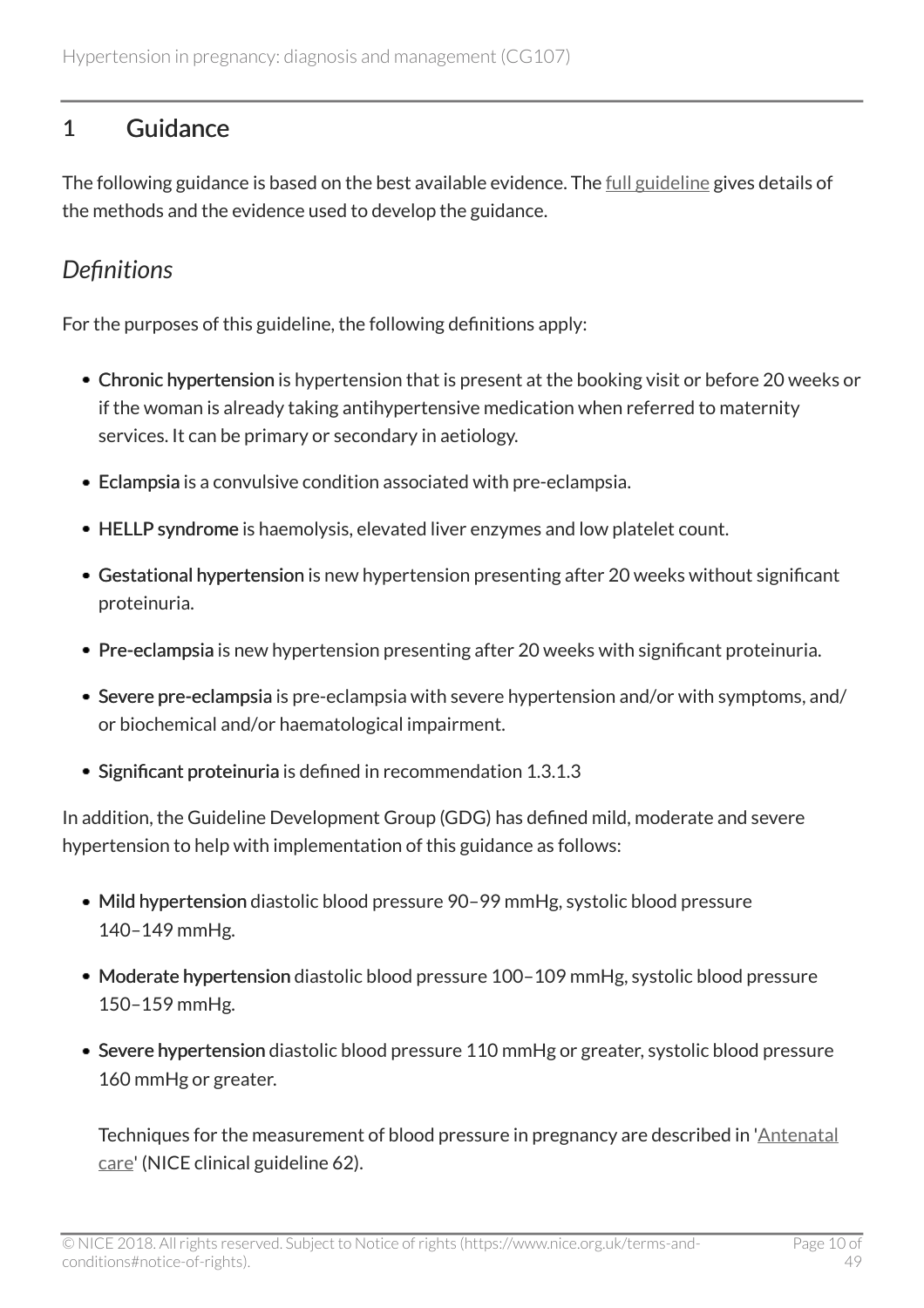In this guideline, offer birth means to offer elective early birth through induction of labour or by elective caesarean section if indicated.

# <span id="page-10-0"></span>*1.1 Reducing the risk of hypertensive disorders in pregnancy*

### 1.1.1 Symptoms of pre-eclampsia

- 1.1.1.1 Pregnant women should be made aware of the need to seek immediate advice from a healthcare professional if they experience symptoms of pre-eclampsia. Symptoms include:
	- severe headache
	- problems with vision, such as blurring or flashing before the eyes
	- severe pain just below the ribs
	- vomiting
	- sudden swelling of the face, hands or feet.

[This recommendation is adapted from '[Antenatal care](http://www.nice.org.uk/guidance/cg62)' (NICE clinical guideline 62)].

#### 1.1.2 Antiplatelet agents

- 1.1.2.1 Advise women at high risk of pre-eclampsia to take 75 mg of aspirin\* daily from 12 weeks until the birth of the baby. Women at high risk are those with any of the following:
	- hypertensive disease during a previous pregnancy
	- chronic kidney disease
	- autoimmune disease such as systemic lupus erythematosis or antiphospholipid syndrome
	- type 1 or type 2 diabetes
	- chronic hypertension.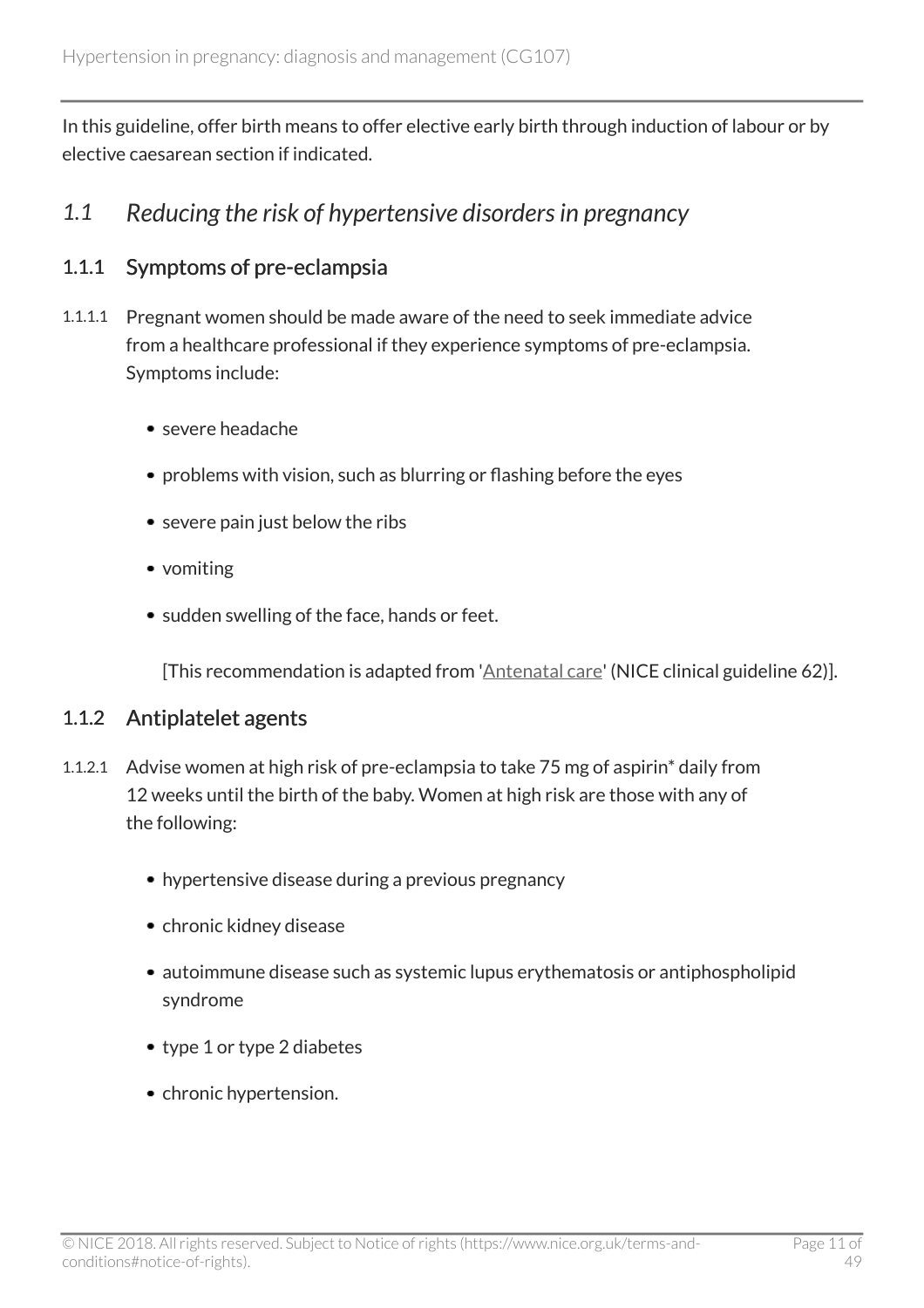- 1.1.2.2 Advise women with more than one moderate risk factor for pre-eclampsia to take 75 mg of aspirin\* daily from 12 weeks until the birth of the baby. Factors indicating moderate risk are:
	- first pregnancy
	- age 40 years or older
	- pregnancy interval of more than 10 years
	- body mass index (BMI) of 35 kg/m $^2$  or more at first visit
	- family history of pre-eclampsia
	- multiple pregnancy.

### 1.1.3 Other pharmaceutical agents

- 1.1.3.1 Do not use the following to prevent hypertensive disorders during pregnancy:
	- nitric oxide donors
	- progesterone
	- diuretics
	- low molecular weight heparin.

#### 1.1.4 Nutritional supplements

- 1.1.4.1 Do not recommend the following supplements solely with the aim of preventing hypertensive disorders during pregnancy:
	- magnesium
	- folic acid
	- antioxidants (vitamins C and E)
	- fish oils or algal oils
	- garlic.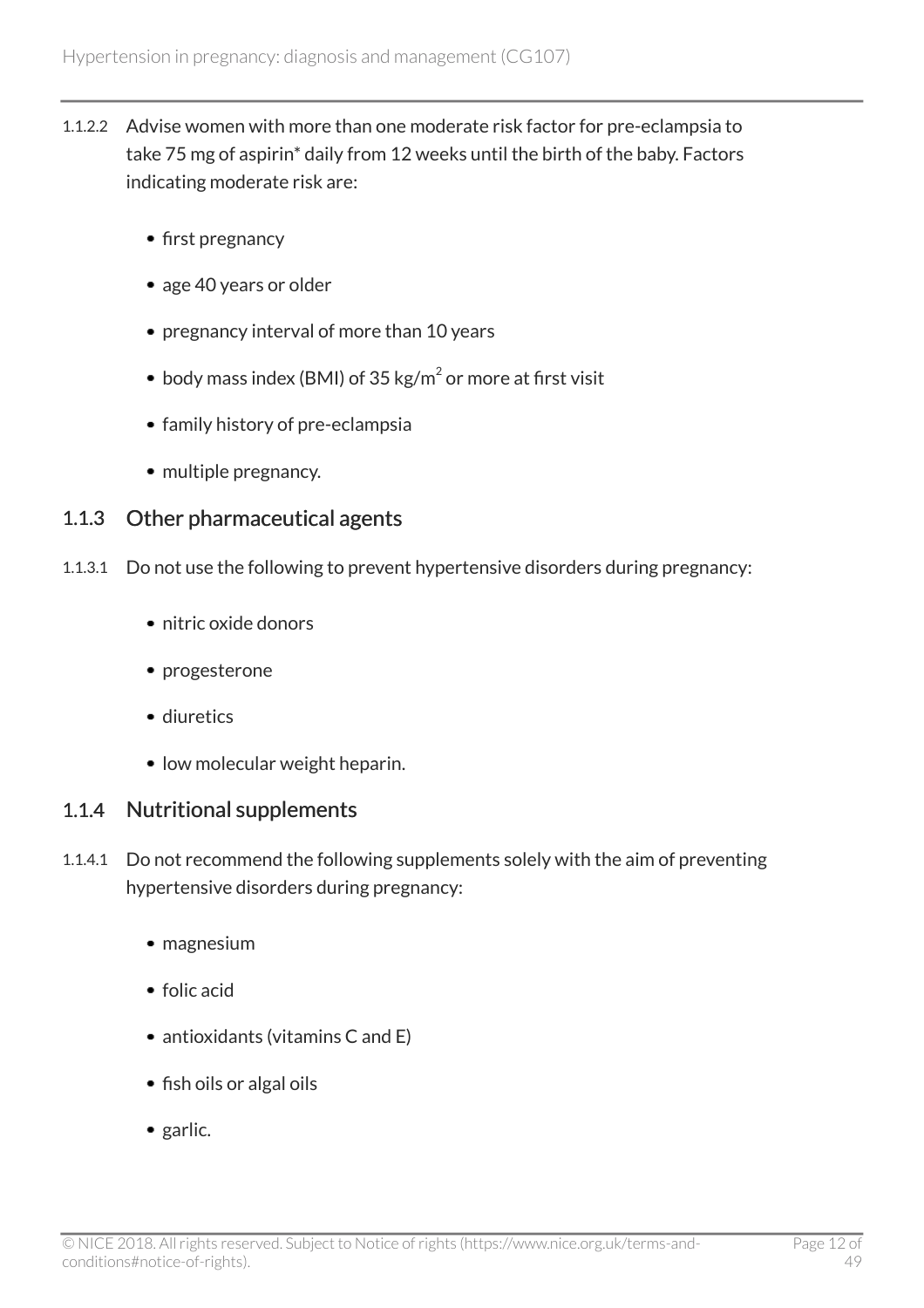# 1.1.5 Diet

1.1.5.1 Do not recommend salt restriction during pregnancy solely to prevent gestational hypertension or pre-eclampsia.

### 1.1.6 Lifestyle

1.1.6.1 Advice on rest, exercise and work for women at risk of hypertensive disorders during pregnancy should be the same as for healthy pregnant women (see '[Antenatal care](http://www.nice.org.uk/guidance/cg62)', NICE clinical guideline 62).

# <span id="page-12-0"></span>*1.2 Management of pregnancy with chronic hypertension*

Women with chronic hypertension should be given advice and treatment in line with 'Hypertension: the management of hypertension in adults in primary care' (NICE clinical guideline 34) (replaced by 'Hypertension: clinical management of primary hypertension in adults' [NICE clinical guideline 127]), unless it specifically differs from recommendations in this guideline.

### 1.2.1 Pre-pregnancy advice

- 1.2.1.1 Tell women who take angiotensin-converting enzyme (ACE) inhibitors or angiotensin II receptor blockers (ARBs):
	- that there is an increased risk of congenital abnormalities if these drugs are taken during pregnancy
	- to discuss other antihypertensive treatment with the healthcare professional responsible for managing their hypertension, if they are planning pregnancy.
- 1.2.1.2 Stop antihypertensive treatment in women taking ACE inhibitors or ARBs if they become pregnant (preferably within 2 working days of notification of pregnancy) and offer alternatives.
- 1.2.1.3 Tell women who take chlorothiazide:
	- that there may be an increased risk of congenital abnormality and neonatal complications if these drugs are taken during pregnancy
	- to discuss other antihypertensive treatment with the healthcare professional responsible for managing their hypertension, if they are planning pregnancy.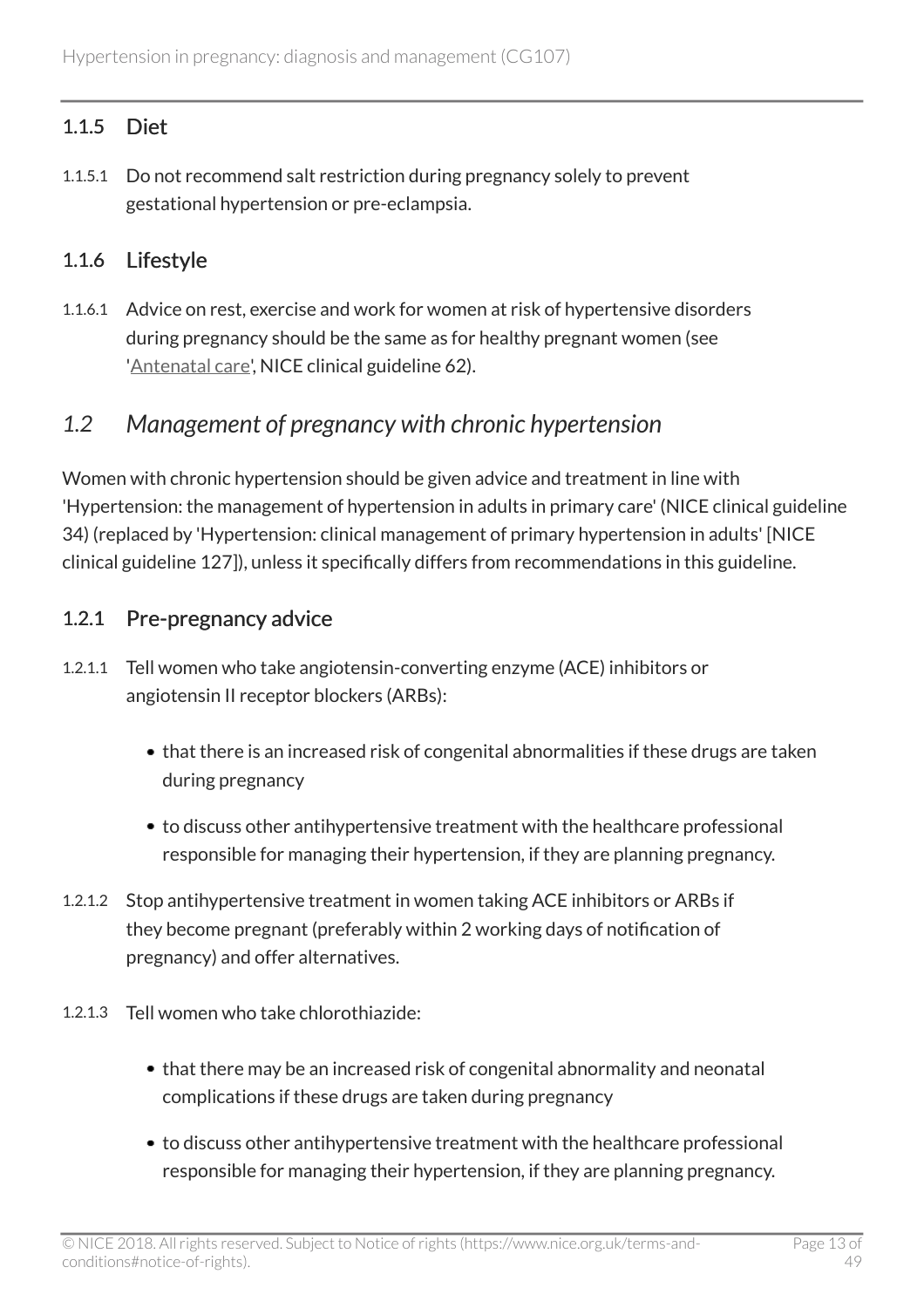1.2.1.4 Tell women who take antihypertensive treatments other than ACE inhibitors, ARBs or chlorothiazide that the limited evidence available has not shown an increased risk of congenital malformation with such treatments.

### 1.2.2 Diet

1.2.2.1 Encourage women with chronic hypertension to keep their dietary sodium intake low, either by reducing or substituting sodium salt, because this can reduce blood pressure. (This recommendation is adapted from 'Hypertension: management of hypertension in adults in primary care' [NICE clinical guideline 34] [replaced by 'Hypertension: clinical management of primary hypertension in adults {NICE clinical guideline 127}].)

### 1.2.3 Treatment of hypertension

- 1.2.3.1 In pregnant women with uncomplicated chronic hypertension aim to keep blood pressure lower than 150/100 mmHg.
- 1.2.3.2 Do not offer pregnant women with uncomplicated chronic hypertension treatment to lower diastolic blood pressure below 80 mmHg.
- 1.2.3.3 Offer pregnant women with target-organ damage secondary to chronic hypertension (for example, kidney disease) treatment with the aim of keeping blood pressure lower than 140/90 mmHg.
- 1.2.3.4 Offer pregnant women with secondary chronic hypertension referral to a specialist in hypertensive disorders.
- 1.2.3.5 Offer women with chronic hypertension antihypertensive treatment dependent on pre-existing treatment, side-effect profiles and teratogenicity.

### 1.2.4 Antenatal consultations

1.2.4.1 In women with chronic hypertension, schedule additional antenatal consultations based on the individual needs of the woman and her baby.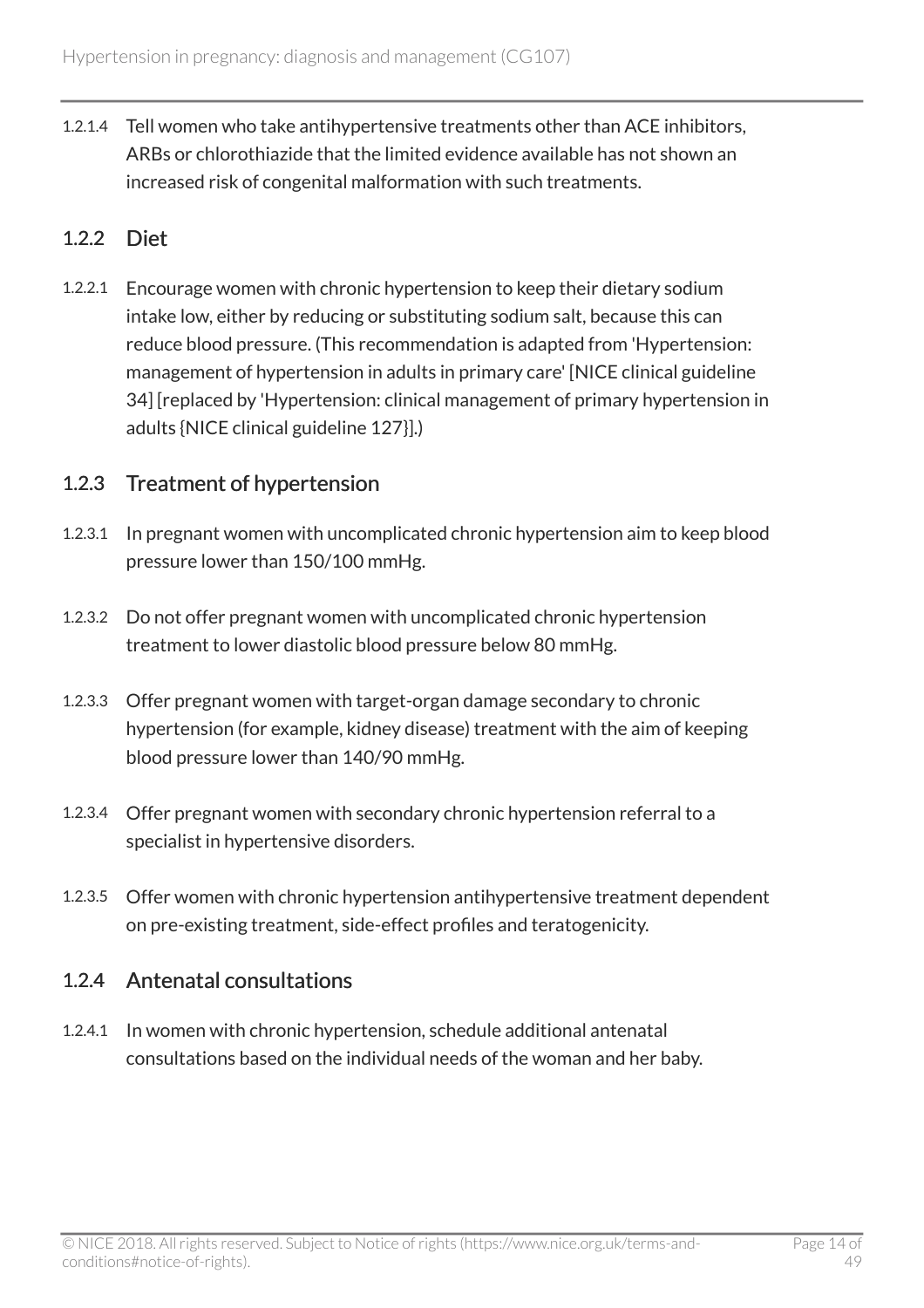# 1.2.5 Timing of birth

- 1.2.5.1 Do not offer birth to women with chronic hypertension whose blood pressure is lower than 160/110 mmHg, with or without antihypertensive treatment, before 37 weeks.
- 1.2.5.2 For women with chronic hypertension whose blood pressure is lower than 160/ 110 mmHg after 37 weeks, with or without antihypertensive treatment, timing of birth and maternal and fetal indications for birth should be agreed between the woman and the senior obstetrician.
- 1.2.5.3 Offer birth to women with refractory severe chronic hypertension, after a course of corticosteroids (if required) has been completed.

### 1.2.6 Postnatal investigation, monitoring and treatment

- 1.2.6.1 In women with chronic hypertension who have given birth, measure blood pressure:
	- daily for the first 2 days after birth
	- at least once between day 3 and day 5 after birth
	- as clinically indicated if antihypertensive treatment is changed after birth.
- 1.2.6.2 In women with chronic hypertension who have given birth, aim to keep blood pressure lower than 140/90 mmHg.
- 1.2.6.3 In women with chronic hypertension who have given birth:
	- continue antenatal antihypertensive treatment.
	- review long-term antihypertensive treatment 2 weeks after the birth.
- 1.2.6.4 If a woman has taken methyldopa $^{\dagger}$  to treat chronic hypertension during pregnancy, stop within 2 days of birth and restart the antihypertensive treatment the woman was taking before she planned the pregnancy.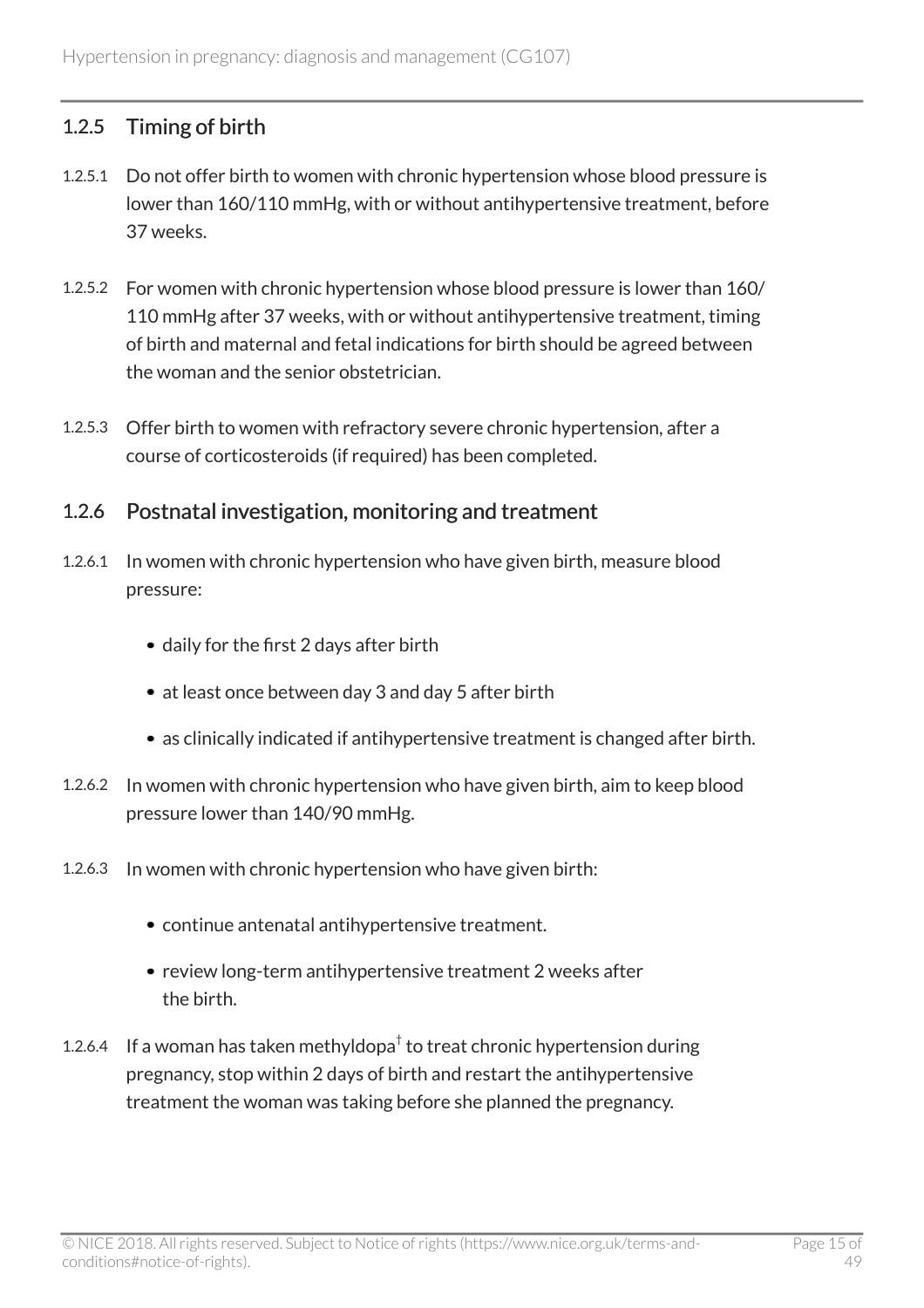1.2.6.5 Offer women with chronic hypertension a medical review at the postnatal review (6–8 weeks after the birth) with the pre-pregnancy care team.

# <span id="page-15-0"></span>*1.3 Assessment of proteinuria in hypertensive disorders of pregnancy*

- 1.3.1.1 Use an automated reagent-strip reading device or a spot urinary protein:creatinine ratio for estimating proteinuria in a secondary care setting.
- 1.3.1.2 If an automated reagent-strip reading device is used to detect proteinuria and a result of 1+ or more is obtained, use a spot urinary protein:creatinine ratio or 24-hour urine collection to quantify proteinuria.
- 1.3.1.3 Diagnose significant proteinuria if the urinary protein:creatinine ratio is greater than 30 mg/mmol or a validated 24-hour urine collection result shows greater than 300 mg protein.
- 1.3.1.4 Where 24-hour urine collection is used to quantify proteinuria, there should be a recognised method of evaluating completeness of the sample.
- <span id="page-15-1"></span>*1.4 Management of pregnancy with gestational hypertension*

### 1.4.1 Treatment of hypertension

- 1.4.1.1 In women with gestational hypertension full assessment should be carried out in a secondary care setting by a healthcare professional who is trained in the management of hypertensive disorders.
- 1.4.1.2 In women with gestational hypertension, take account of the following risk factors that require additional assessment and follow-up:
	- nulliparity
	- age 40 years or older
	- pregnancy interval of more than 10 years
	- family history of pre-eclampsia
	- multiple pregnancy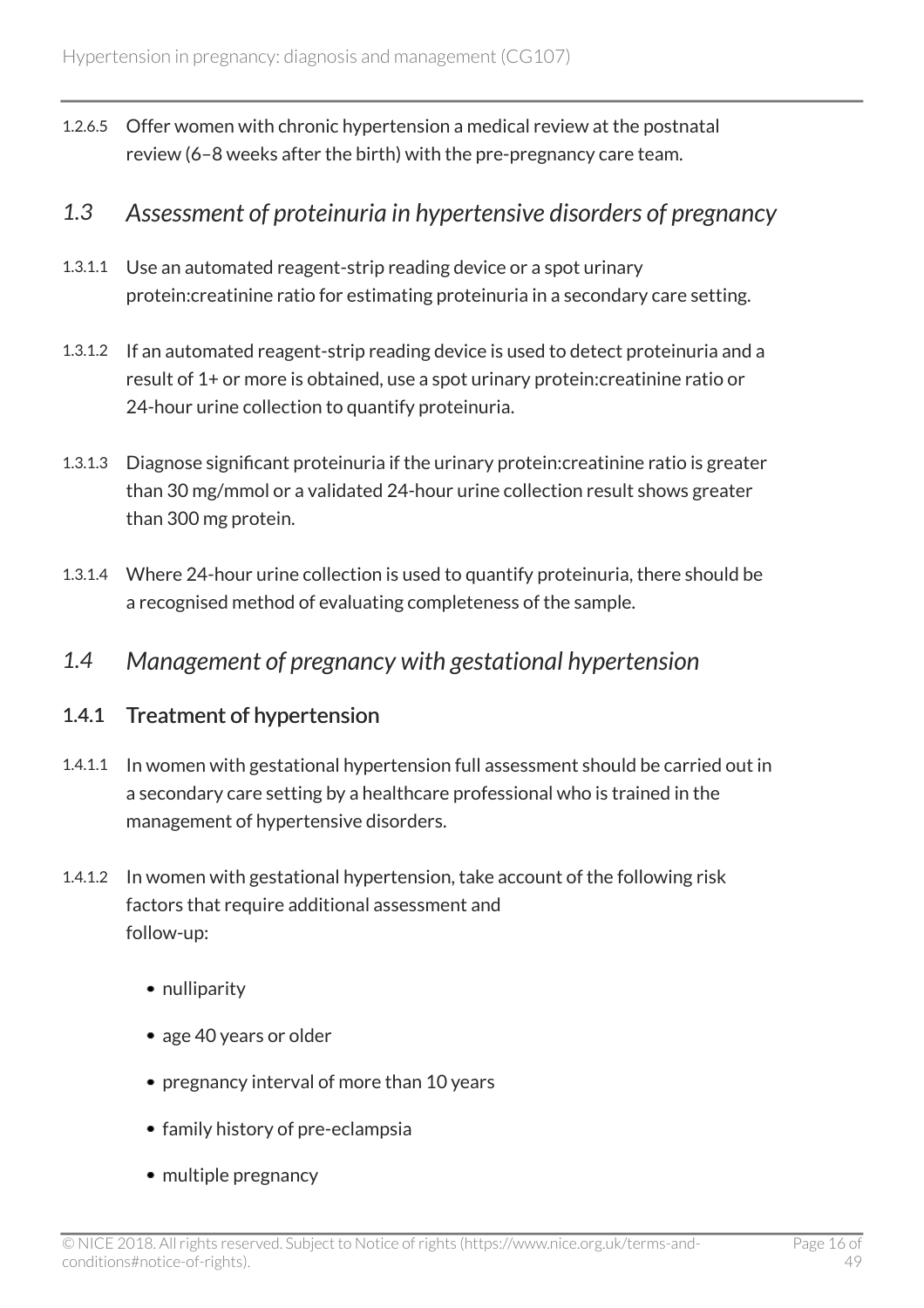- BMI of 35  $\text{kg/m}^2$  or more
- gestational age at presentation
- previous history of pre-eclampsia or gestational hypertension
- pre-existing vascular disease
- pre-existing kidney disease.
- 1.4.1.3 Offer women with gestational hypertension an integrated package of care covering admission to hospital, treatment, measurement of blood pressure, testing for proteinuria and blood tests as indicated in Table 1.

#### Table 1 Management of pregnancy with gestational hypertension

| Degree of<br>hypertension    | Mild hypertension<br>(140/90 to 149/<br>99 mmHg) | Moderate hypertension<br>(150/100 to 159/<br>$109$ mmHg)                                                                                                                           | Severe hypertension<br>$(160/110$ mmHg or<br>higher)                                                                                                                                    |
|------------------------------|--------------------------------------------------|------------------------------------------------------------------------------------------------------------------------------------------------------------------------------------|-----------------------------------------------------------------------------------------------------------------------------------------------------------------------------------------|
| Admit to<br>hospital         | <b>No</b>                                        | <b>No</b>                                                                                                                                                                          | Yes (until blood<br>pressure is 159/<br>109 mmHg or lower)                                                                                                                              |
| <b>Treat</b>                 | <b>No</b>                                        | With oral labetalol $^{\dagger}$ as<br>first-line treatment to<br>keep:<br>· diastolic blood<br>pressure between<br>80-100 mmHg<br>• systolic blood pressure<br>less than 150 mmHg | With oral labetalol $^{\dagger}$ as<br>first-line treatment to<br>keep:<br>· diastolic blood<br>pressure between<br>80-100 mmHg<br>• systolic blood<br>pressure less than<br>$150$ mmHg |
| Measure<br>blood<br>pressure | Not more than once a<br>week                     | At least twice a week                                                                                                                                                              | At least four times a<br>day                                                                                                                                                            |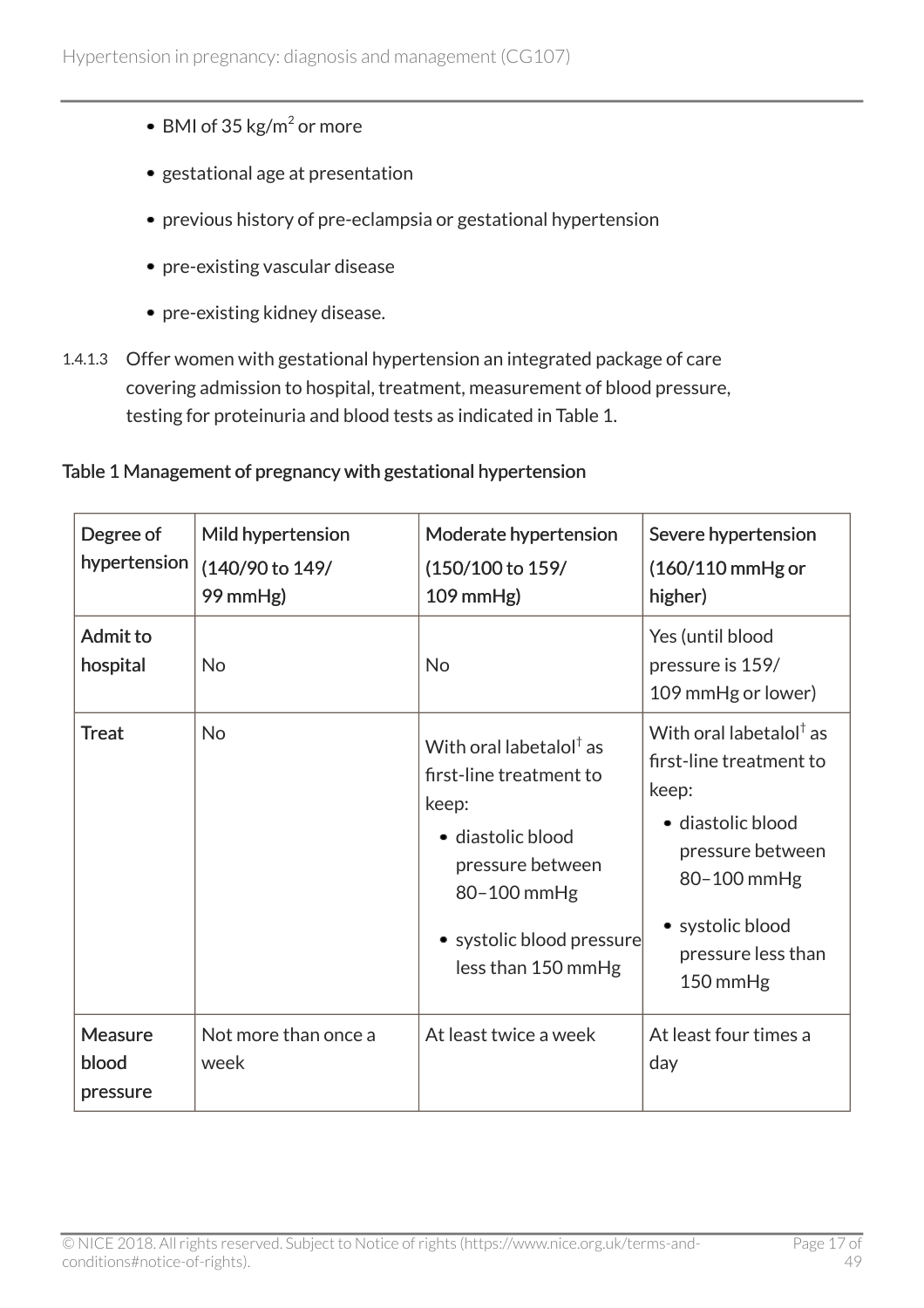| Test for<br>proteinuria | At each visit using<br>automated reagent-strip<br>reading device or urinary<br>protein: creatinine ratio | At each visit using<br>automated reagent-strip<br>reading device or urinary<br>protein: creatinine ratio                                                                        | Daily using automated<br>reagent-strip reading<br>device or urinary<br>protein: creatinine ratio                                               |
|-------------------------|----------------------------------------------------------------------------------------------------------|---------------------------------------------------------------------------------------------------------------------------------------------------------------------------------|------------------------------------------------------------------------------------------------------------------------------------------------|
| <b>Blood tests</b>      | Only those for routine<br>antenatal care                                                                 | Test kidney function,<br>electrolytes, full blood<br>count, transaminases,<br>bilirubin<br>Do not carry out further<br>blood tests if no<br>proteinuria at subsequent<br>visits | Test at presentation<br>and then monitor<br>weekly:<br>• kidney function,<br>electrolytes, full<br>blood count,<br>transaminases,<br>bilirubin |

- 1.4.1.4 Only offer women with gestational hypertension antihypertensive treatment other than labetalol after considering side-effect profiles for the woman, fetus and newborn baby. Alternatives include methyldopa $^\dagger$  and nifedipine $^\dagger.$
- 1.4.1.5 In women receiving outpatient care for severe gestational hypertension, after it has been effectively controlled in hospital, measure blood pressure and test urine twice weekly and carry out weekly blood tests.
- 1.4.1.6 In women with mild hypertension presenting before 32 weeks, or at high risk of pre-eclampsia (see 1.1.1.1), measure blood pressure and test urine twice weekly.
- 1.4.1.7 Do not offer bed rest in hospital as a treatment for gestational hypertension.

# 1.4.2 Timing of birth

- 1.4.2.1 Do not offer birth before 37 weeks to women with gestational hypertension whose blood pressure is lower than 160/110 mmHg, with or without antihypertensive treatment.
- 1.4.2.2 For women with gestational hypertension whose blood pressure is lower than 160/110 mmHg after 37 weeks, with or without antihypertensive treatment, timing of birth, and maternal and fetal indications for birth should be agreed between the woman and the senior obstetrician.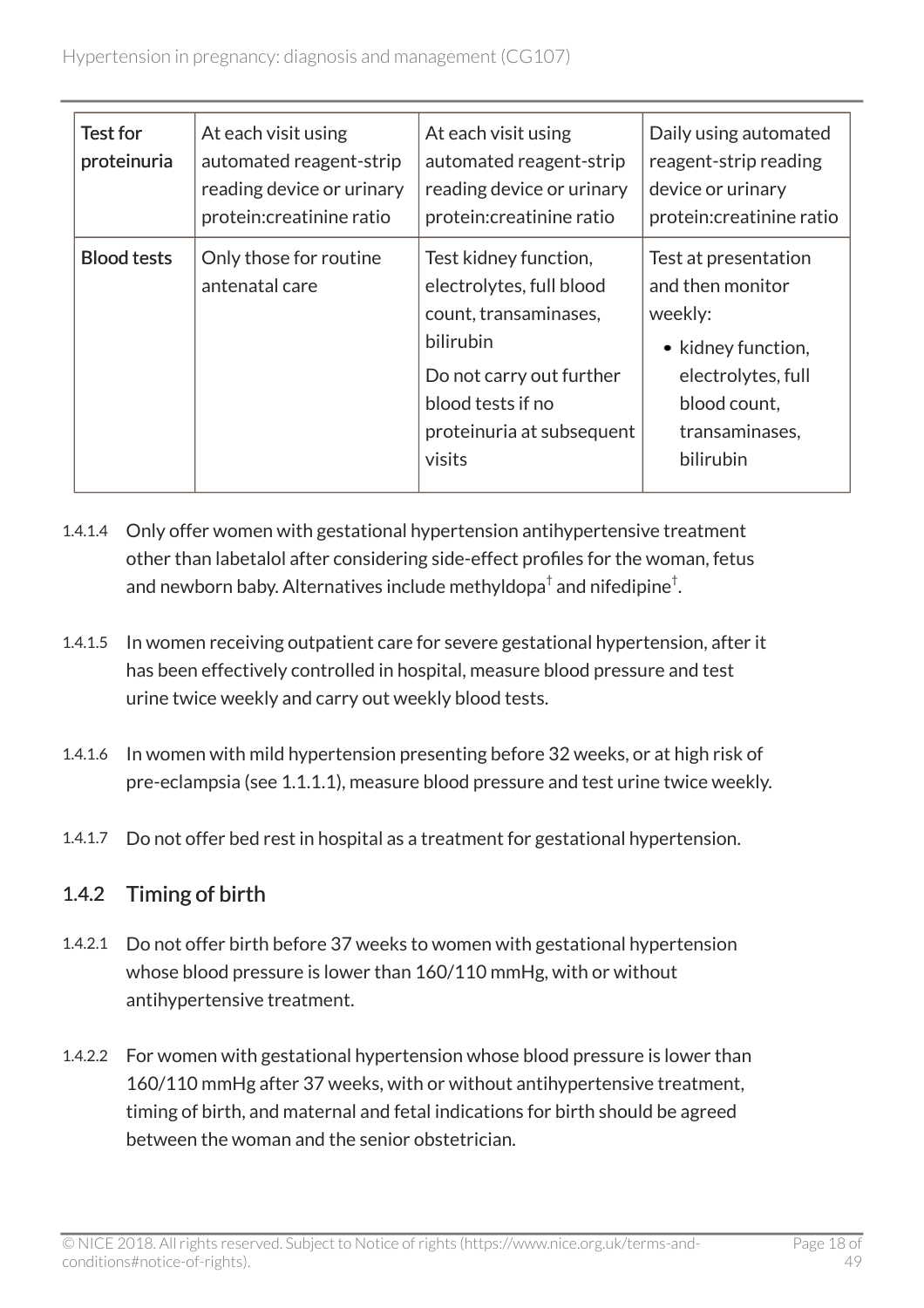1.4.2.3 Offer birth to women with refractory severe gestational hypertension after a course of corticosteroids (if required) has been completed.

### 1.4.3 Postnatal investigation, monitoring and treatment

- 1.4.3.1 In women with gestational hypertension who have given birth, measure blood pressure:
	- daily for the first 2 days after birth
	- at least once between day 3 and day 5 after birth
	- as clinically indicated if antihypertensive treatment is changed after birth.
- 1.4.3.2 In women with gestational hypertension who have given birth:
	- continue use of antenatal antihypertensive treatment
	- consider reducing antihypertensive treatment if their blood pressure falls below 140/ 90 mmHg
	- reduce antihypertensive treatment if their blood pressure falls below 130/80 mmHg.
- 1.4.3.3 If a woman has taken methyldopa $^\dagger$  to treat gestational hypertension, stop within 2 days of birth.
- 1.4.3.4 For women with gestational hypertension who did not take antihypertensive treatment and have given birth, start antihypertensive treatment if their blood pressure is higher than 149/99 mmHg.
- 1.4.3.5 Write a care plan for women with gestational hypertension who have given birth and are being transferred to community care that includes all of the following:
	- who will provide follow-up care, including medical review if needed
	- frequency of blood pressure monitoring needed
	- thresholds for reducing or stopping treatment
	- indications for referral to primary care for blood pressure review.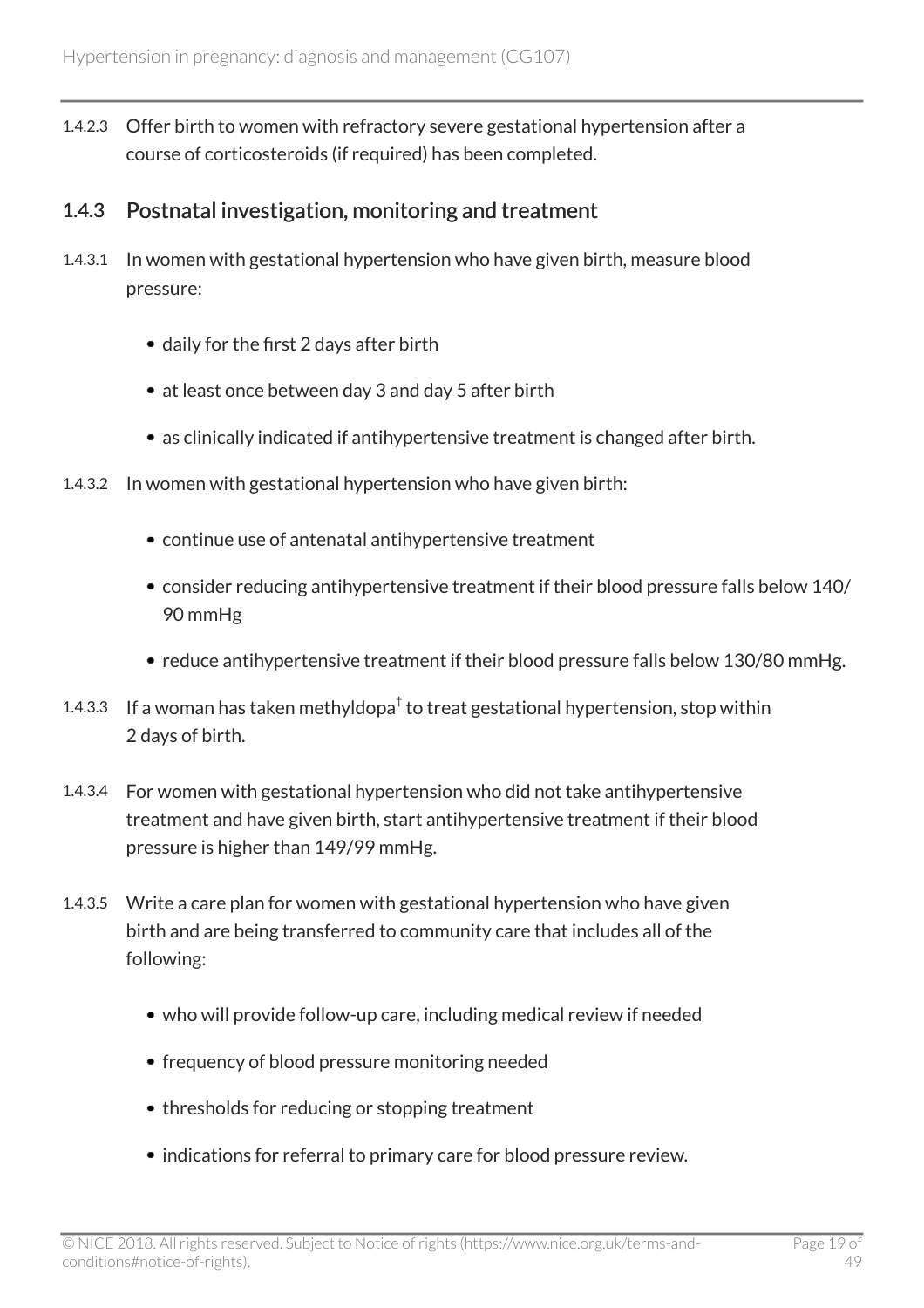- 1.4.3.6 Offer women who have had gestational hypertension and remain on antihypertensive treatment 2 weeks after transfer to community care, a medical review.
- 1.4.3.7 Offer women who have had gestational hypertension a medical review at the postnatal review (6–8 weeks after the birth).
- 1.4.3.8 Offer women who have had gestational hypertension and who still need antihypertensive treatment at the postnatal review (6–8 weeks after the birth) a specialist assessment of their hypertension.

### <span id="page-19-0"></span>*1.5 Management of pregnancy with pre-eclampsia*

### 1.5.1 Treatment of hypertension

- 1.5.1.1 Assess women with pre-eclampsia at each consultation. Assessment should be performed by a healthcare professional trained in the management of hypertensive disorders of pregnancy.
- 1.5.1.2 Offer women with pre-eclampsia an integrated package of care covering admission to hospital, treatment, measurement of blood pressure, testing for proteinuria and blood tests as indicated in Table 2.

#### Table 2 Management of pregnancy with pre-eclampsia

| Degree of            | Mild hypertension                                     | Moderate hypertension | Severe hypertension |
|----------------------|-------------------------------------------------------|-----------------------|---------------------|
|                      | $\frac{1}{1}$ hypertension $\frac{1}{140/90}$ to 149/ | (150/100 to 159/      | $(160/110$ mmHg or  |
|                      | 99 mmHg)                                              | $109$ mmHg)           | higher)             |
| Admit to<br>hospital | Yes                                                   | Yes                   | Yes                 |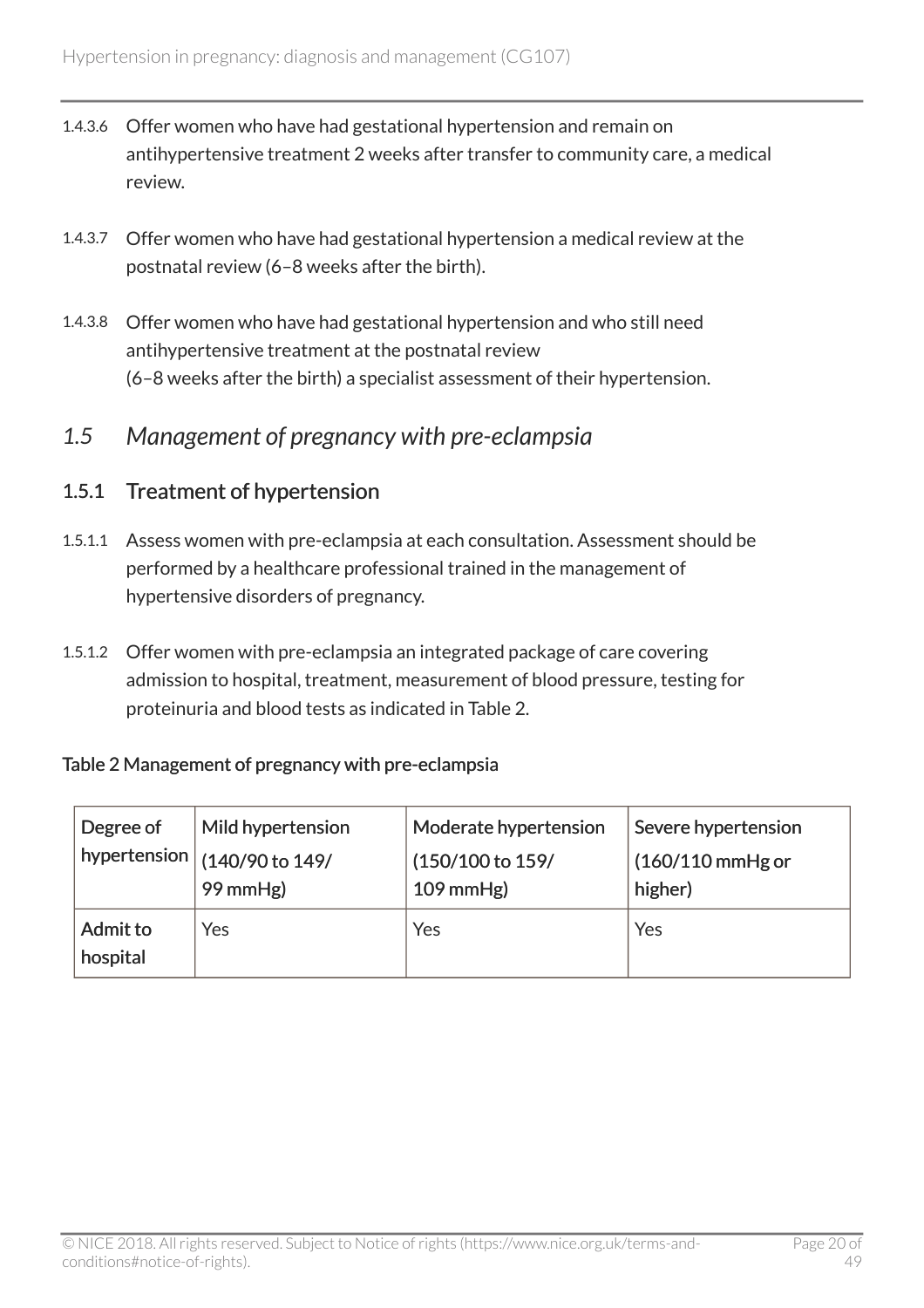| <b>Treat</b>                        | <b>No</b>                                                                                                                                | With oral labetalol <sup>†</sup> as<br>first-line treatment to<br>keep:<br>· diastolic blood<br>pressure between<br>80-100 mmHg<br>• systolic blood<br>pressure less than<br>150 mmHg | With oral labetalol $†$ as<br>first-line treatment to<br>keep:<br>· diastolic blood<br>pressure between<br>80-100 mmHg<br>• systolic blood<br>pressure less than<br>150 mmHg |
|-------------------------------------|------------------------------------------------------------------------------------------------------------------------------------------|---------------------------------------------------------------------------------------------------------------------------------------------------------------------------------------|------------------------------------------------------------------------------------------------------------------------------------------------------------------------------|
| <b>Measure</b><br>blood<br>pressure | At least four times a day                                                                                                                | At least four times a day                                                                                                                                                             | More than four times a<br>day, depending on clinical<br>circumstances                                                                                                        |
| <b>Test for</b><br>proteinuria      | Do not repeat<br>quantification of<br>proteinuria                                                                                        | Do not repeat<br>quantification of<br>proteinuria                                                                                                                                     | Do not repeat<br>quantification of<br>proteinuria                                                                                                                            |
| <b>Blood tests</b>                  | Monitor using the<br>following tests twice a<br>week: kidney function,<br>electrolytes, full blood<br>count, transaminases,<br>bilirubin | Monitor using the<br>following tests three<br>times a week: kidney<br>function, electrolytes, full<br>blood count,<br>transaminases, bilirubin                                        | Monitor using the<br>following tests three<br>times a week: kidney<br>function, electrolytes, full<br>blood count,<br>transaminases, bilirubin                               |

1.5.1.3 Only offer women with pre-eclampsia antihypertensive treatment other than labetalol after considering side-effect profiles for the woman, fetus and newborn baby. Alternatives include methyldopa $^\dagger$  and nifedipine $^\dagger.$ 

# 1.5.2 Timing of birth

- 1.5.2.1 Manage pregnancy in women with pre-eclampsia conservatively (that is, do not plan same-day delivery of the baby) until 34 weeks.
- 1.5.2.2 Consultant obstetric staff should document in the woman's notes the maternal (biochemical, haematological and clinical) and fetal thresholds for elective birth before 34 weeks in women with pre-eclampsia.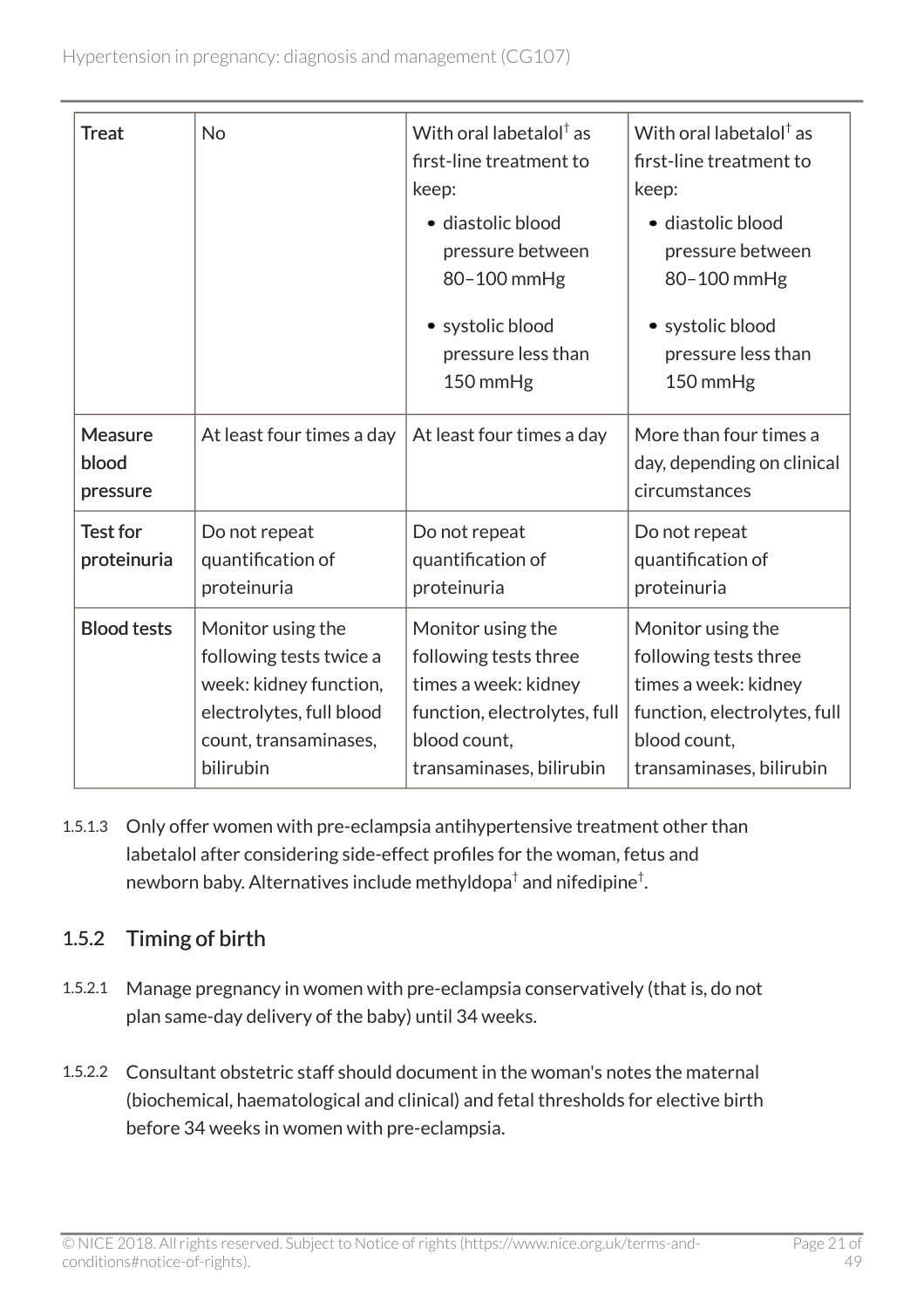- 1.5.2.3 Consultant obstetric staff should write a plan for antenatal fetal monitoring during birth.
- 1.5.2.4 Offer birth to women with pre-eclampsia before 34 weeks, after discussion with neonatal and anaesthetic teams and a course of corticosteroids has been given if:
	- severe hypertension develops refractory to treatment
	- maternal or fetal indications develop as specified in the consultant plan (see 1.5.22).
- 1.5.2.5 Recommend birth for women who have pre-eclampsia with severe hypertension after 34 weeks when their blood pressure has been controlled and a course of corticosteroids has been completed (if appropriate).
- 1.5.2.6 Offer birth to women who have pre-eclampsia with mild or moderate hypertension at  $34^{+0}$  to  $36^{+6}$  weeks depending on maternal and fetal condition. risk factors and availability of neonatal intensive care.
- 1.5.2.7 Recommend birth within 24–48 hours for women who have pre-eclampsia with mild or moderate hypertension after  $37<sup>+0</sup>$  weeks.

### 1.5.3 Postnatal investigation, monitoring and treatment (including after discharge from critical care)

#### *Blood pressure*

- 1.5.3.1 In women with pre-eclampsia who did not take antihypertensive treatment and have given birth, measure blood pressure:
	- at least four times a day while the woman is an inpatient
	- at least once between day 3 and day 5 after birth
	- on alternate days until normal if blood pressure was abnormal on days 3–5.
- 1.5.3.2 In women with pre-eclampsia who did not take antihypertensive treatment and have given birth, start antihypertensive treatment if blood pressure is 150/ 100 mmHg or higher.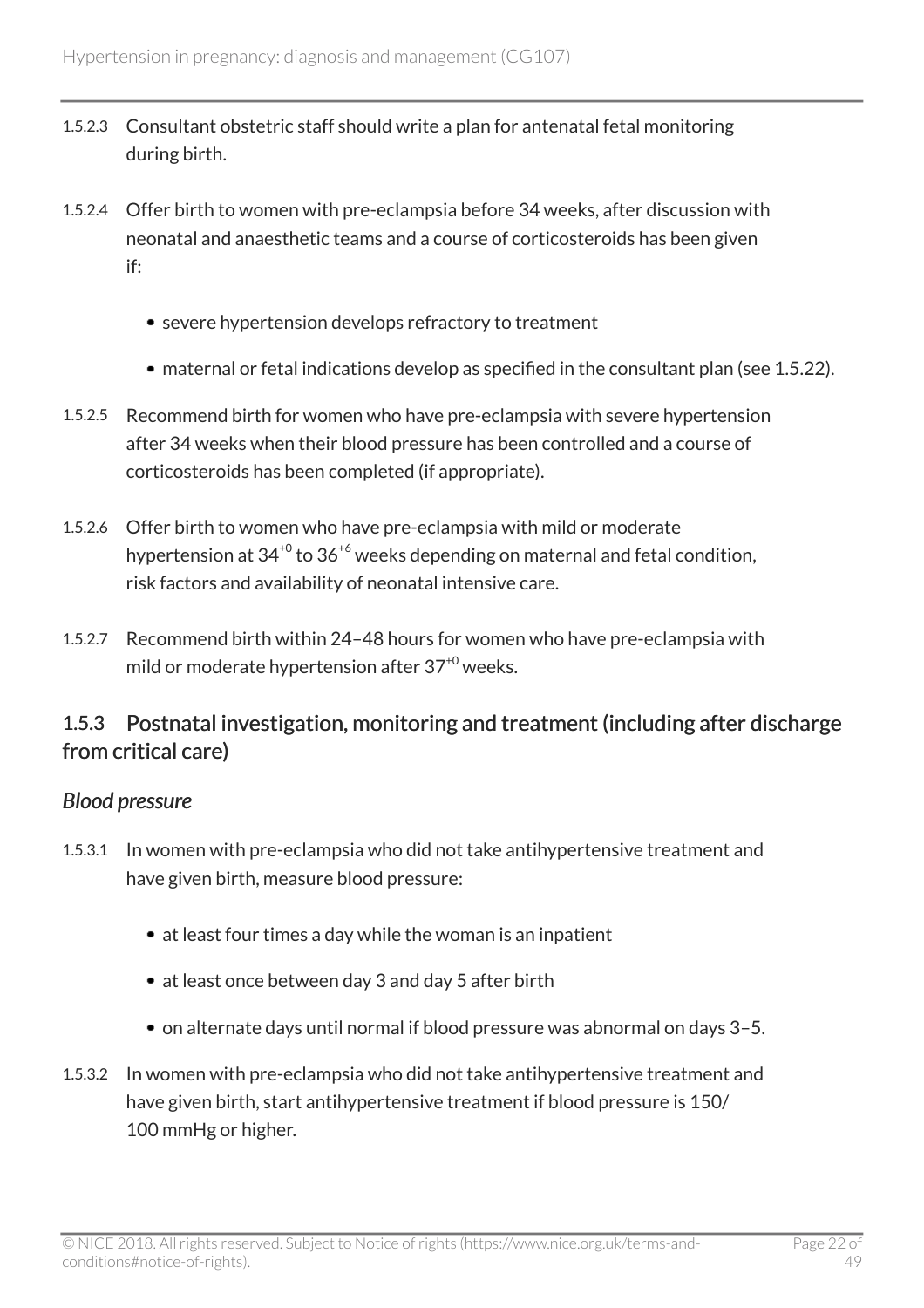- 1.5.3.3 Ask women with pre-eclampsia who have given birth about severe headache and epigastric pain each time blood pressure is measured.
- 1.5.3.4 In women with pre-eclampsia who took antihypertensive treatment and have given birth, measure blood pressure:
	- at least four times a day while the woman is an inpatient
	- every 1–2 days for up to 2 weeks after transfer to community care until the woman is off treatment and has no hypertension.
- 1.5.3.5 For women with pre-eclampsia who have taken antihypertensive treatment and have given birth:
	- continue antenatal antihypertensive treatment
	- consider reducing antihypertensive treatment if their blood pressure falls below 140/ 90 mmHg
	- reduce antihypertensive treatment if their blood pressure falls below 130/80 mmHg.
- 1.5.3.6 If a woman has taken methyldopa $^\dagger$  to treat pre-eclampsia, stop within 2 days of birth.
- 1.5.3.7 Offer women with pre-eclampsia who have given birth transfer to community care if all of the following criteria have been met:
	- there are no symptoms of pre-eclampsia
	- blood pressure, with or without treatment, is 149/99 mmHg or lower
	- blood test results are stable or improving.
- 1.5.3.8 Write a care plan for women with pre-eclampsia who have given birth and are being transferred to community care that includes all of the following:
	- who will provide follow-up care, including medical review if needed
	- frequency of blood pressure monitoring
	- thresholds for reducing or stopping treatment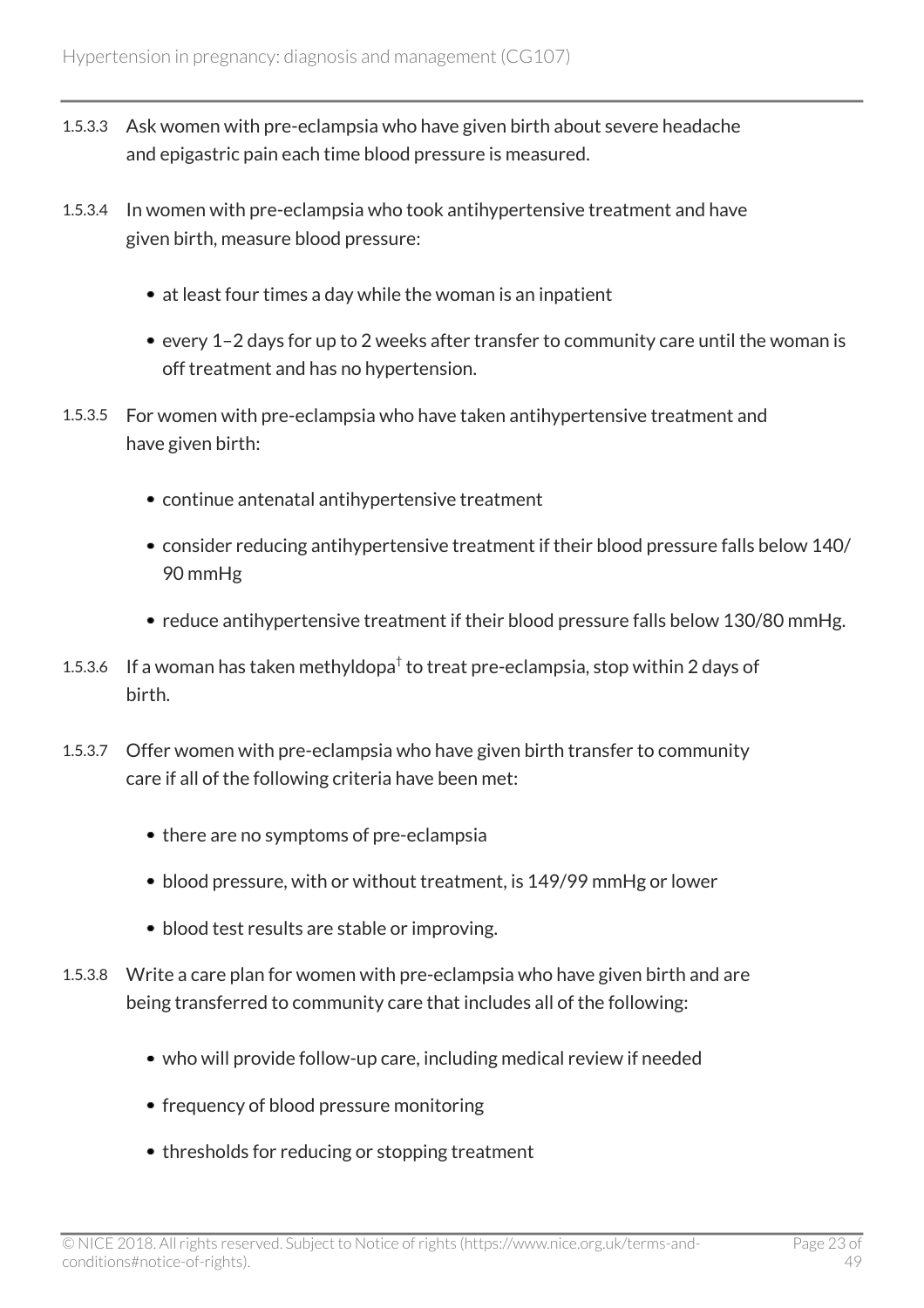- indications for referral to primary care for blood pressure review
- self-monitoring for symptoms.
- 1.5.3.9 Offer women who have pre-eclampsia and are still on antihypertensive treatment 2 weeks after transfer to community care a medical review.
- 1.5.3.10 Offer all women who have had pre-eclampsia a medical review at the postnatal review (6–8 weeks after the birth).
- 1.5.3.11 Offer women who have had pre-eclampsia and who still need antihypertensive treatment at the postnatal review (6–8 weeks after the birth) a specialist assessment of their hypertension.

#### *Haematological and biochemical monitoring*

- 1.5.3.12 In women who have pre-eclampsia with mild or moderate hypertension, or after step-down from critical care:
	- measure platelet count, transaminases and serum creatinine 48–72 hours after birth or step-down
	- do not repeat platelet count, transaminases or serum creatinine measurements if results are normal at 48–72 hours.
- 1.5.3.13 If biochemical and haematological indices are improving but stay within the abnormal range in women with pre-eclampsia who have given birth, repeat platelet count, transaminases and serum creatinine measurements as clinically indicated and at the postnatal review (6–8 weeks after the birth).
- 1.5.3.14 If biochemical and haematological indices are not improving relative to pregnancy ranges in women with pre-eclampsia who have given birth, repeat platelet count, transaminases and serum creatinine measurements as clinically indicated.
- 1.5.3.15 In women with pre-eclampsia who have given birth, carry out a urinary reagentstrip test at the postnatal review (6–8 weeks after the birth).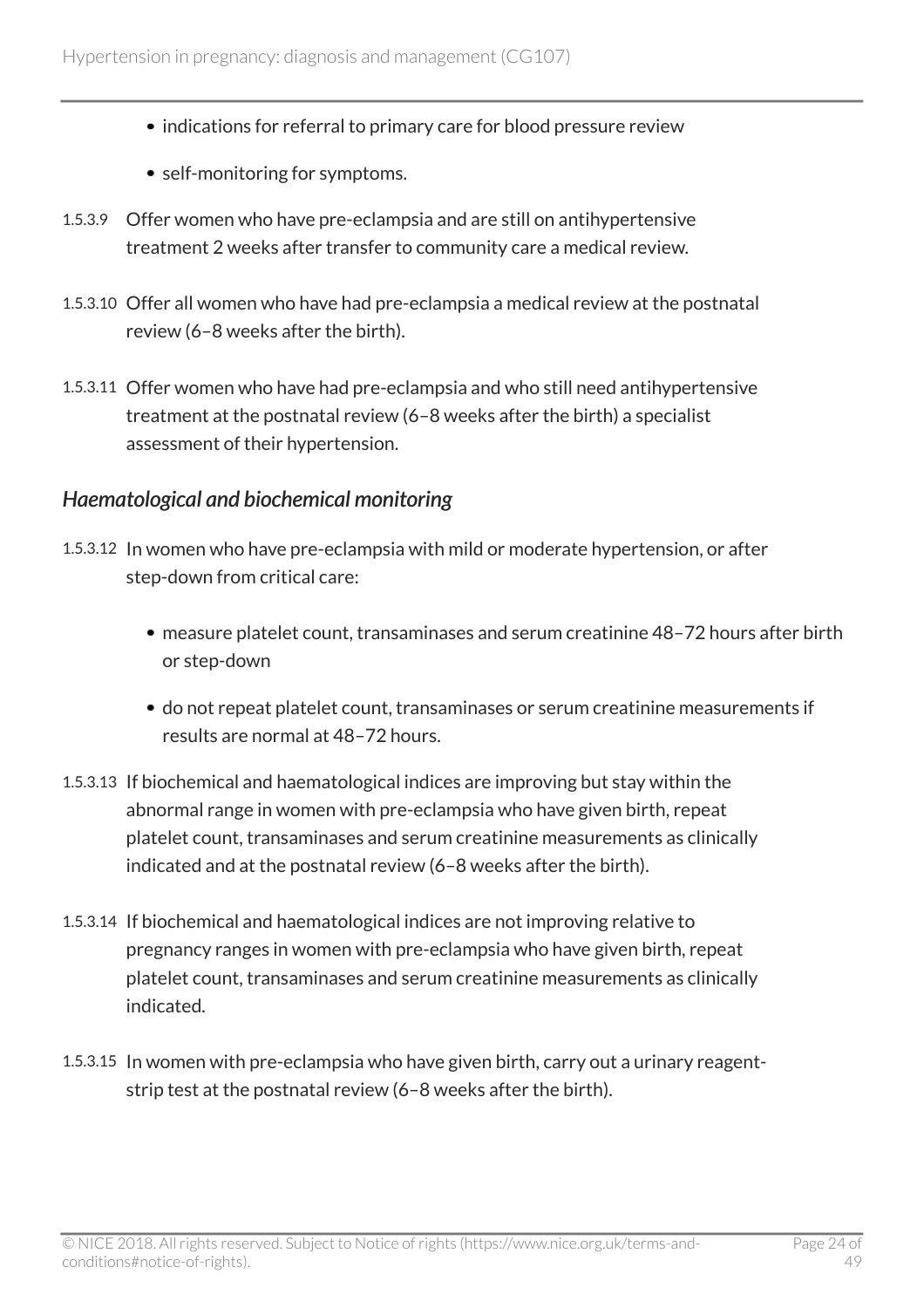- 1.5.3.16 In women with pre-eclampsia who have given birth and have stepped down from critical care level 2, do not measure fluid balance if creatinine is within the normal range.
- 1.5.3.17 Offer women who had pre-eclampsia and still have proteinuria (1+ or more) at the postnatal review (6–8 weeks after the birth) a further review at 3 months after the birth to assess kidney function and consider offering them a referral for specialist kidney assessment.

# <span id="page-24-0"></span>*1.6 Fetal monitoring*

### 1.6.1 Chronic hypertension

- 1.6.1.1 In women with chronic hypertension, carry out ultrasound fetal growth and amniotic fluid volume assessment and umbilical artery doppler velocimetry between 28 and 30 weeks and between 32 and 34 weeks. If results are normal, do not repeat at more than 34 weeks, unless otherwise clinically indicated.
- 1.6.1.2 In women with chronic hypertension, only carry out cardiotocography if fetal activity is abnormal.

### 1.6.2 Mild or moderate gestational hypertension

- 1.6.2.1 In women with mild or moderate gestational hypertension, carry out ultrasound fetal growth and amniotic fluid volume assessment and umbilical artery doppler velocimetry if diagnosis is confirmed at less than 34 weeks. If results are normal, do not repeat at more than 34 weeks, unless otherwise clinically indicated.
- 1.6.2.2 In women with mild or moderate gestational hypertension, do not carry out ultrasound fetal growth and amniotic fluid volume assessment and umbilical artery doppler velocimetry if diagnosis is confirmed after 34 weeks, unless otherwise clinically indicated.
- 1.6.2.3 In women with mild or moderate gestational hypertension, only carry out cardiotocography if fetal activity is abnormal.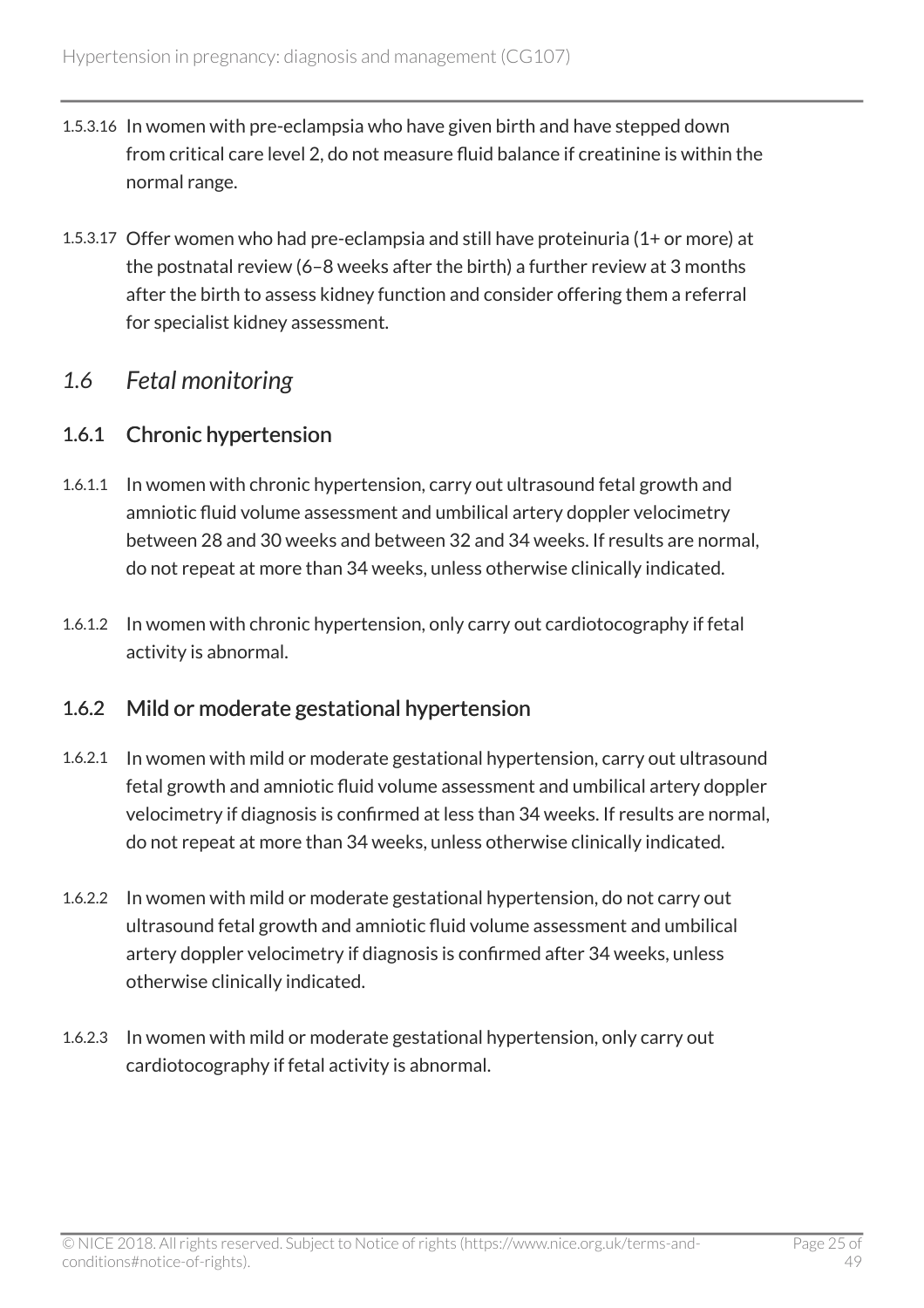### 1.6.3 Severe gestational hypertension or pre-eclampsia

- 1.6.3.1 Carry out cardiotocography at diagnosis of severe gestational hypertension or pre-eclampsia.
- 1.6.3.2 If conservative management of severe gestational hypertension or preeclampsia is planned, carry out all the following tests at diagnosis:
	- ultrasound fetal growth and amniotic fluid volume assessment
	- umbilical artery doppler velocimetry.
- 1.6.3.3 If the results of all fetal monitoring are normal in women with severe gestational hypertension or pre-eclampsia, do not routinely repeat cardiotocography more than weekly.
- 1.6.3.4 In women with severe gestational hypertension or pre-eclampsia, repeat cardiotocography if any of the following occur:
	- the woman reports a change in fetal movement
	- vaginal bleeding
	- abdominal pain
	- deterioration in maternal condition.
- 1.6.3.5 In women with severe gestational hypertension or pre-eclampsia, do not routinely repeat ultrasound fetal growth and amniotic fluid volume assessment or umbilical artery doppler velocimetry more than every 2 weeks.
- 1.6.3.6 If the results of any fetal monitoring in women with severe gestational hypertension or pre-eclampsia are abnormal, tell a consultant obstetrician.
- 1.6.3.7 For women with severe gestational hypertension or pre-eclampsia, write a care plan that includes all of the following:
	- the timing and nature of future fetal monitoring
	- fetal indications for birth and if and when corticosteroids should be given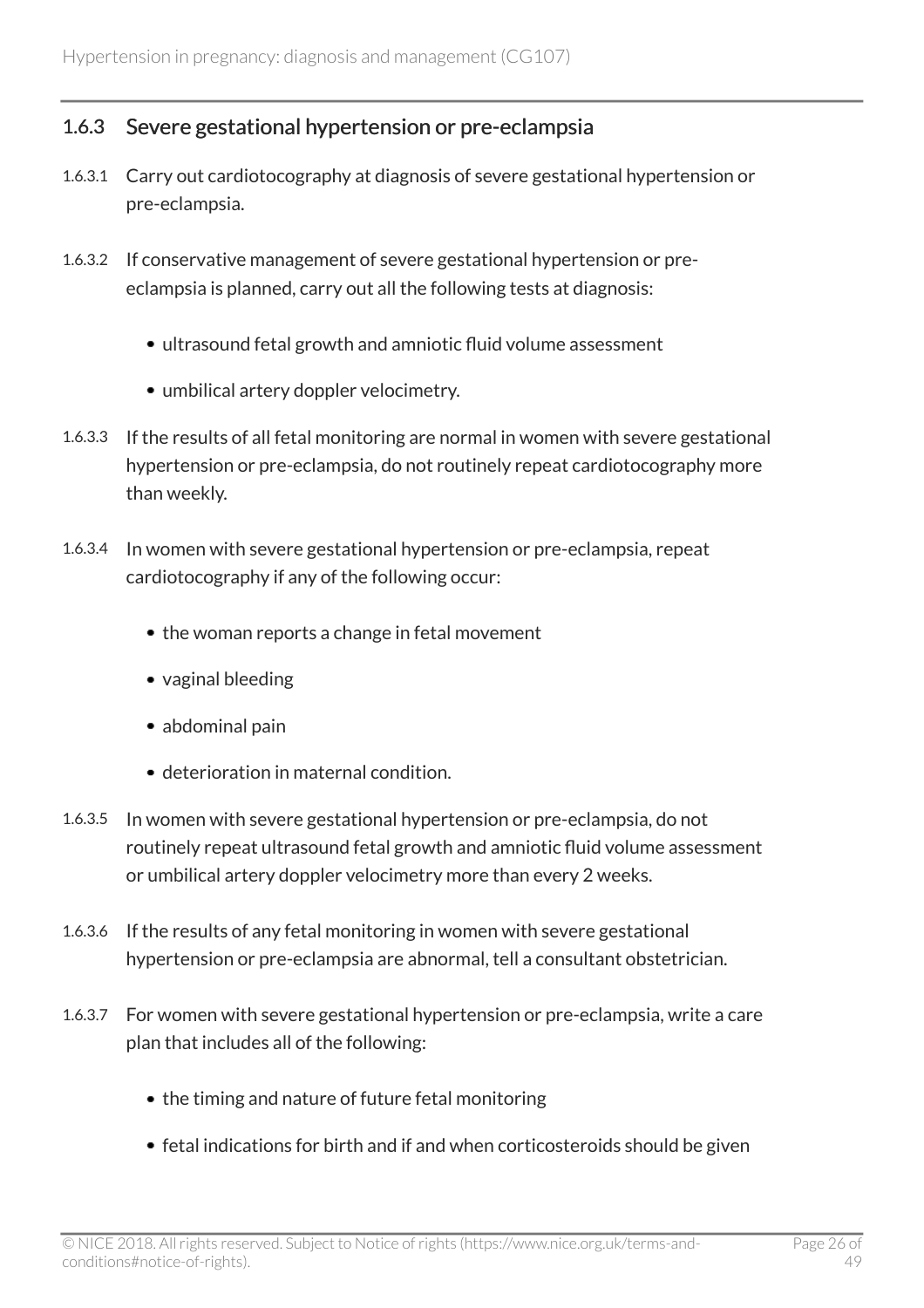when discussion with neonatal paediatricians and obstetric anaesthetists should take place and what decisions should be made.

### 1.6.4 Women at high risk of pre-eclampsia

- 1.6.4.1 Carry out ultrasound fetal growth and amniotic fluid volume assessment and umbilical artery doppler velocimetry starting at between 28 and 30 weeks (or at least 2 weeks before previous gestational age of onset if earlier than 28 weeks) and repeating 4 weeks later in women with previous:
	- severe pre-eclampsia
	- pre-eclampsia that needed birth before 34 weeks
	- pre-eclampsia with a baby whose birth weight was less than the 10th centile
	- intrauterine death
	- placental abruption.
- 1.6.4.2 In women who are at high risk of pre-eclampsia (see 1.1.2.2), only carry out cardiotocography if fetal activity is abnormal.

# <span id="page-26-0"></span>*1.7 Intrapartum care*

Women with hypertensive disorders during pregnancy should be given advice and treatment in line with '[Intrapartum care: management and delivery of care to women in labour](http://www.nice.org.uk/guidance/cg55)' (NICE clinical guideline 55), unless it specifically differs from recommendations in this guideline.

### 1.7.1 Blood pressure

- 1.7.1.1 During labour, measure blood pressure:
	- hourly in women with mild or moderate hypertension
	- continually in women with severe hypertension.
- 1.7.1.2 Continue use of antenatal antihypertensive treatment during labour.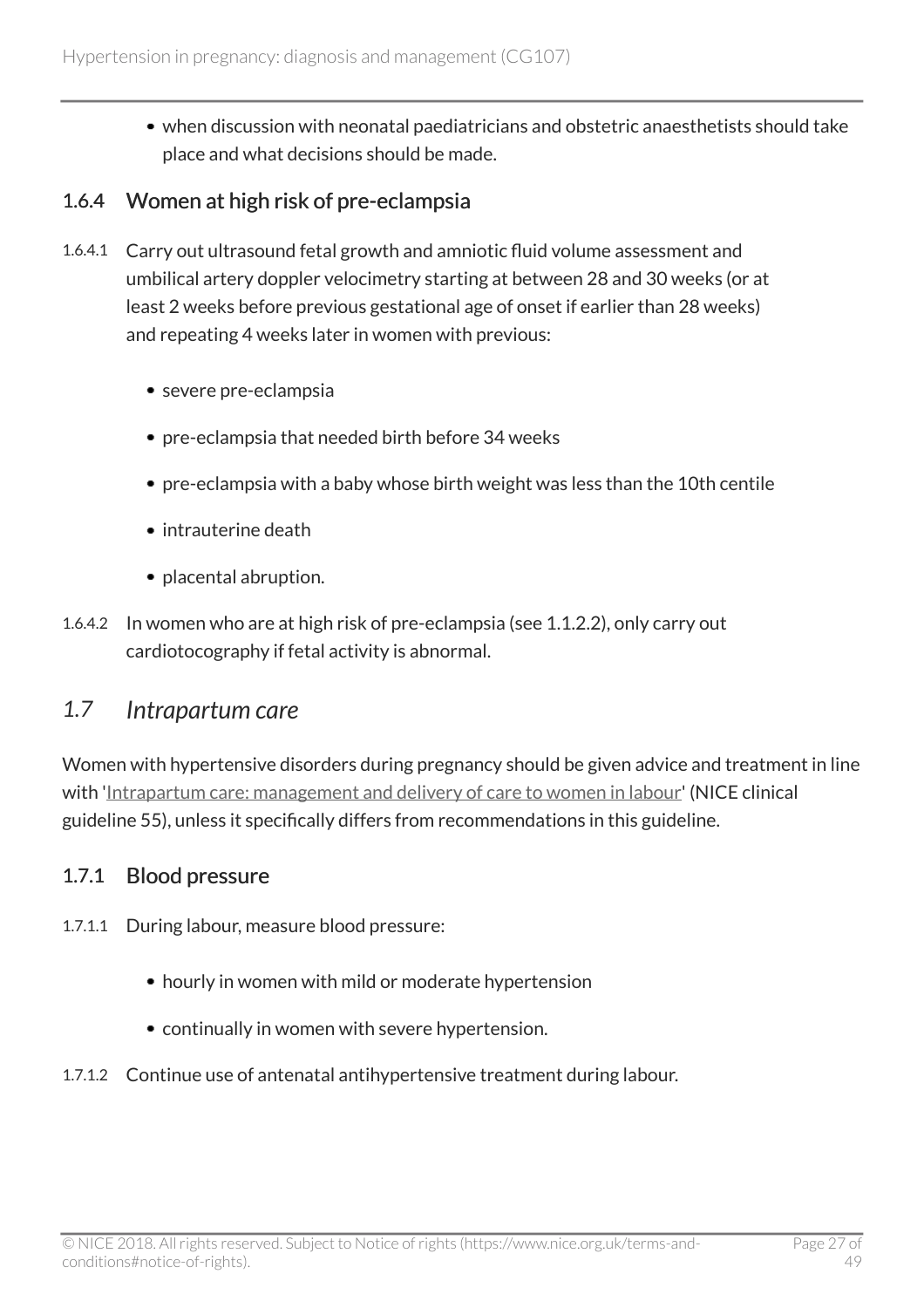### 1.7.2 Haematological and biochemical monitoring

1.7.2.1 Determine the need for haematological and biochemical tests during labour in women with mild or moderate hypertension using the same criteria as in the antenatal period even if regional analgesia is being considered.

### 1.7.3 Care during epidural analgesia

1.7.3.1 Do not preload women who have severe pre-eclampsia with intravenous fluids before establishing low-dose epidural analgesia and combined spinal epidural analgesia.

### 1.7.4 Management of the second stage of labour

- 1.7.4.1 Do not routinely limit the duration of the second stage of labour:
	- in women with stable mild or moderate hypertension or
	- if blood pressure is controlled within target ranges in women with severe hypertension.
- 1.7.4.2 Recommend operative birth in the second stage of labour for women with severe hypertension whose hypertension has not responded to initial treatment.

# <span id="page-27-0"></span>*1.8 Medical management of severe hypertension or severe pre-eclampsia in a critical care setting*

#### 1.8.1 Anticonvulsants

- 1.8.1.1 If a woman in a critical care setting who has severe hypertension or severe preeclampsia has or previously had an eclamptic fit, give intravenous magnesium sulphate\*.
- 1.8.1.2 Consider giving intravenous magnesium sulphate\* to women with severe preeclampsia who are in a critical care setting if birth is planned within 24 hours.
- 1.8.1.3 If considering magnesium sulphate\* treatment, use the following as features of severe pre-eclampsia: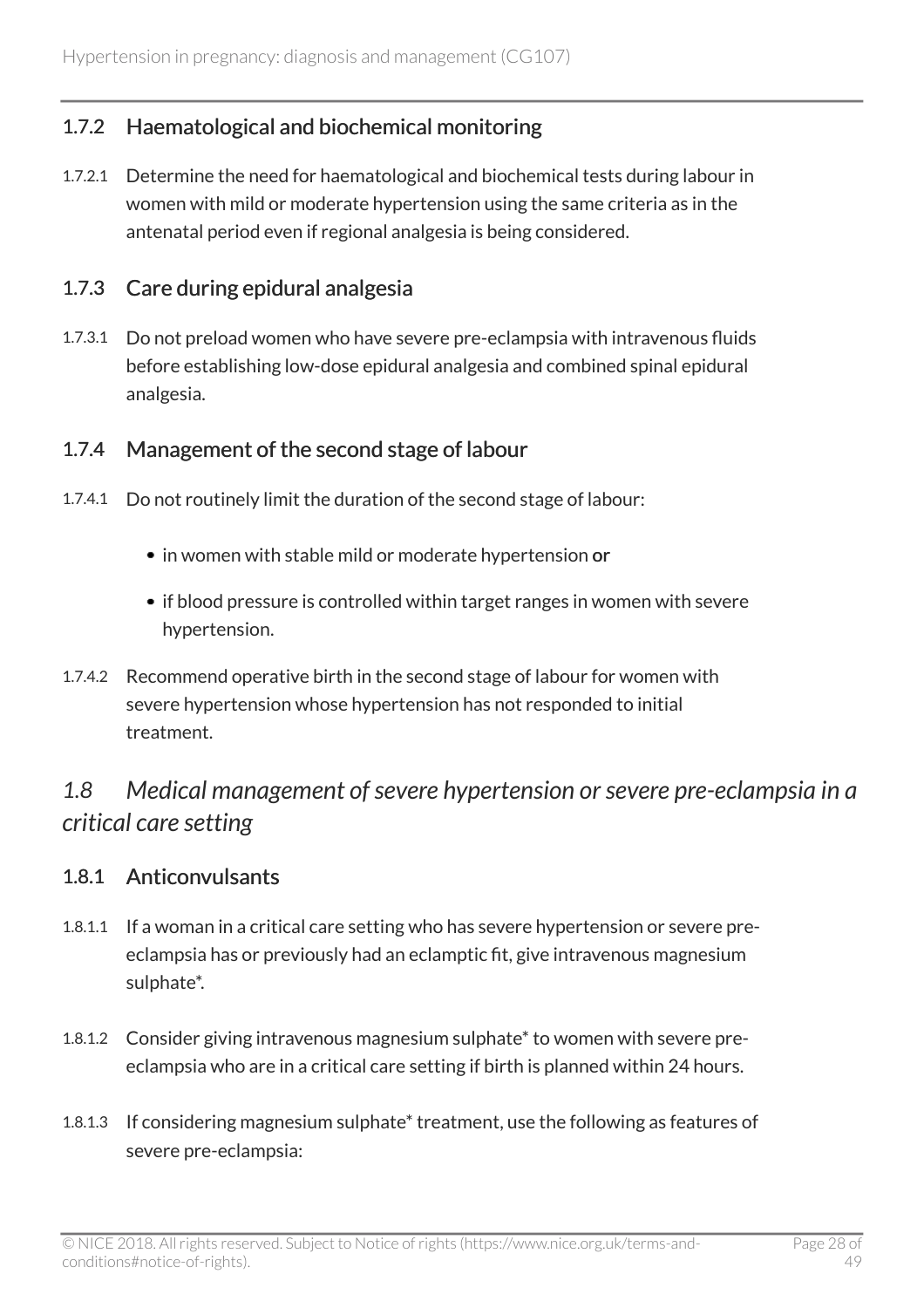- severe hypertension and proteinuria or
- mild or moderate hypertension and proteinuria with one or more of the following:
	- symptoms of severe headache
	- problems with vision, such as blurring or flashing before the eyes
	- severe pain just below the ribs or vomiting
	- papilloedema
	- signs of clonus (≥3 beats)
	- liver tenderness
	- HELLP syndrome
	- platelet count falling to below 100 x 10 $^{\circ}$  per litre
	- abnormal liver enzymes (ALT or AST rising to above 70 iu/litre).
- <span id="page-28-0"></span>1.8.1.4 Use the Collaborative Eclampsia Trial<sup>[[2](#page-33-0)]</sup> regimen for administration of magnesium sulphate\*:
	- loading dose of 4 g should be given intravenously over 5 minutes, followed by an infusion of 1 g/hour maintained for 24 hours
	- recurrent seizures should be treated with a further dose of 2-4 g given over 5 minutes.
- 1.8.1.5 Do not use diazepam, phenytoin or lytic cocktail as an alternative to magnesium sulphate\* in women with eclampsia.

#### 1.8.2 Antihypertensives

- 1.8.2.1 Treat women with severe hypertension who are in critical care during pregnancy or after birth immediately with one of the following:
	- labetalol† (oral or intravenous)
	- hydralazine (intravenous)
	- nifedipine $^\dagger$  (oral).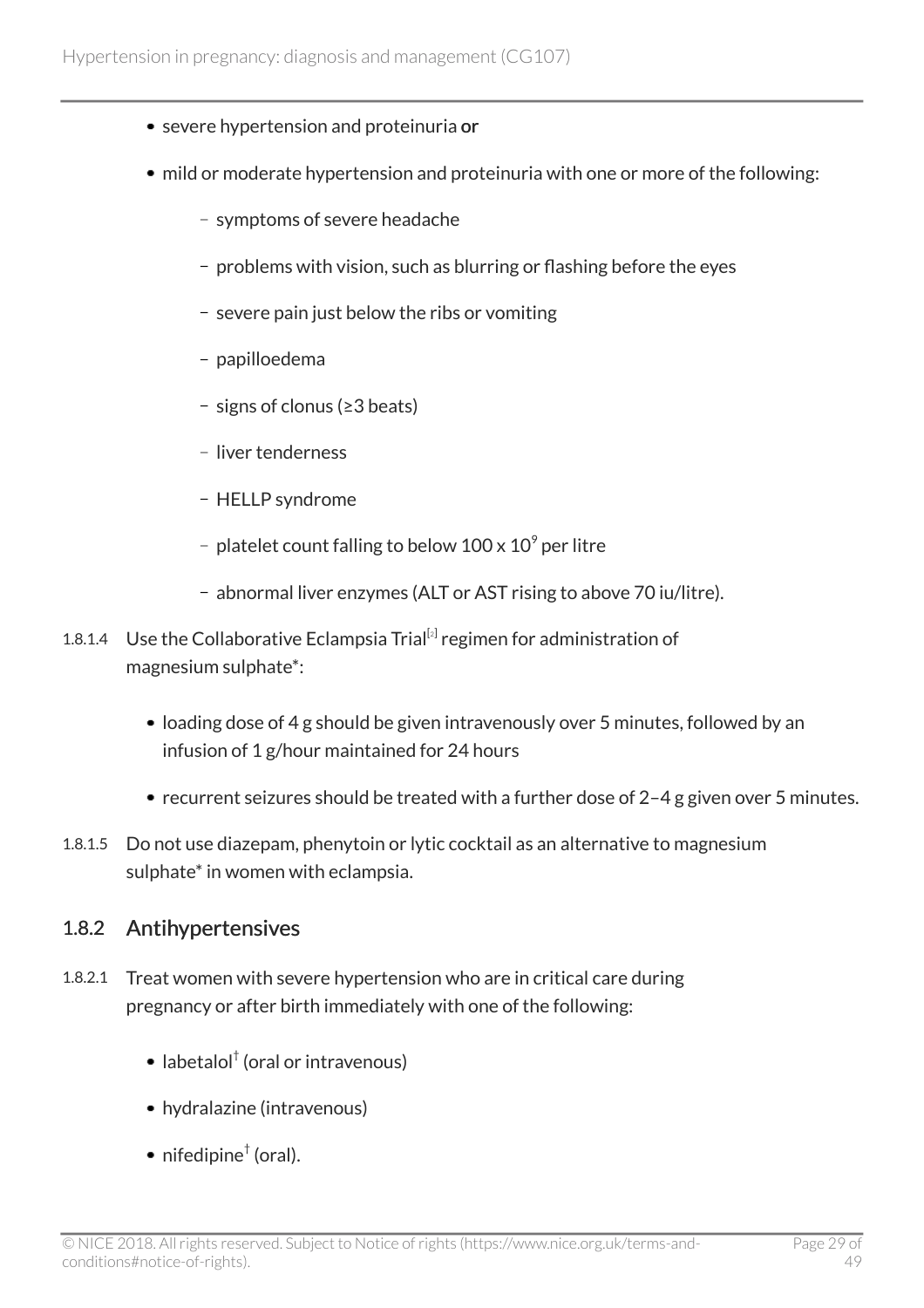- 1.8.2.2 In women with severe hypertension who are in critical care, monitor their response to treatment:
	- to ensure that their blood pressure falls
	- to identify adverse effects for both the woman and the fetus
	- to modify treatment according to response.
- 1.8.2.3 Consider using up to 500 ml crystalloid fluid before or at the same time as the first dose of intravenous hydralazine in the antenatal period.
- 1.8.2.4 In women with severe hypertension who are in critical care, aim to keep systolic blood pressure below 150 mmHg and diastolic blood pressure between 80 and 100 mmHg.

### 1.8.3 Corticosteroids for fetal lung maturation

- 1.8.3.1 If birth is considered likely within 7 days in women with pre-eclampsia:
	- give two doses of betamethasone\* 12 mg intramuscularly 24 hours apart in women between 24 and 34 weeks
	- consider giving two doses of betamethasone\* 12 mg intramuscularly 24 hours apart in women between 35 and 36 weeks.

### 1.8.4 Corticosteroids to manage HELLP syndrome

1.8.4.1 Do not use dexamethasone or betamethasone for the treatment of HELLP syndrome.

#### 1.8.5 Fluid balance and volume expansion

- 1.8.5.1 Do not use volume expansion in women with severe pre-eclampsia unless hydralazine is the antenatal antihypertensive.
- 1.8.5.2 In women with severe pre-eclampsia, limit maintenance fluids to 80 ml/hour unless there are other ongoing fluid losses (for example, haemorrhage).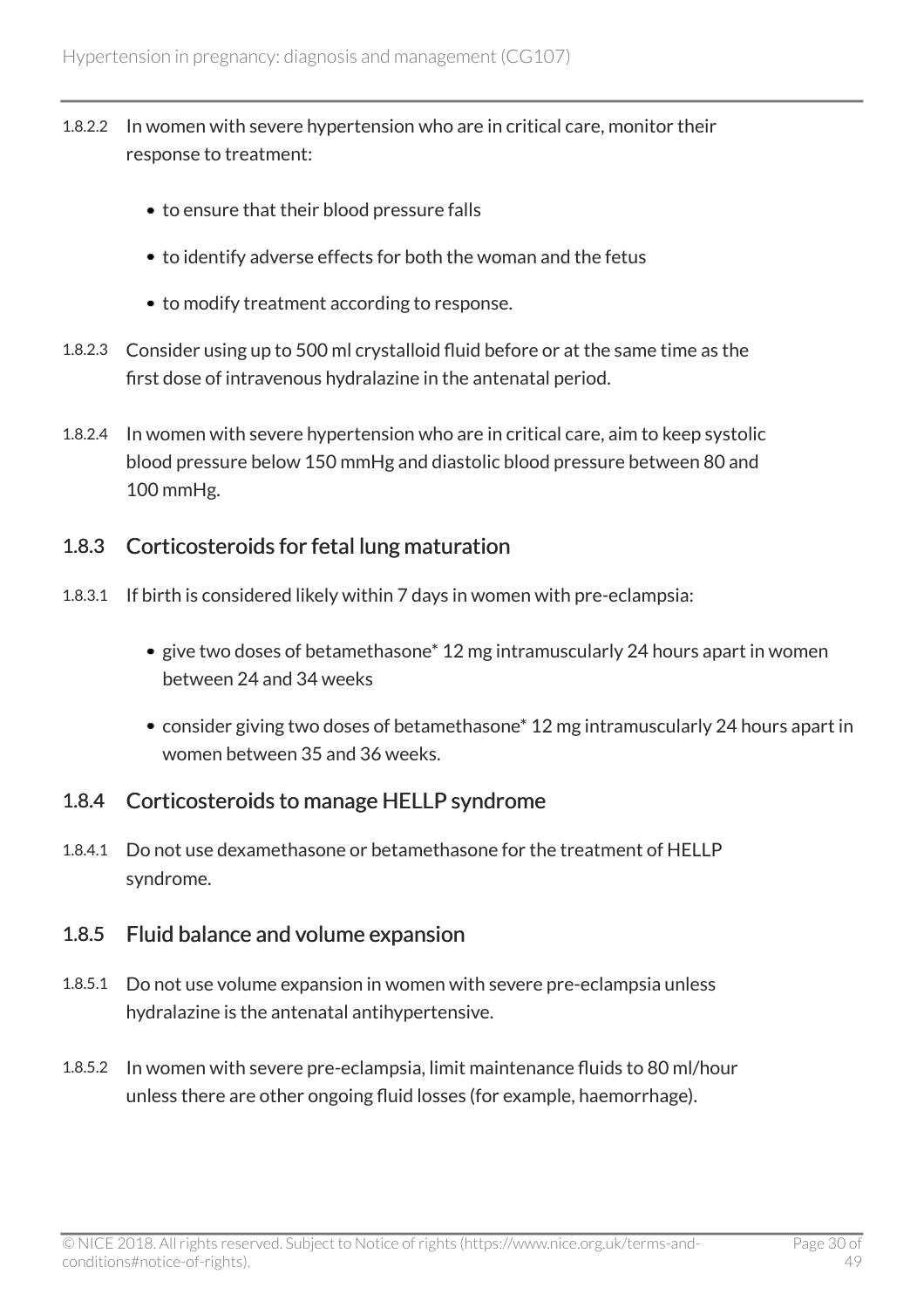### 1.8.6 Caesarean section versus induction of labour

1.8.6.1 Choose mode of birth for women with severe hypertension, severe preeclampsia or eclampsia according to the clinical circumstances and the woman's preference.

#### 1.8.7 Indications for referral to critical care levels

<span id="page-30-1"></span>1.8.7.1 Offer women with severe hypertension or severe pre-eclampsia referral to the appropriate critical care setting using the following criteria $^{[s]}$ :

| Level 3<br>care | Severe pre-eclampsia and needing ventilation                                                                                                                                                                                                                                                                                                                           |
|-----------------|------------------------------------------------------------------------------------------------------------------------------------------------------------------------------------------------------------------------------------------------------------------------------------------------------------------------------------------------------------------------|
| Level 2<br>care | Step-down from level 3 or severe pre-eclampsia with any of the following<br>complications:<br>- eclampsia<br>- HELLP syndrome<br>- haemorrhage<br>- hyperkalaemia<br>- severe oliguria<br>- coagulation support<br>- intravenous antihypertensive treatment<br>- initial stabilisation of severe hypertension<br>- evidence of cardiac failure<br>- abnormal neurology |
| Level 1<br>care | - Pre-eclampsia with mild or moderate hypertension<br>- Ongoing conservative antenatal management of severe preterm<br>hypertension<br>- Step-down treatment after the birth                                                                                                                                                                                           |

# <span id="page-30-0"></span>*1.9 Breastfeeding*

1.9.1.1 In women who still need antihypertensive treatment in the postnatal period, avoid diuretic treatment for hypertension if the woman is breastfeeding or expressing milk.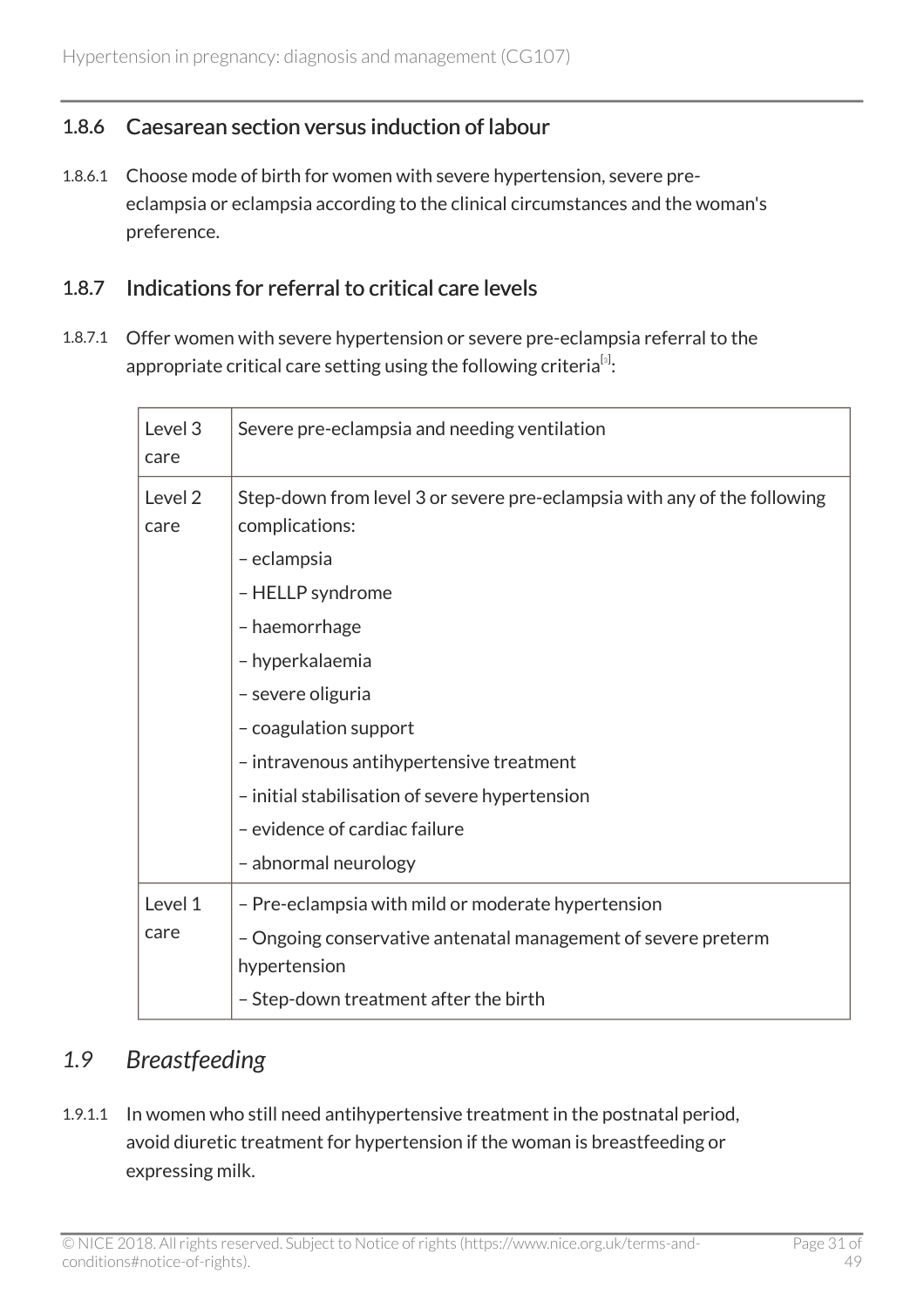- 1.9.1.2 Tell women who still need antihypertensive treatment in the postnatal period that the following antihypertensive drugs have no known adverse effects on babies receiving breast milk:
	- $\bullet$  labetalol<sup>†</sup>
	- nifedipine $<sup>†</sup>$ </sup>
	- $\bullet$  enalapril<sup>†</sup>
	- $\bullet$  captopril<sup>†</sup>
	- $\bullet$  atenolol<sup>†</sup>
	- metoprolol† .
- 1.9.1.3 Tell women who still need antihypertensive treatment in the postnatal period that there is insufficient evidence on the safety in babies receiving breast milk of the following antihypertensive drugs:
	- ARBs
	- amlodipine
	- ACE inhibitors other than enalapril $^\dagger$  and captopril $^\dagger$ .
- 1.9.1.4 Assess the clinical wellbeing of the baby, especially adequacy of feeding, at least daily for the first 2 days after the birth.

# <span id="page-31-0"></span>*1.10 Advice and follow-up care at transfer to community care*

# 1.10.1 Long-term risk of cardiovascular disease

1.10.1.1 Tell women who have had gestational hypertension or pre-eclampsia, and their primary care clinicians, that these conditions are associated with an increased risk of developing high blood pressure and its complications in later life.

# 1.10.2 Long-term risk of end-stage kidney disease

1.10.2.1 Tell women with a history of pre-eclampsia who have no proteinuria and no hypertension at the postnatal review (6–8 weeks after the birth) that although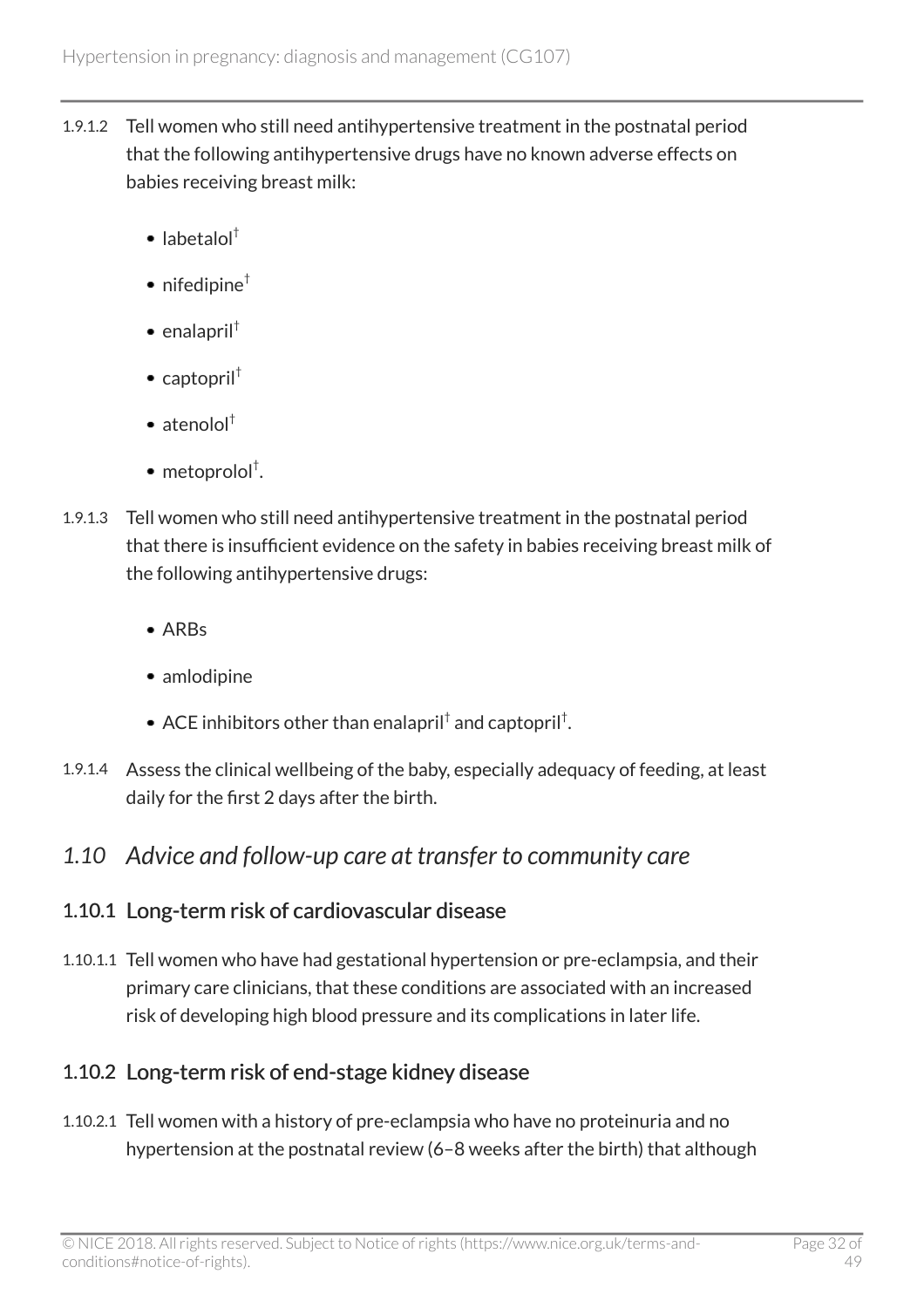the relative risk of end-stage kidney disease is increased the absolute risk is low and no further follow-up is necessary.

### 1.10.3 Thrombophilia and the risk of pre-eclampsia

1.10.3.1 Do not routinely perform screening for thrombophilia in women who have had pre-eclampsia.

### 1.10.4 Risk of recurrence of hypertensive disorders of pregnancy

- 1.10.4.1 Tell women who had gestational hypertension that their risk of developing:
	- gestational hypertension in a future pregnancy ranges from about 1 in 6 (16%) pregnancies to about 1 in 2 (47%) pregnancies
	- pre-eclampsia in a future pregnancy ranges from 1 in 50 (2%) to about 1 in 14 (7%) pregnancies.
- 1.10.4.2 Tell women who had pre-eclampsia that their risk of developing:
	- gestational hypertension in a future pregnancy ranges from about 1 in 8 (13%) pregnancies to about 1 in 2 (53%) pregnancies
	- pre-eclampsia in a future pregnancy is up to about 1 in 6 (16%) pregnancies
	- pre-eclampsia in a future pregnancy is about 1 in 4 (25%) pregnancies if their preeclampsia was complicated by severe pre-eclampsia, HELLP syndrome or eclampsia and led to birth before 34 weeks, and about 1 in 2 (55%) pregnancies if it led to birth before 28 weeks.

# 1.10.5 Inter-pregnancy interval and recurrence of hypertensive disorders of pregnancy

1.10.5.1 Tell women who have had pre-eclampsia that there is no additional risk of recurrence with inter-pregnancy interval up to 10 years.

# 1.10.6 Body mass index and recurrence of hypertensive disorders of pregnancy

1.10.6.1 Advise women who have had pre-eclampsia to achieve and keep a BMI within the healthy range before their next pregnancy  $(18.5 - 24.9 \text{ kg/m}^2)$ , 'Obesity', NICE clinical guideline 43).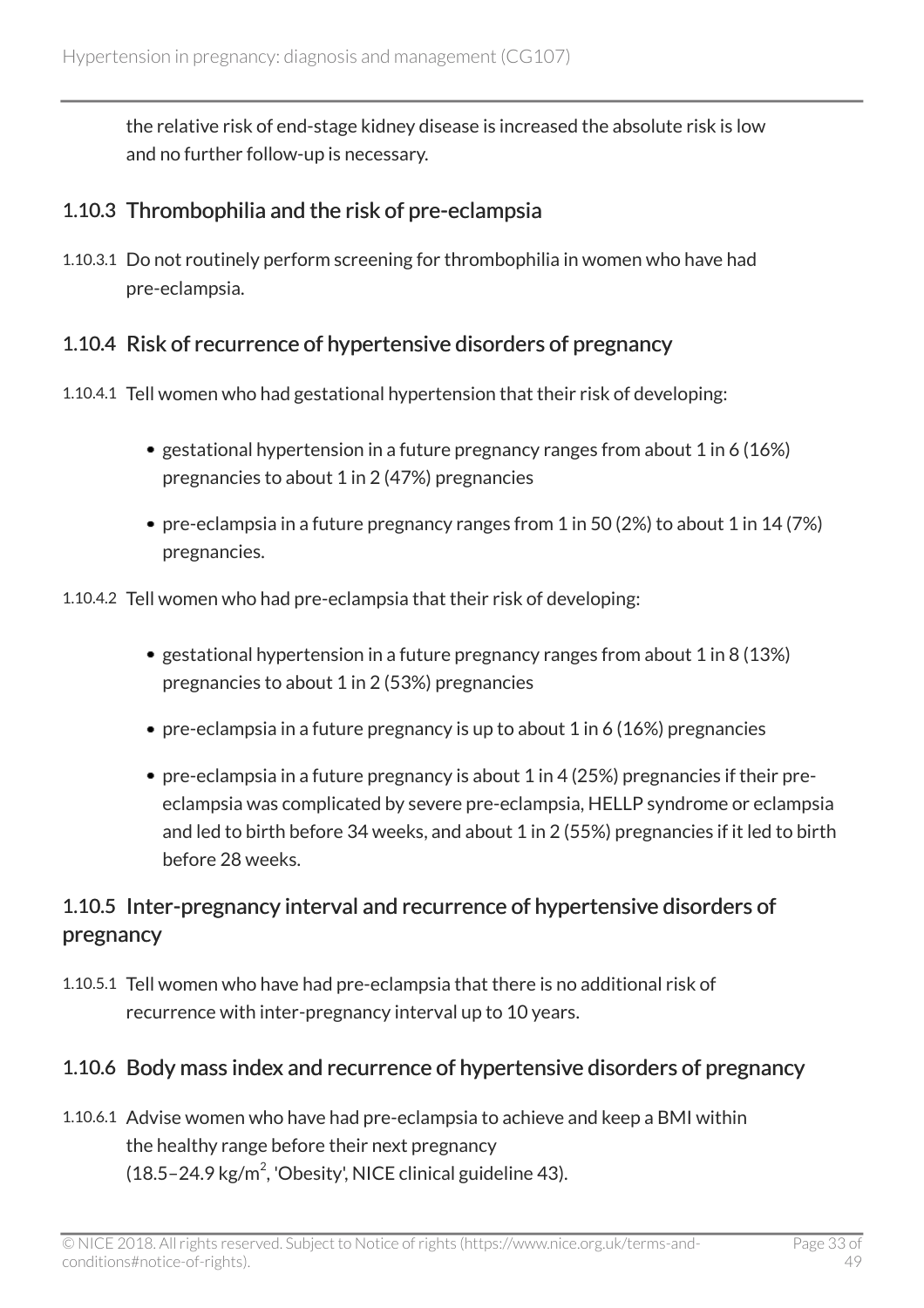<span id="page-33-0"></span> $^{[\imath]}$ The Eclampsia Trial Collaborative Group (1995) Which anticonvulsant for women with eclampsia? Evidence from the Collaborative Eclampsia Trial. *Lancet* 345:1455–63

<span id="page-33-1"></span> $^{\text{\tiny{[3]}}}$  $^{\text{\tiny{[3]}}}$  $^{\text{\tiny{[3]}}}$ Table adapted by the Guideline Development Group from Intensive Care Society, Standards and Guidelines 2002.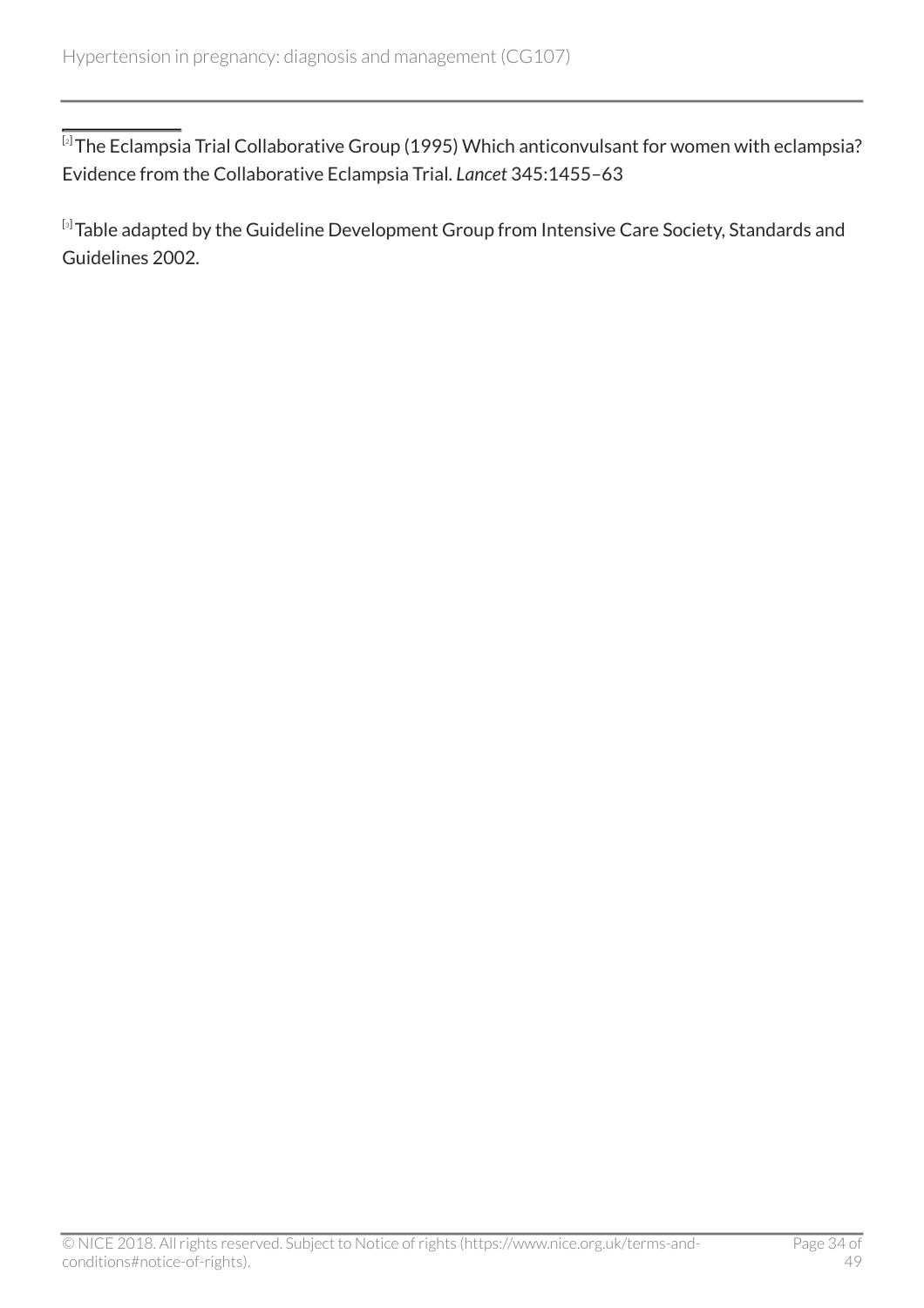# <span id="page-34-0"></span>2 Notes on the scope of the guidance

NICE guidelines are developed in accordance with a scope that defines what the guideline will and will not cover. The [scope](http://www.nice.org.uk/guidance/CG107/documents) of this guideline is available.

This guideline covers women who present with hypertensive disorders for the first time during pregnancy; women who have pre-existing hypertension and are planning pregnancy or are pregnant; and women who are pregnant and at increased risk of developing hypertensive disorders during pregnancy. It also covers the fetus until birth.

It does not cover women with hypertension and diabetes or babies of women who have had hypertensive disorders during pregnancy.

#### How this guideline was developed

NICE commissioned the National Collaborating Centre for Women's and Children's Health to develop this guideline. The Centre established a guideline development group (see appendix A), which reviewed the evidence and developed the recommendations. An independent guideline review panel oversaw the development of the guideline (see appendix B).

There is more information about [how NICE clinical guidelines are developed](http://www.nice.org.uk/about/what-we-do/our-programmes/nice-guidance/nice-guidelines) on the NICE website. A booklet, 'How NICE clinical guidelines are developed: an overview for stakeholders, the public and the NHS' is [available](http://www.nice.org.uk/aboutnice/howwework/developingniceclinicalguidelines/developing_nice_clinical_guidelines.jsp?domedia=1&mid=62F02D9B-19B9-E0B5-D4A26EC9A934FDC7).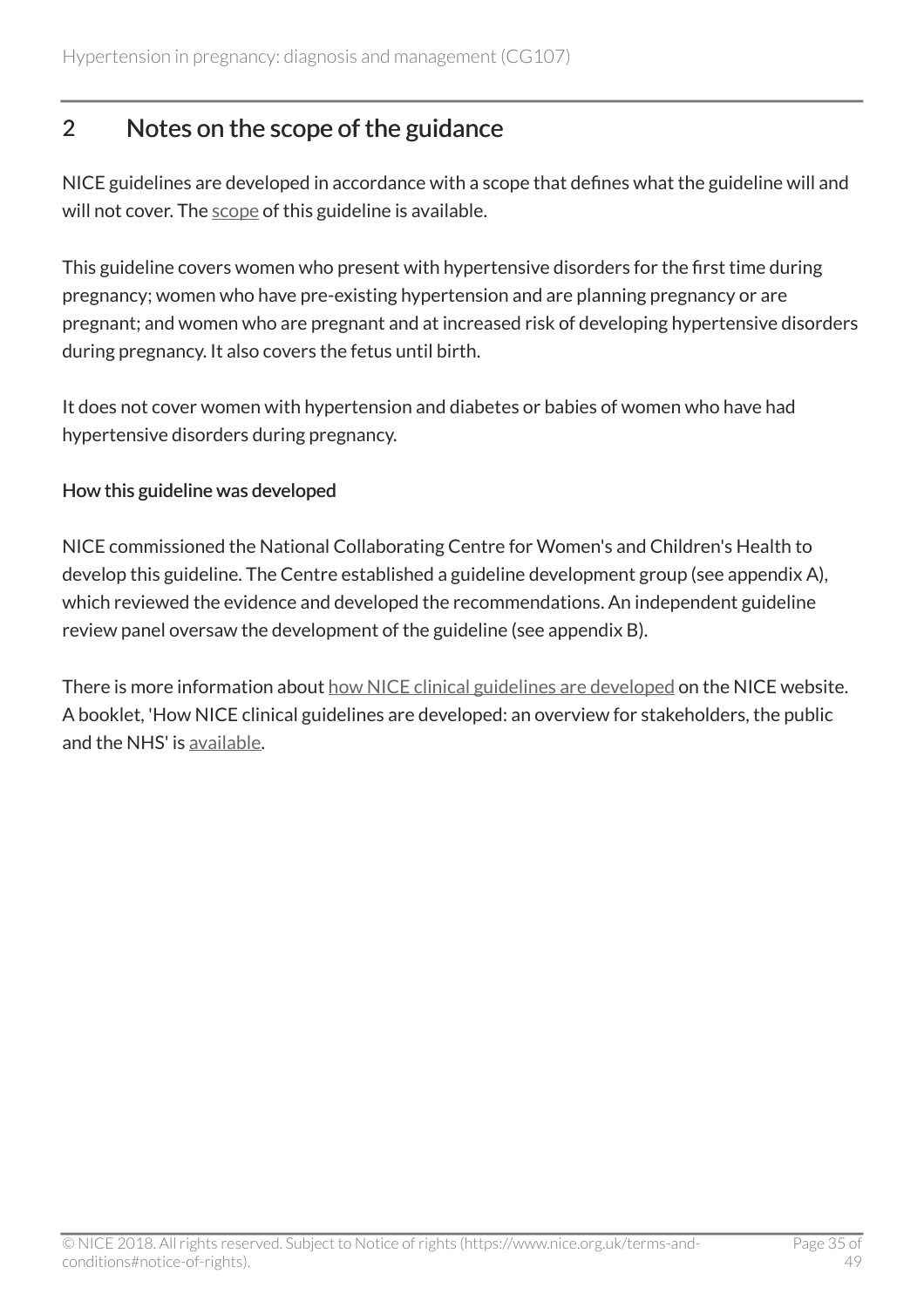# <span id="page-35-0"></span>3 Implementation

NICE has developed **[tools](http://www.nice.org.uk/guidance/CG107/resources)** to help organisations implement this guidance.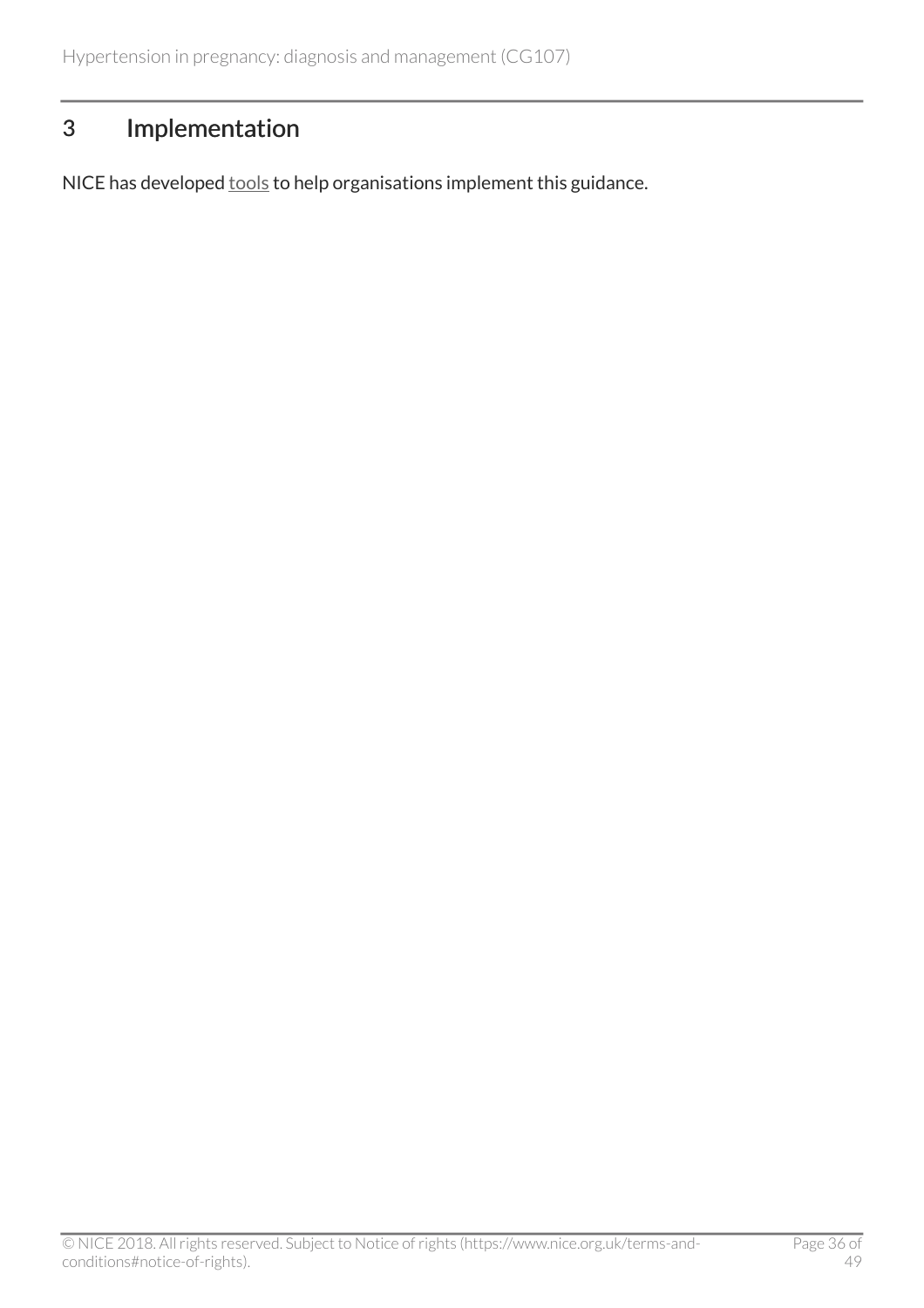# <span id="page-36-0"></span>4 Research recommendations

The Guideline Development Group has made the following recommendations for research, based on its review of evidence, to improve NICE guidance and patient care in the future. The Guideline Development Group's full set of research recommendations is detailed in the full guideline (see section 5).

# <span id="page-36-1"></span>*4.1 Reducing the risk of hypertensive disorders in pregnancy*

How clinically and cost effective is calcium supplementation (compared with placebo) for the prevention of pre-eclampsia in women at both moderate and high risk of pre-eclampsia?

### Why this is important

Pre-eclampsia and gestational hypertension represent common pregnancy complications. Although large studies on the use of calcium supplementation to prevent hypertensive disorders during pregnancy have been carried out, the variation in populations and calcium status at entry to the studies has made it impossible to reach a conclusion on the value of such treatment in any setting. Calcium supplementation as a treatment is cheap, likely to be well tolerated, and likely to be safe for both the woman and the fetus, although this needs to be confirmed. Even a modest effect would be potentially important given the simplicity of the treatment. A new meta-analysis, using the technique of meta-analysis regression, is needed to clarify the roles of dietary calcium intake and underlying pre-eclampsia risk, taking advantage of subgroup data and seeking additional information from the authors of published trials where possible. Further randomised controlled trials could also be conducted to examine risk reduction in women at moderate and high risk of preeclampsia, and to re-examine risk reduction in women at low risk of pre-eclampsia. These trials should consider maternal diet and calcium status and they should evaluate both maternal outcomes (incidence of hypertensive diseases during pregnancy, including severe disease) and neonatal or infant outcomes (neonatal morbidity, infant growth and development).

# <span id="page-36-2"></span>*4.2 Assessment of proteinuria in hypertensive disorders of pregnancy*

How should significant proteinuria be defined in women with hypertension during pregnancy?

#### Why this is important

Most adverse outcomes in new-onset hypertensive disorders during pregnancy arise in women with proteinuria. However, the quality of evidence for the diagnosis of significant proteinuria is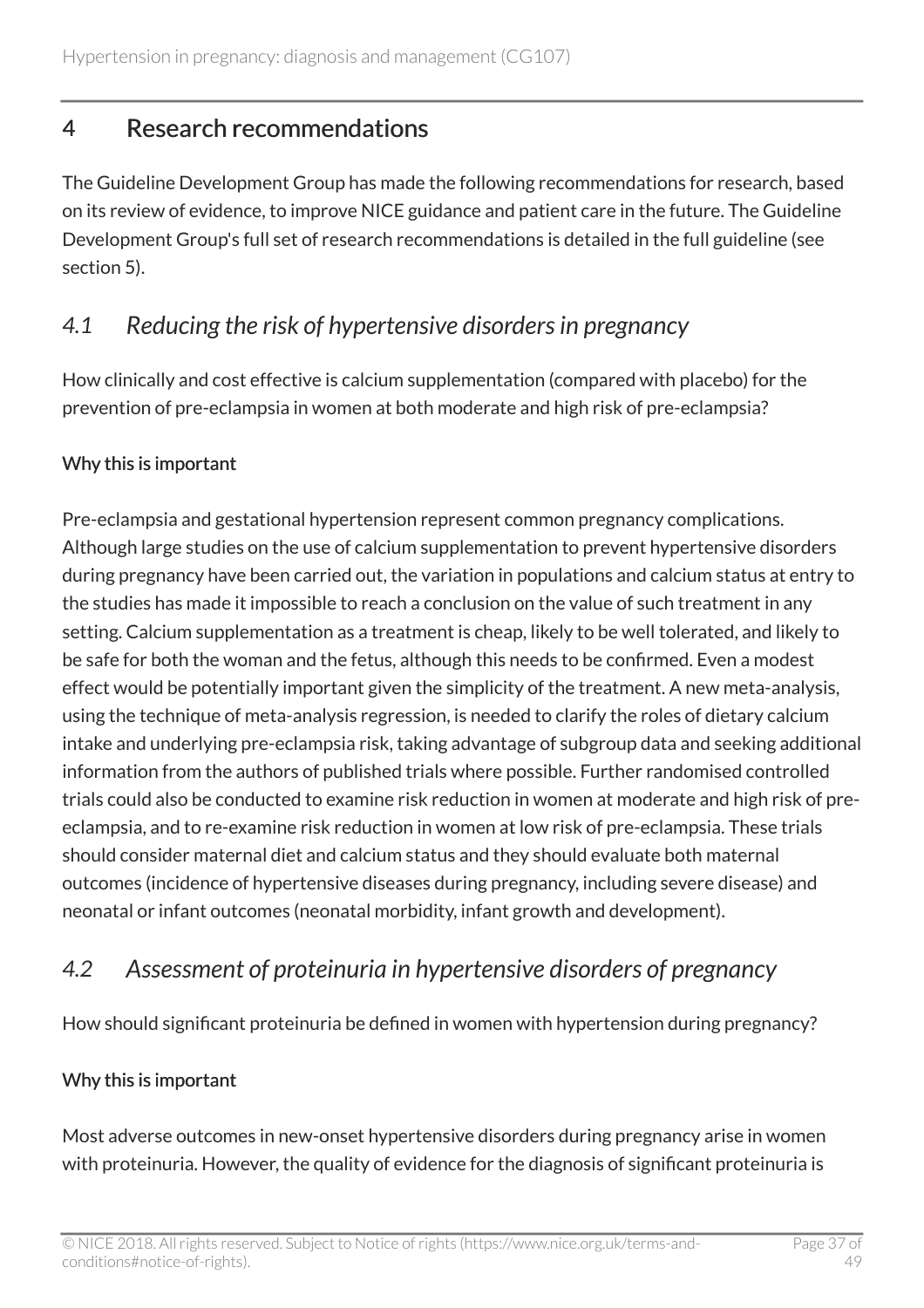poor and the prognostic value of different quantities of urinary protein is unclear. There is a need for large, high-quality prospective studies comparing the various methods of measuring proteinuria (automated reagent-strip reading devices, urinary protein:creatinine ratio, urinary albumin:creatinine ratio, and 24-hour urine collection) in women with new-onset hypertensive disorders during pregnancy. The studies should aim to determine which method of measurement, and which diagnostic thresholds, are most accurate in predicting clinically important outcomes. Such studies would inform decisions regarding clinical management of new-onset hypertensive disorders during pregnancy. If predictive parameters were identified then interventions based on these and aimed at improving outcomes could be evaluated in randomised clinical trials.

# <span id="page-37-0"></span>*4.3 Haematological and biochemical monitoring in women with gestational hypertension*

What is the role of assessing haematological or biochemical parameters at diagnosis of gestational hypertension and during surveillance of gestational hypertension?

### Why this is important

Pre-eclampsia is a multisystem disorder, but it is not clear whether routine assessment of a range of haematological or biochemical parameters in women with gestational hypertension helps clinical care or is sufficiently discriminatory to allow better targeted care. Information on which assessments might be useful is incomplete and there are confusing data on whether clinical outcomes are changed.

Large prospective studies should be carried out to examine a range of parameters singly and serially (kidney function, liver function, coagulation, measurement of proteinuria) in women with gestational hypertension. These studies should use properly validated pregnancy values and examine the prediction of clinically important outcomes (severe pre-eclampsia and its maternal and fetal complications).

If parameters with sufficient prediction are identified, randomised controlled trials should be used to compare the effect of knowledge of these compared with no knowledge on clinical maternal and perinatal outcomes. Trial results should be incorporated in health economic models to assess cost effectiveness.

# <span id="page-37-1"></span>*4.4 Timing of birth in women with pre-eclampsia*

When should women who have pre-eclampsia with mild or moderate hypertension give birth?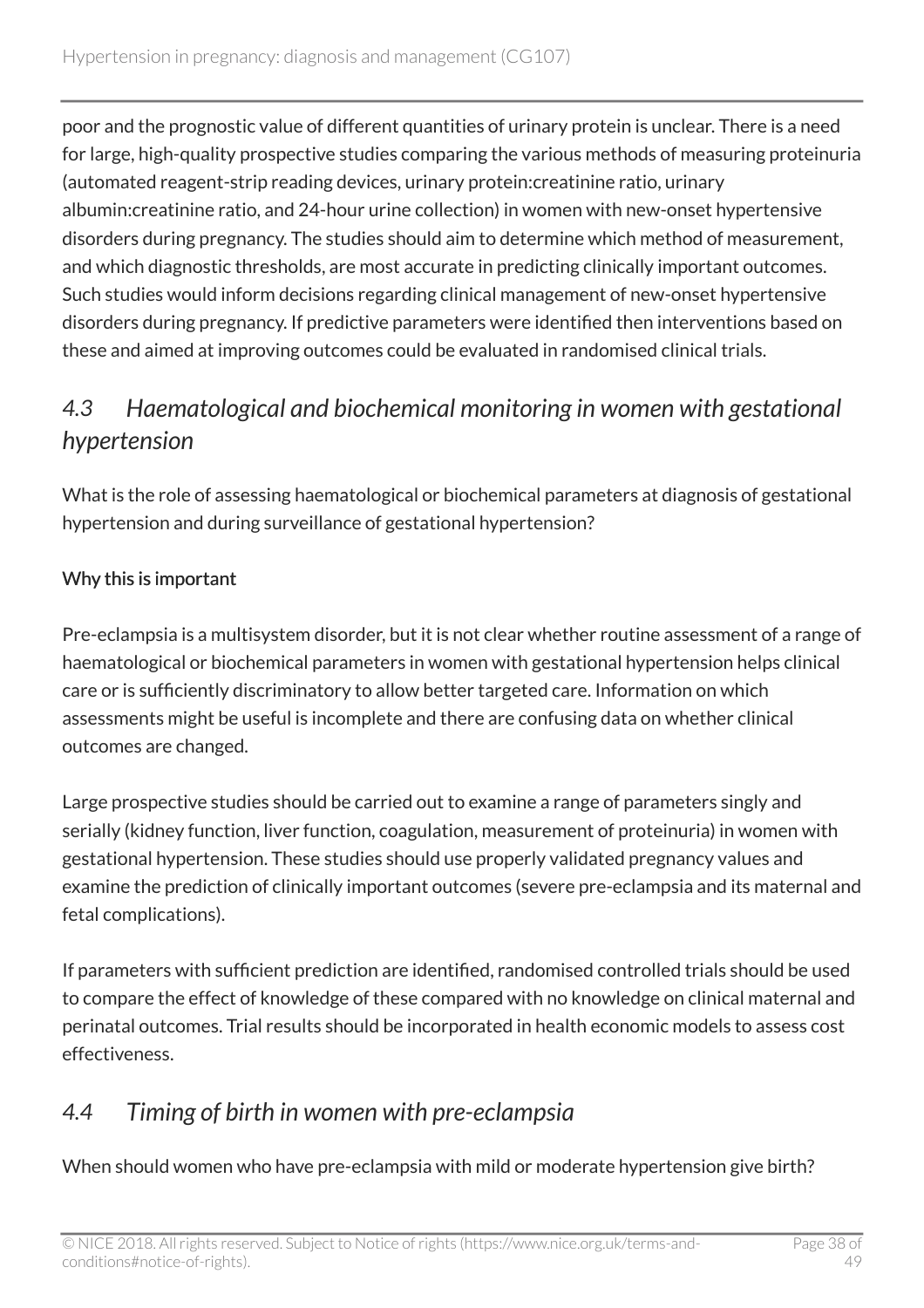#### Why this is important

There is a 'grey' zone for women who have pre-eclampsia with mild or moderate hypertension between 34 and 37 weeks when the optimal timing of birth is not clear.

Women who have pre-eclampsia with mild or moderate hypertension may progress to severe disease with its risks, but it is not clear whether these risks outweigh or should outweigh the risks of planned late preterm birth for the baby. Neonatal services are under constant pressure and planned preterm birth without clear benefit to either woman or baby would have costs.

Randomised controlled trials should be carried out that compare policies of immediate planned birth between  $34^{+0}$  and  $36^{+6}$  weeks in women who have pre-eclampsia with mild or moderate hypertension with expectant management and birth for clinical progression. Outcomes should include severe pre-eclampsia and its complications, need for critical care, maternal satisfaction, neonatal morbidity and mortality, and health economics. Trials need to be large enough to examine less common complications in the woman.

# <span id="page-38-0"></span>*4.5 Antihypertensive agents and breastfeeding*

How safe are commonly used antihypertensive agents when used by women who are breastfeeding?

#### Why this is important

With the increasing incidence of hypertensive disorders during pregnancy, more pregnant and breastfeeding women will potentially be exposed to antihypertensive medication. Most of the relevant drugs are not licensed for use in pregnancy. For most drugs there is no information on their presence in human breast milk, or if such a presence has any clinical effect. As a result, women may either be denied effective treatment in the postnatal period or advised against breastfeeding. Studies should measure the concentration of relevant drugs and their metabolites in breast milk, taking account of drug pharmacokinetics (peak levels and elimination) and comparing neonatal behaviour and physiological variables in women using each drug with those in women who choose not to breastfeed. Studies should follow women and their babies for long enough to exclude cumulative effects and they should be large enough to provide reassurance to licensing and drug regulating authorities.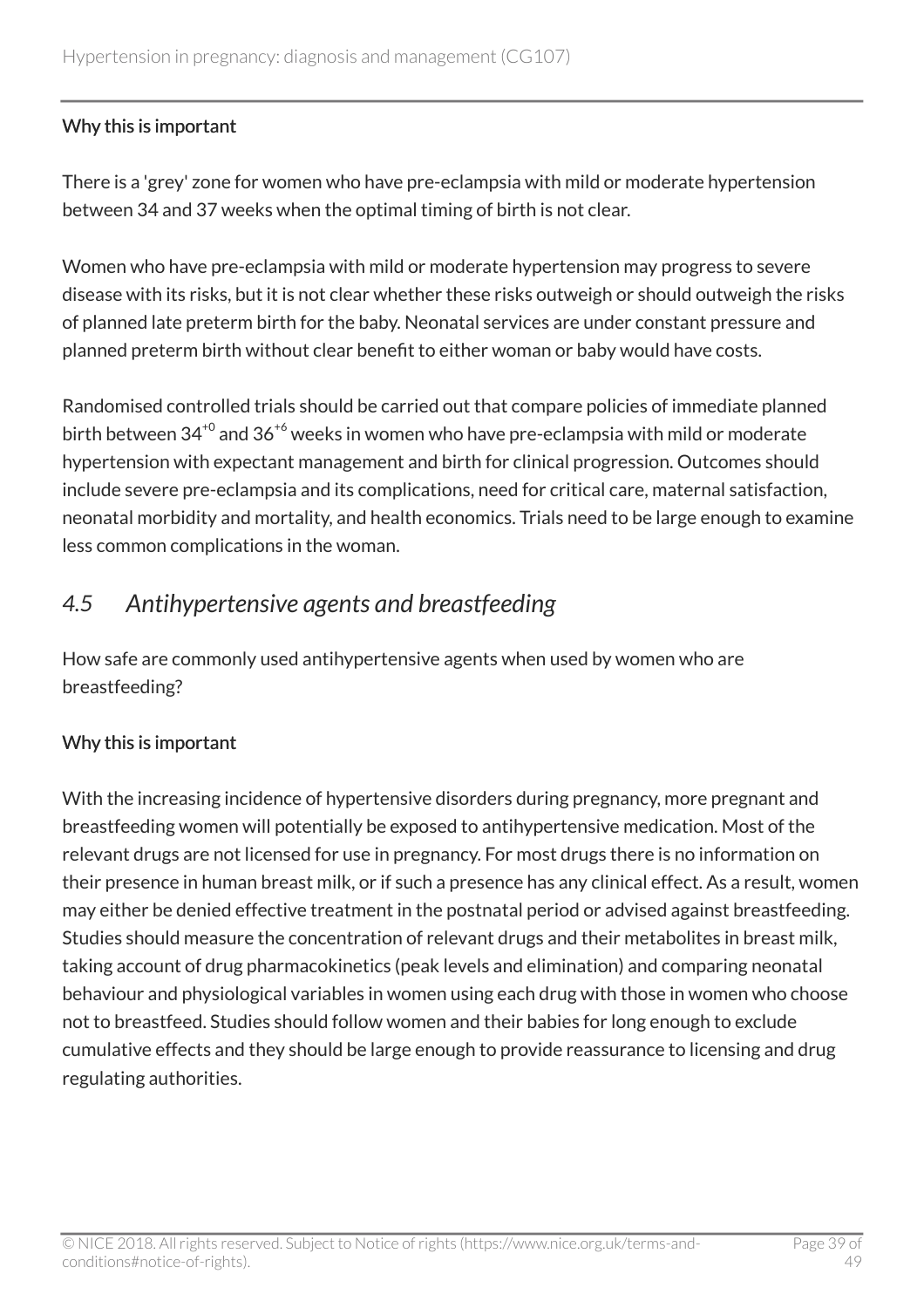# <span id="page-39-0"></span>5 Other versions of this guideline

# <span id="page-39-1"></span>*5.1 Full guideline*

The full guideline, 'Hypertension in pregnancy' contains details of the methods and evidence used to develop the guideline. It is published by the National Collaborating Centre for Women's and Children's Health, and is available from our [website](http://www.nice.org.uk/guidance/CG107/evidence).

# <span id="page-39-2"></span>*5.2 'Information for the public*

A summary for women and their partners/carers ('Information for the public') is [available.](http://www.nice.org.uk/guidance/CG107/informationforpublic)

We encourage NHS and voluntary sector organisations to use text from this document in their own information about hypertension in pregnancy.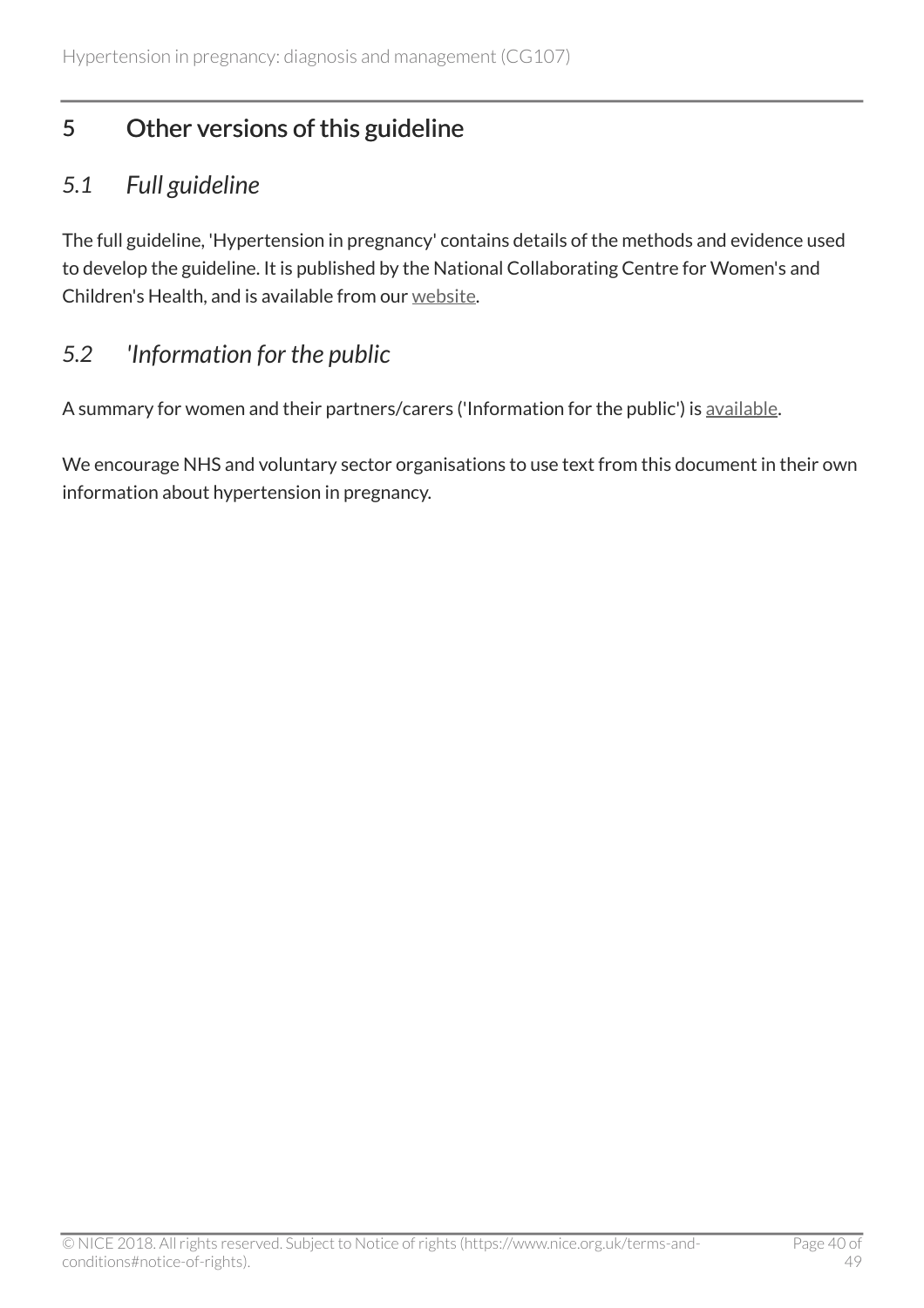# <span id="page-40-0"></span>6 Updating the guideline

NICE clinical guidelines are updated so that recommendations take into account important new information. New evidence is checked 3 years after publication, and healthcare professionals and patients are asked for their views; we use this information to decide whether all or part of a guideline needs updating. If important new evidence is published at other times, we may decide to do a more rapid update of some recommendations.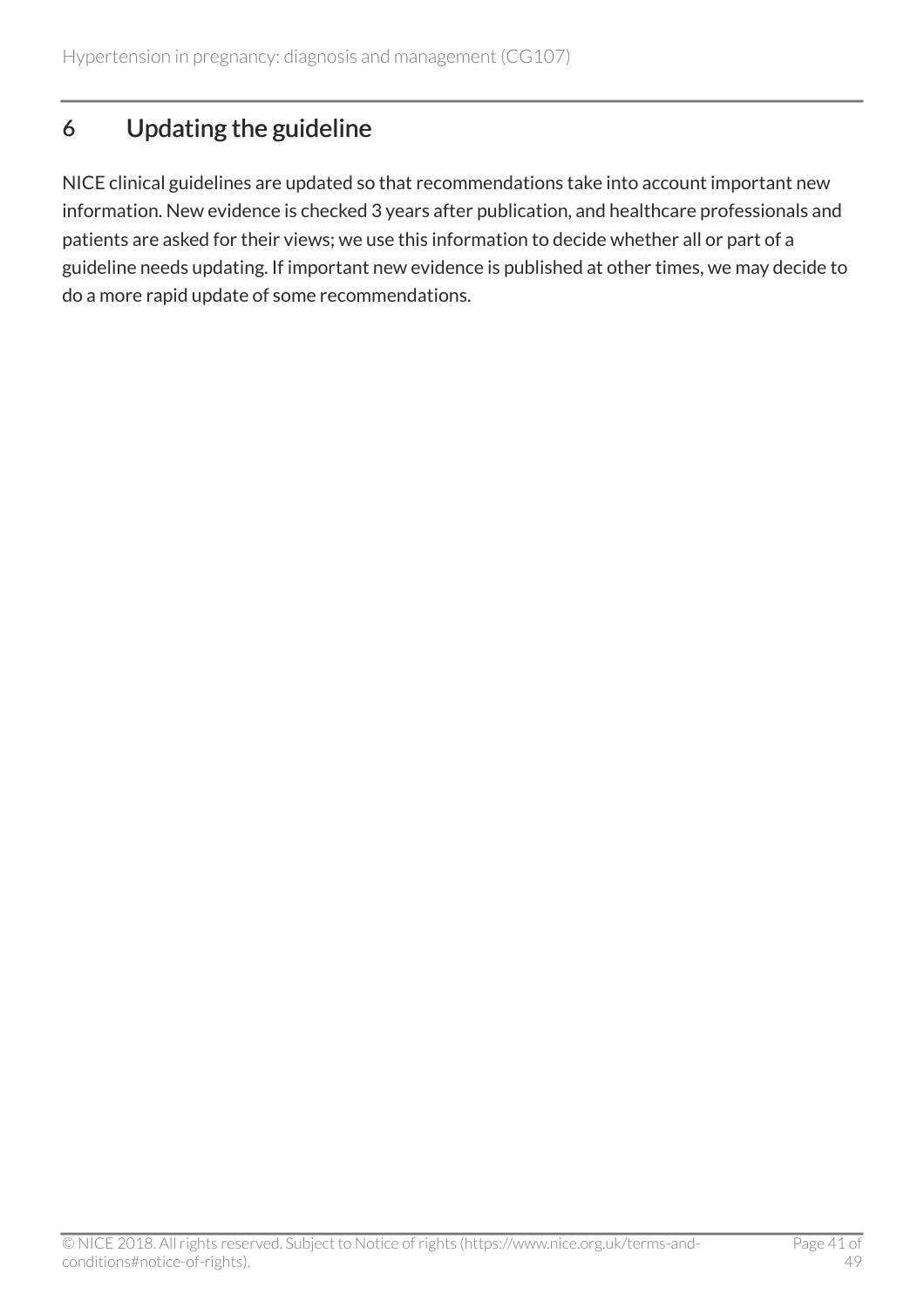# <span id="page-41-0"></span>Appendix A: The Guideline Development Group and NICE project team

*Guideline development group*

Chris Barry Portfolio GP, Swindon, Wiltshire

Rachel Fielding Deputy Director of Midwifery, North Bristol NHS Trust

Pauline Green Consultant in Obstetrics and Gynaecology, Wirral University Teaching Hospital

Jane Hawdon Consultant Neonatologist, University College London Hospitals NHS Foundation Trust

David James (from December 2009) Clinical Co-Director, National Collaborating Centre for Women's and Children's Health

Rajesh Khanna (until May 2009) Senior Research Fellow, National Collaborating Centre for Women's and Children's Health

Surbhi Malhotra Consultant Anaesthetist, St Mary's Hospital, London

Fiona Milne Patient and carer representative, Action on Pre-eclampsia

Susan Mitchinson Patient and carer representative

Moira Mugglestone (from May 2009) Director of Guideline Development, National Collaborating Centre for Women's and Children's **Health** 

Lynda Mulhair Consultant Midwife, Guy's and St Thomas's NHS Foundation Trust, London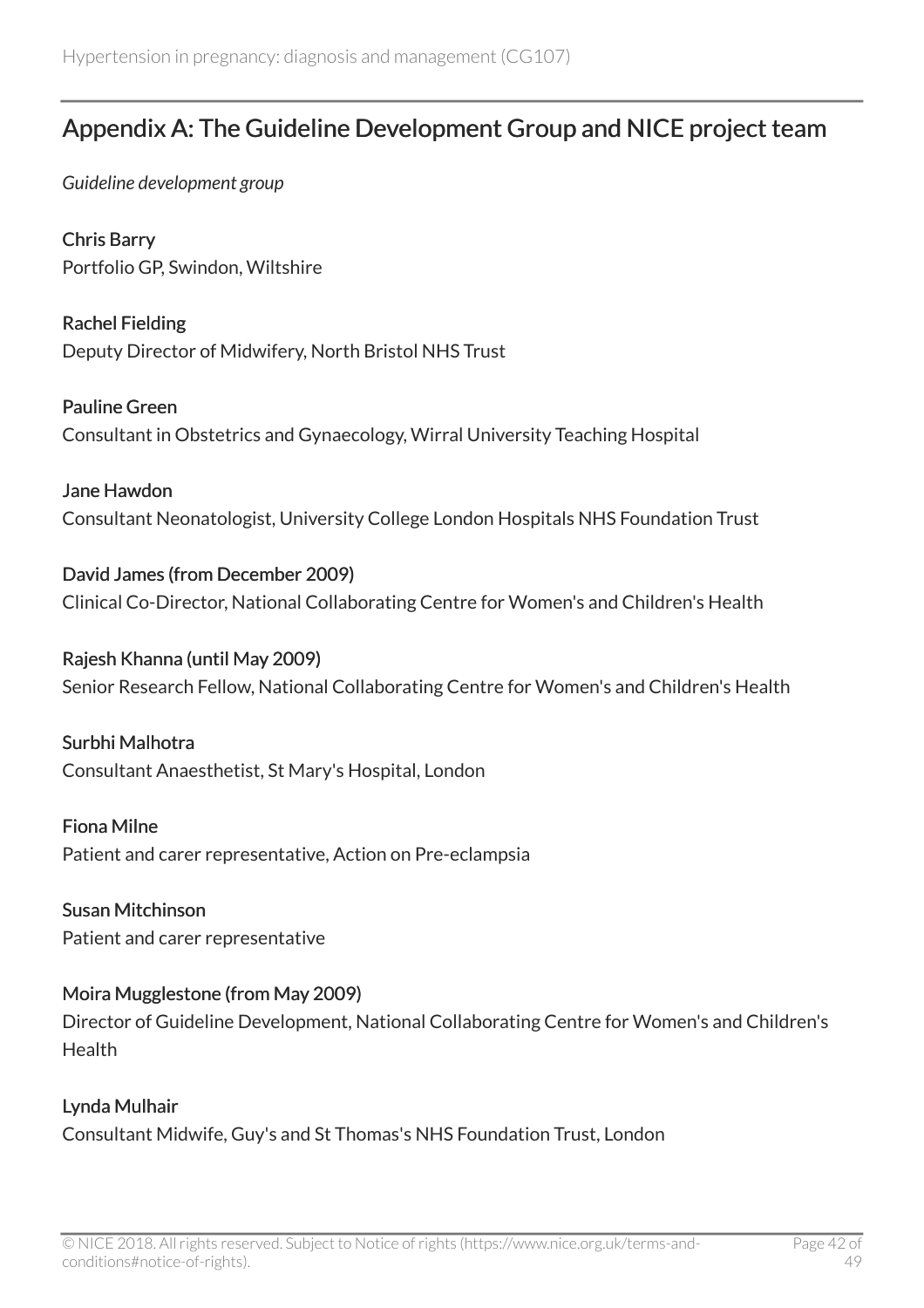#### Leo Nherera

Health Economist, National Collaborating Centre for Women's and Children's Health

#### Adam North

Senior Paediatric Pharmacist, Royal Brompton and Harefield NHS Foundation Trust, London

Derek Tuffnell Consultant Obstetrician, Bradford Royal Infirmary

James Walker Professor in Obstetrics and Gynaecology, University of Leeds

#### Stephen Walkinshaw (Chair)

Consultant in Maternal and Fetal Medicine, Liverpool Women's Hospital

#### David Williams

Consultant Obstetric Physician, University College London Hospitals NHS Foundation Trust

#### Martin Whittle (until December 2009)

Clinical Co-Director, National Collaborating Centre for Women's and Children's Health

*NICE project team*

Phil Alderson Associate Director

Caroline Keir/Susan Latchem Guideline Commissioning Managers

Nick Staples/Elaine Clydesdale Guidelines Coordinators

Nichole Taske Technical Lead

Jenni Gray/Judy McBride **Editors**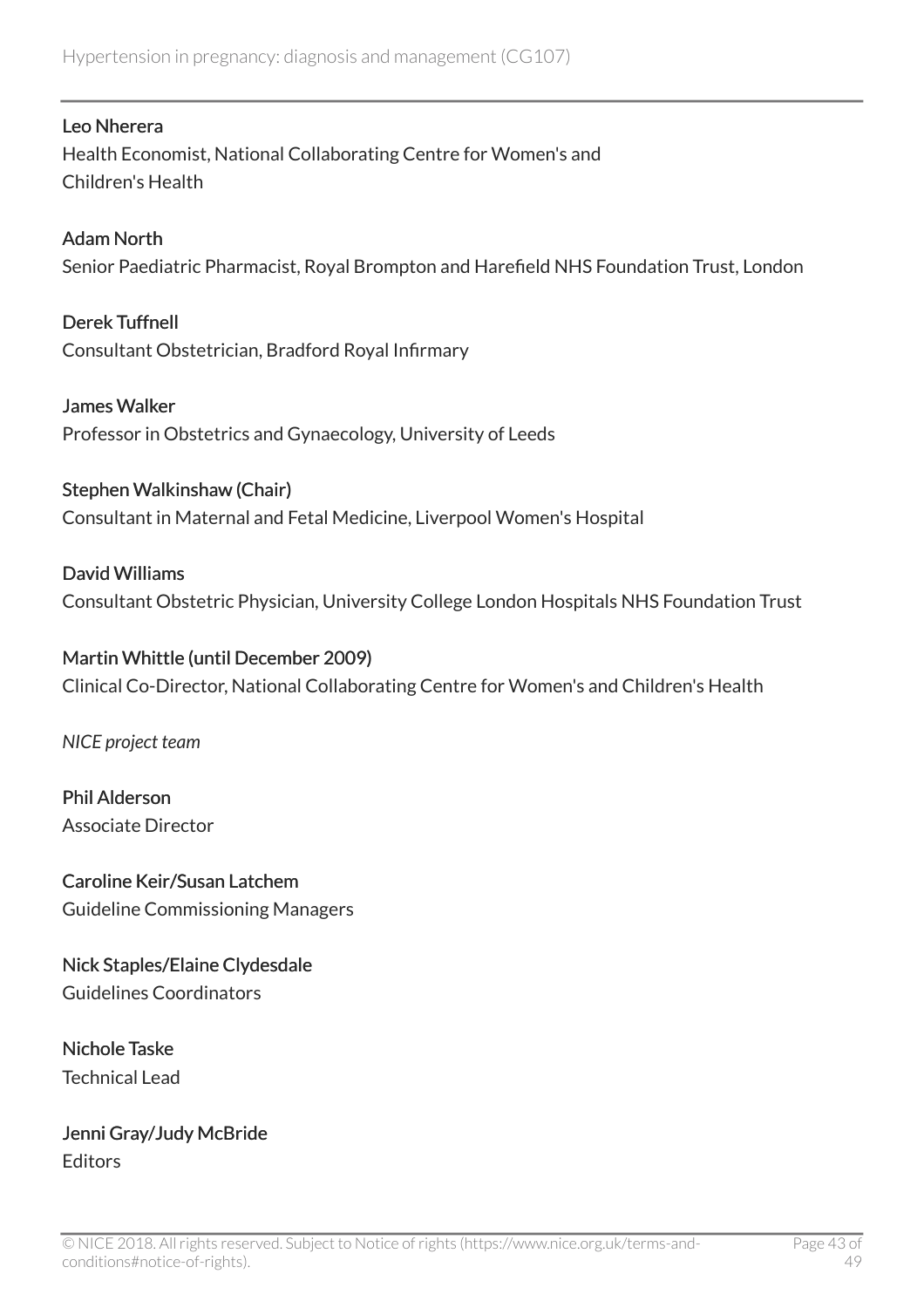# <span id="page-43-0"></span>Appendix B: The Guideline Review Panel

The Guideline Review Panel is an independent panel that oversees the development of the guideline and takes responsibility for monitoring adherence to NICE guideline development processes. In particular, the panel ensures that stakeholder comments have been adequately considered and responded to. The panel includes members from the following perspectives: primary care, secondary care, lay, public health and industry.

Professor Mike Drummond (Chair) Professor of Health Economics, Centre for Health Economics, University of York

Dr Graham Archard General Practitioner, Christchurch, Dorset

Dr Ruth Stephenson Department of Anaesthetics, Aberdeen Royal Infirmary

Dr David Gillen Medical Director, Pfizer Ltd

Catherine Arkley Lay member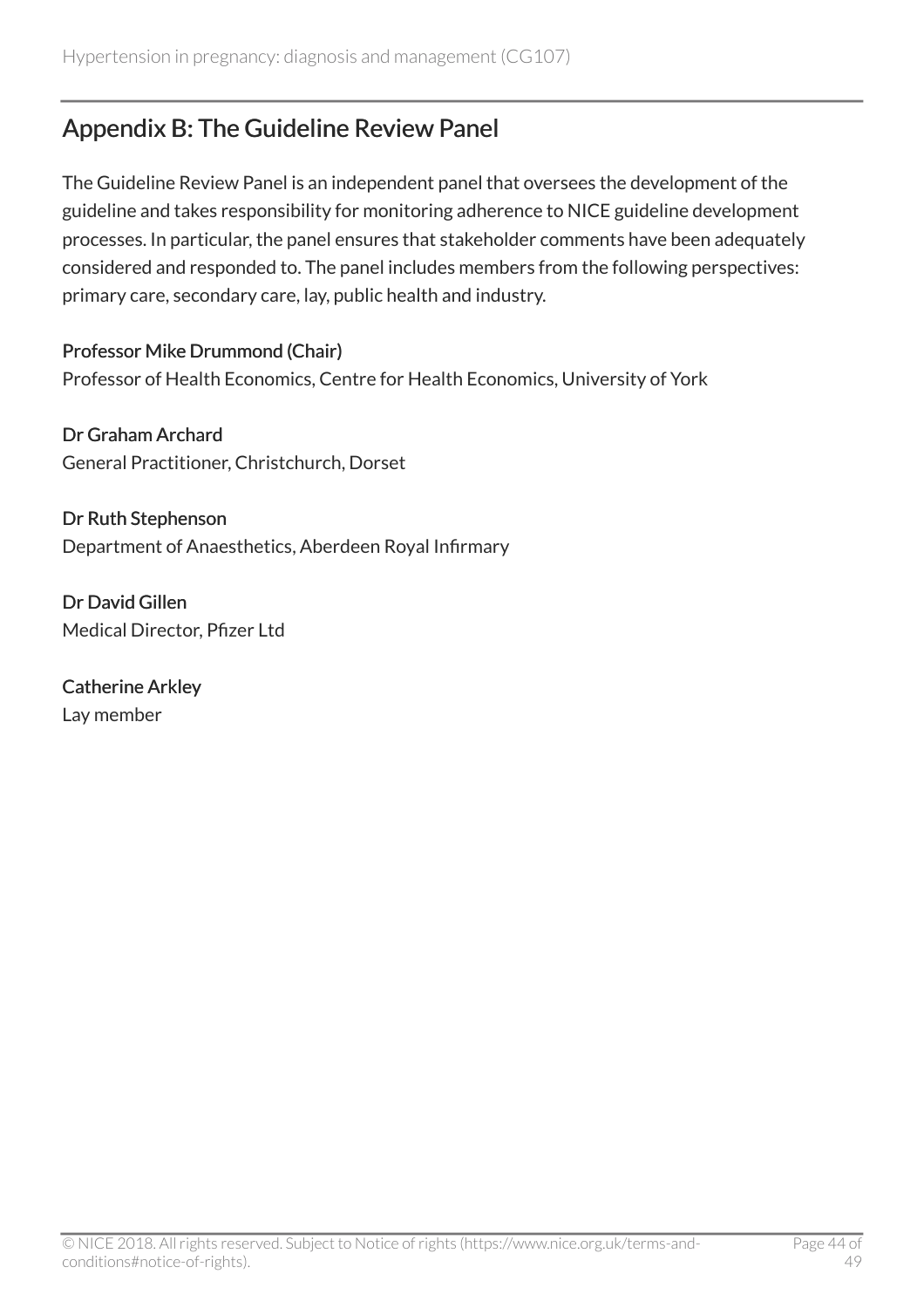# <span id="page-44-0"></span>Appendix C: The algorithms

The [full guideline](http://www.nice.org.uk/guidance/CG107/evidence) contains the algorithms.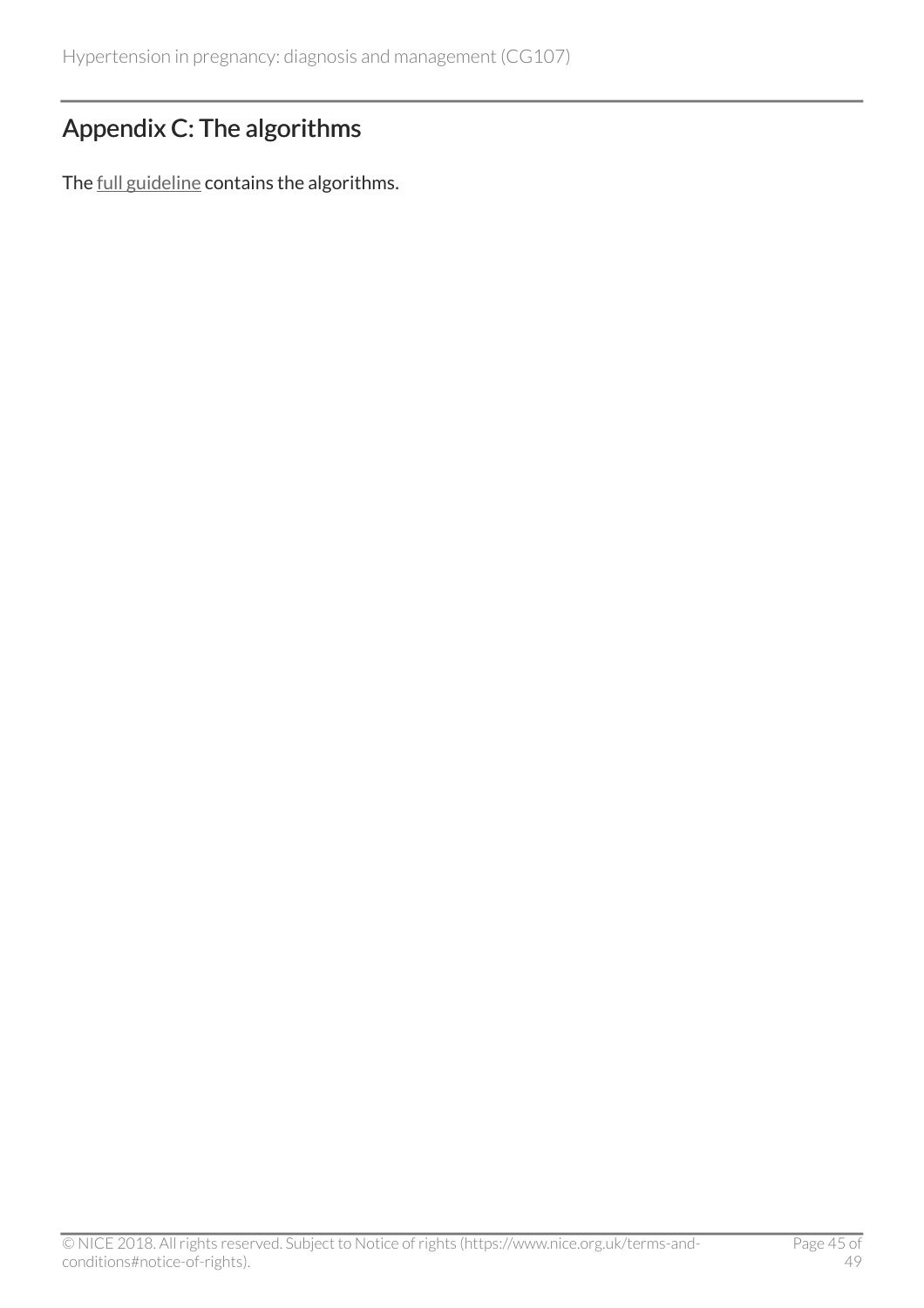# <span id="page-45-0"></span>Appendix D: Drug information

Atenolol is licensed for the treatment of hypertension and is already used widely in UK postnatal obstetric practice, but the SPC (August 2010) advises that anticipated benefit be weighed against the possible risks of its use in the first and second trimesters of pregnancy, and in women who may become pregnant or who are breastfeeding. Informed consent on the use of atenolol in these situations should be obtained and documented.

Captopril is licensed for the treatment of hypertension and is already used in UK postnatal obstetric practice, but the SPC (August 2010) advises that it is contraindicated in the second and third trimesters of pregnancy and in lactation, and that it is not recommended during the first trimester of pregnancy. Informed consent on the use of captopril in these situations should be obtained and documented.

Enalapril is licensed for the treatment of hypertension and is already used widely in UK postnatal obstetric practice, but the SPC (August 2010) advises that it is contraindicated in the second and third trimesters of pregnancy and that it is not recommended during the first trimester of pregnancy or in breastfeeding for preterm infants and for the first few weeks after delivery. Informed consent on the use of enalapril in these situations should be obtained and documented.

Labetalol is licensed for the treatment of hypertension, including during pregnancy and is already used widely in UK obstetric practice, but the SPC (August 2010) advises that it should only be used during the first trimester of pregnancy if the potential benefit outweighs the potential risk, and that breastfeeding is not recommended. Informed consent on the use of labetalol in these situations should be obtained and documented.

Methyldopa is licensed for the treatment of hypertension and is already used widely in UK obstetric practice, but the SPC (August 2010) advises that its use in women who are, or may become, pregnant or who are breastfeeding their newborn infant requires that anticipated benefits be weighed against possible risks. Informed consent on the use of methyldopa in these situations should be obtained and documented.

Metoprolol is licensed for the treatment of hypertension and is already used widely in UK postnatal obstetric practice, but the SPC (August 2010) advises that anticipated benefit be weighed against the possible risks of its use in women who are pregnant or breastfeeding. Informed consent on the use of metoprolol in these situations should be obtained and documented.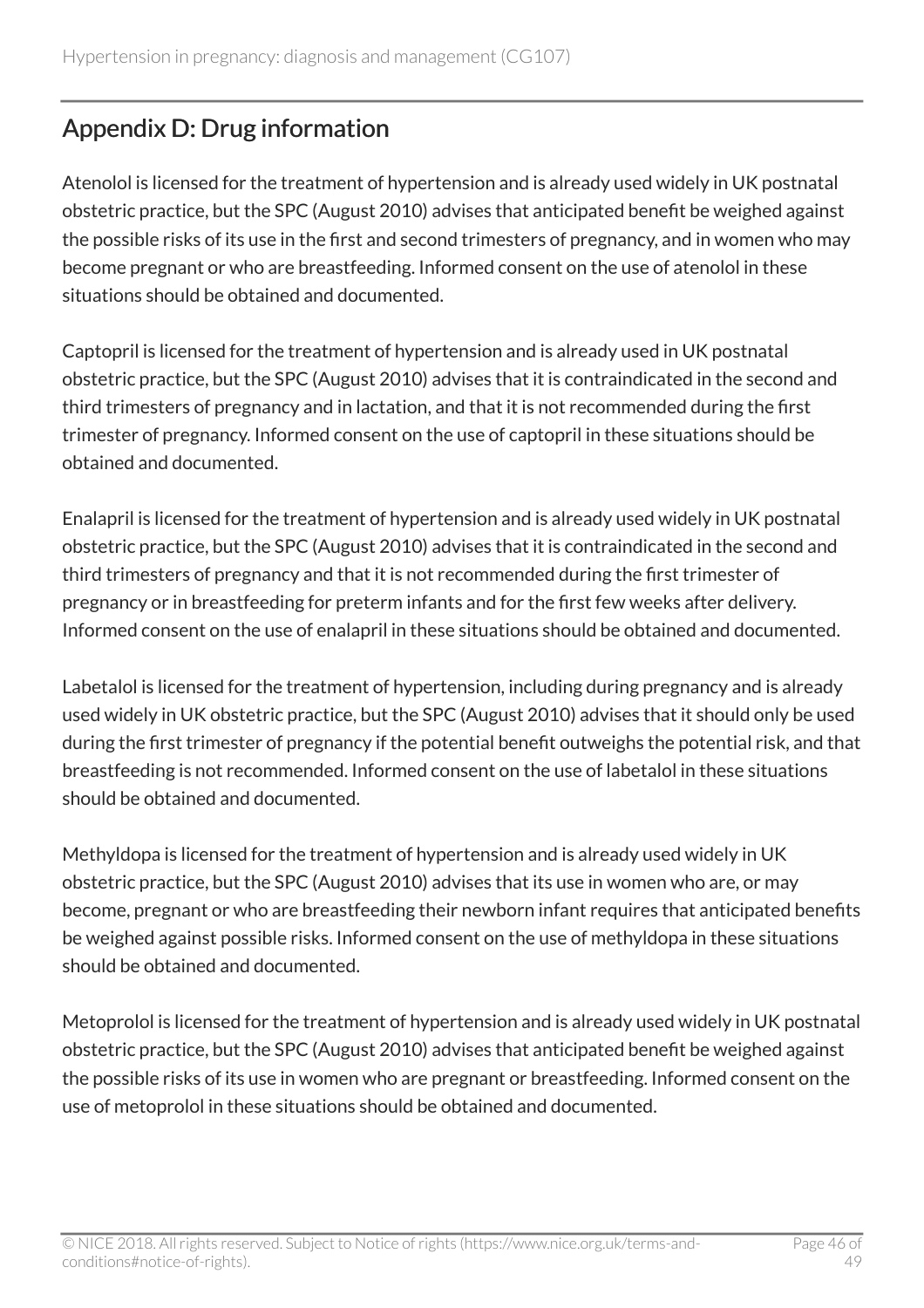Nifedipine is licensed for the treatment of hypertension and is already used widely in UK obstetric practice, but the SPC (August 2010) advises that it is contraindicated in pregnancy before week 20, and that it should not be administered during the entire pregnancy or in women who may become pregnant. It also advises that nifedipine should not be used during breastfeeding. Informed consent on the use of nifedipine in these situations should be obtained and documented.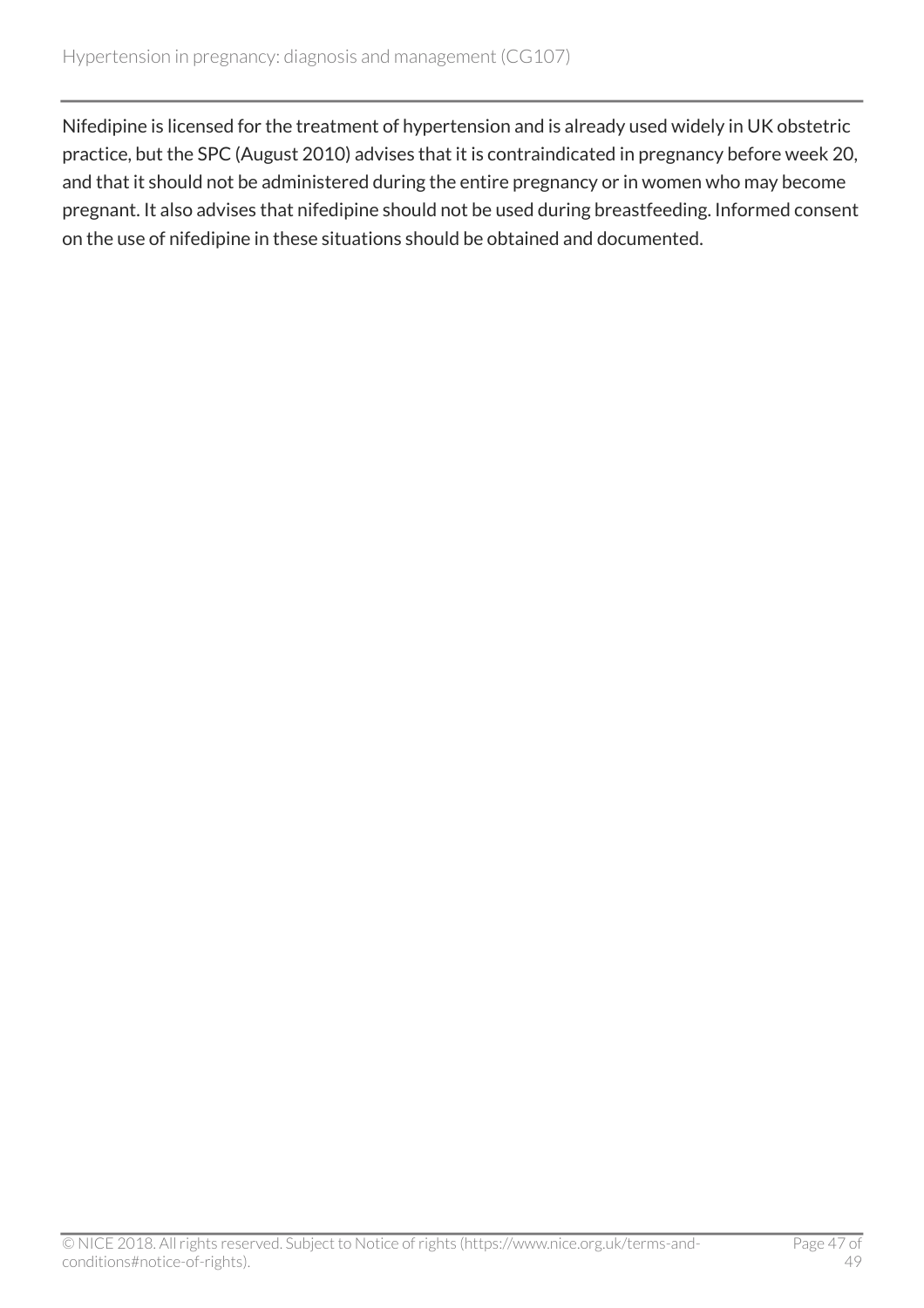# <span id="page-47-0"></span>Update information

January 2011:Two corrections have been made to the full version of this guideline as well as to the NICE version and the Quick Reference Guide.

In the section Management of pregnancy with chronic hypertension 'and' has been changed to 'or' in the following recommendation (recommendation 1.2.1.1 in the NICE version). It now reads:

*Tell women who take angiotensin-converting enzyme (ACE) inhibitors or angiotensin II receptor blockers (ARBs):*

- *that there is an increased risk of congenital abnormalities if these drugs are taken during pregnancy*
- *to discuss other antihypertensive treatment with the healthcare professional responsible for managing their hypertension, if they are planning pregnancy.*

In addition, 'chlorothiazide diuretics' has been changed to 'chlorothiazide' in recommendations 1.2.1.3 and 1.2.1.4 in the NICE guideline and throughout the full guideline. These changes have been made on pages 4 and 8 of the Quick Reference Guide. Implementation tools have also been updated.

This web version of the NICE guideline incorporates these changes.